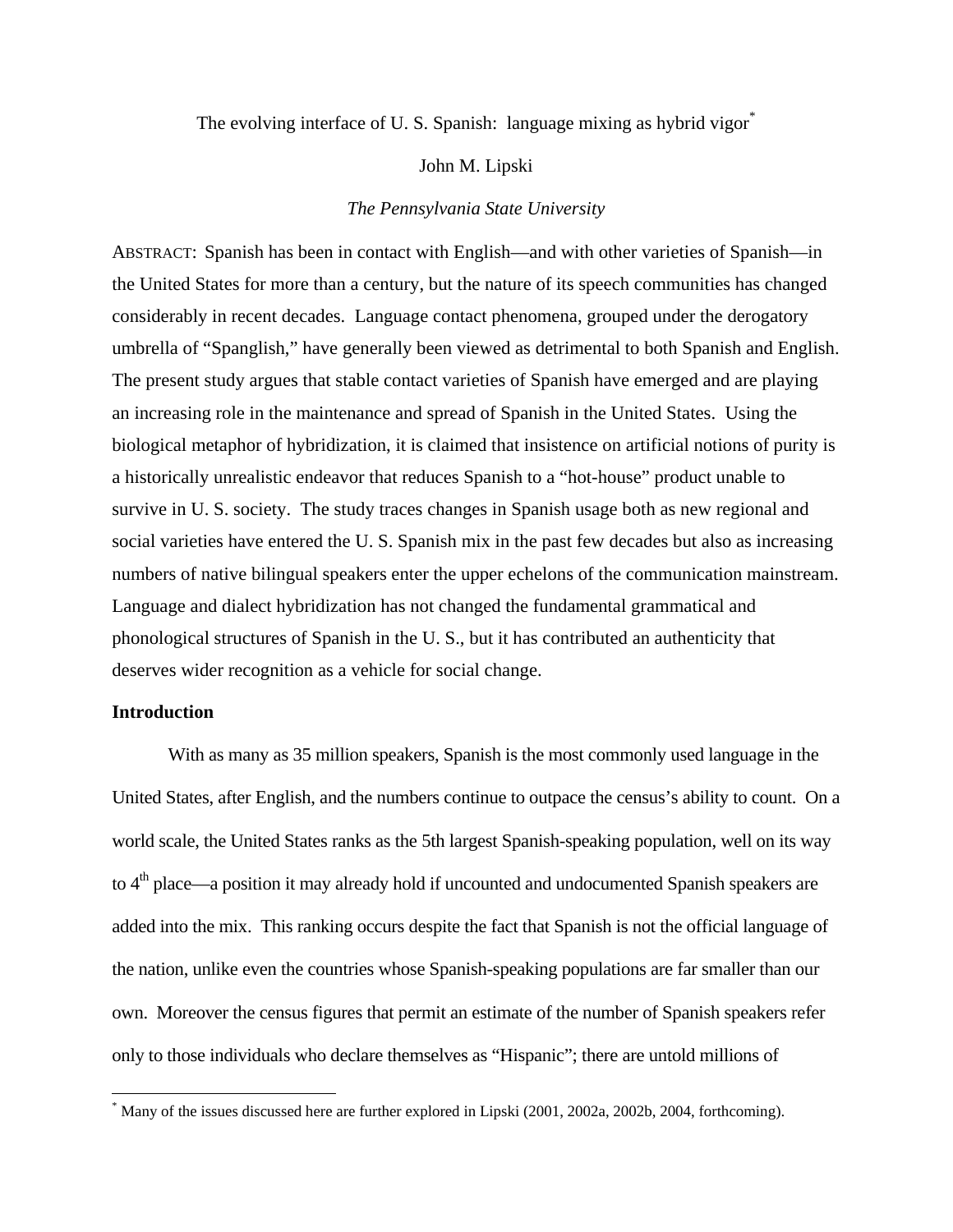proficient and not-so-proficient Spanish speakers who have learned this language not as part of their birthright but through formal instruction, residence in Spanish-speaking regions, work, travel, and other means of instilling knowledge of a second language.

In addition to being the language other than English spoken by the largest number of citizens and residents of the United States, Spanish is also the language of the U. S. that has aroused the most hostility among speakers and non-speakers alike; this involves not only resentment against its very existence as a potential competitor of English—to wit the many "English only" or "official English" movements—but also against its purported loss of "purity" when spoken within the United States. Most directly implicated is the denaturing effect of contact with English, axiomatically assumed to be both massive in scope and detrimental to the integrity of Spanish as a legitimate language. The vehemence of sentiment stands in stark contrast to the situation of other languages arising from colonization or immigration. "Pennsylvania Dutch" and Amish German are regarded as quaint and endearing, despite the objective fact that the dialects in question are regarded as highly non-standard within German-speaking countries. The same is substantially true of Cajun French, which has become a symbol of pride for Louisiana, despite stemming from a non-canonical provincial dialect and bearing the clear imprint of contact with English (to wit *laissez les bons temps rouler*). Languages such as Portuguese, Czech, Swedish, Polish, and Greek, all arriving in the United States in the form of a pastiche of vernacular and usually rural dialects, pass under the radar of metalinguistic commentary, although the immigrant groups in question have suffered their fair share of ethnic jokes and prejudicial treatment. The case most comparable to Spanish would be Italian in its many dialectal forms, which during the heyday of Italian immigration to the United States certainly provoked much mocking commentary and sociolinguistic stereotyping, although not from Italy itself, nor from established Italo-Americans. Why then has Spanish been targeted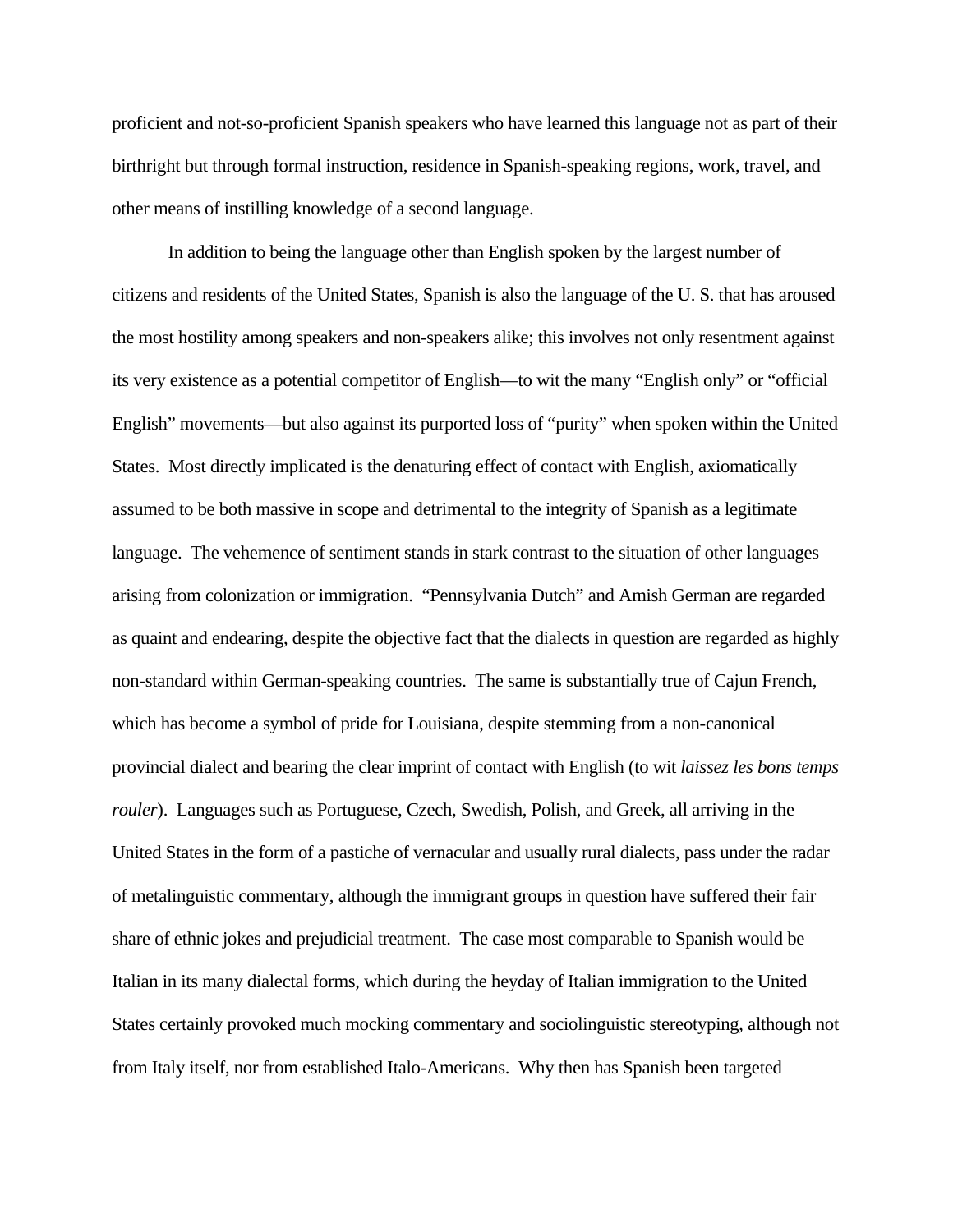disproportionately for criticism in the U. S. bilingual setting, and what if any elements of truth might lie behind the outpouring of critically unfiltered viewpoints on the deleterious effects of not-sopeaceful linguistic coexistence in *gringolandia*? What, in other words, is one to make of Spanish in the United States? To fully answer these questions would require far more time and resources than I have at my disposal, so I will limit myself to some general reflections on the issues involved, in three parts: first, the origins of general anti-U. S. Spanish sentiments; second, perceptions of Spanish in contact with English versus empirical observations of language contact phenomena among U. S. Latinos; and finally, the potential for emergent U. S. varieties of Spanish.

#### **The "anti-U. S. Spanish" campaign: historical correlates**

From the time the Spanish language became associated with the United States it has labored under a negative publicity campaign, waged both from within the national borders and from abroad. The central theme is that Spanish in the United States is a degenerate mix of Spanish and English that has broken from the fundamental patterns of Spanish and constitutes a hopeless gibberish that is all but unintelligible to Spanish speakers from other countries, and therefore not worthy to sit at the table of world Spanish. Given that most objective observations of Spanish-speaking communities in the United States do not confirm these assertions, it is useful to consider the motivation behind the widely held notions of the inferior quality of Spanish within the U. S. borders. The singling out of Spanish for an inequitably large share of criticism can be attributed at least in part to the fact that Spanish speakers represent the nation's largest linguistic minority and have done so for more than a century, and to the proximity of Latin American nations which, since the Monroe Doctrine, have formed an intrinsic component of the U. S. sphere of political action. The fact that rural varieties of Spanish have been disproportionately represented among U. S. Spanish speakers is also not irrelevant, especially as regards criticism from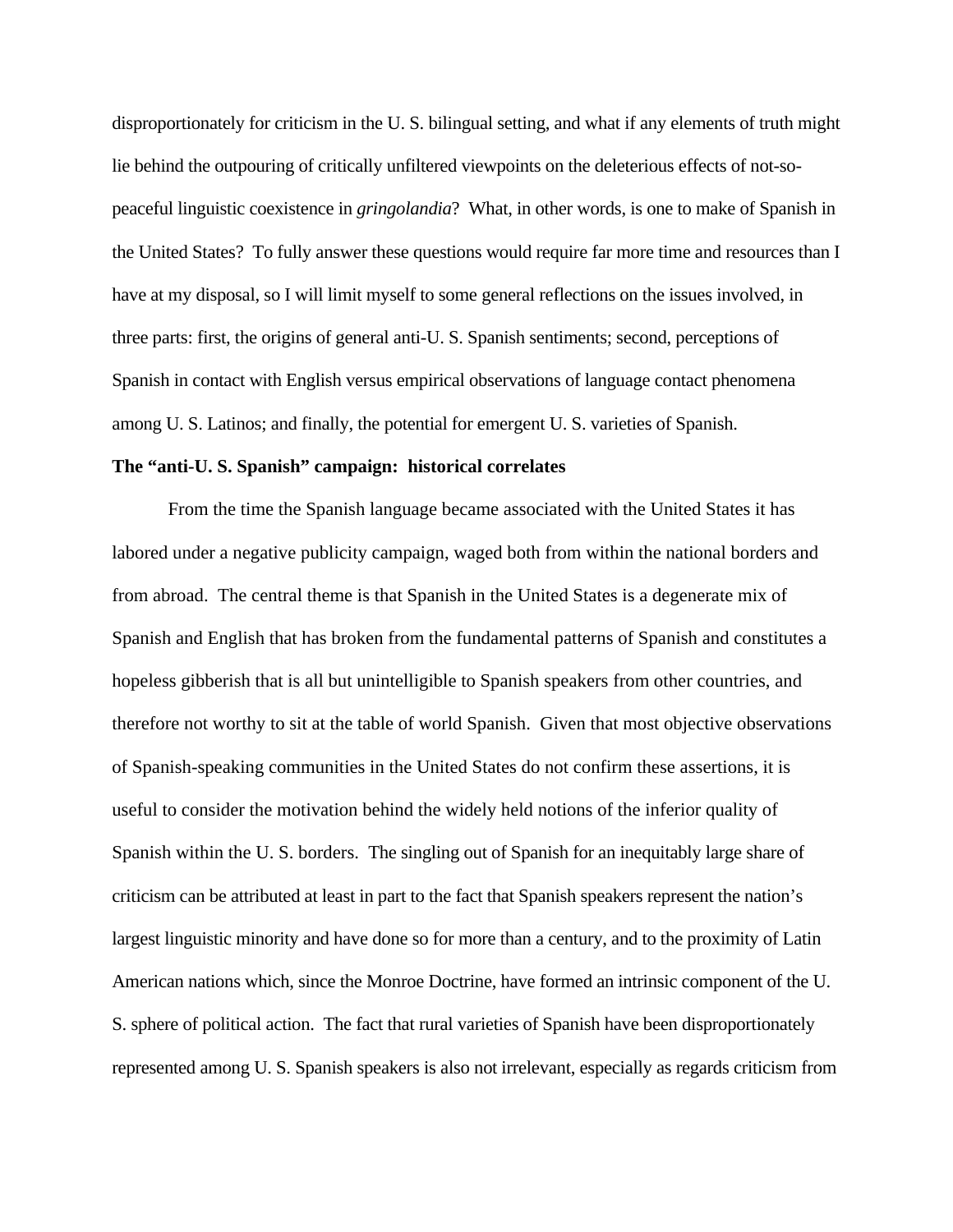educated elitists. Attitudes towards other languages spoken in the United States and their speakers have been affected by point events, such as sentiments against speakers of German and Japanese during the world wars. suspicion of Russian speakers during the Cold War, and current feelings regarding speakers of Arabic. The transitory nature of the events and the relatively small numbers of individuals involved, usually spread across the entire United States, have ensured that no substantive metalinguistic viewpoints coalesce and form part of the national educational and sociopolitical discourse.

I would argue that the image of the United States as the heartland of mixed-up Spanish is closely correlated both with the historical events that brought the Spanish language within the U. S. borders and with moments that placed the United States into conflict with Spanish-speaking countries. This convergence of internal and external circumstances has created an epistemological smokescreen behind which the Spanish language has been taking quite different directions within the United States.

#### INTERNAL HISTORICAL EVENTS

Discounting the very small number of native Spanish speakers who were present in the United States since colonial times, the major internal events involving Spanish and its speakers are (in greatly abbreviated form) the following. In each case, Spanish was seen as the language of an "enemy": another nation, an internal population demanding redress, or a group of uninvited gate-crashers.

**1836-1848:** The secession of Texas from Mexico, followed by the Mexican-American war, suddenly brings a huge expanse of Spanish-speaking territory within the borders of the United States. Mexicans and by extension their language are demonized, first in the lead-up to the war, then in its aftermath, with point events such as the siege of the Alamo used to whip up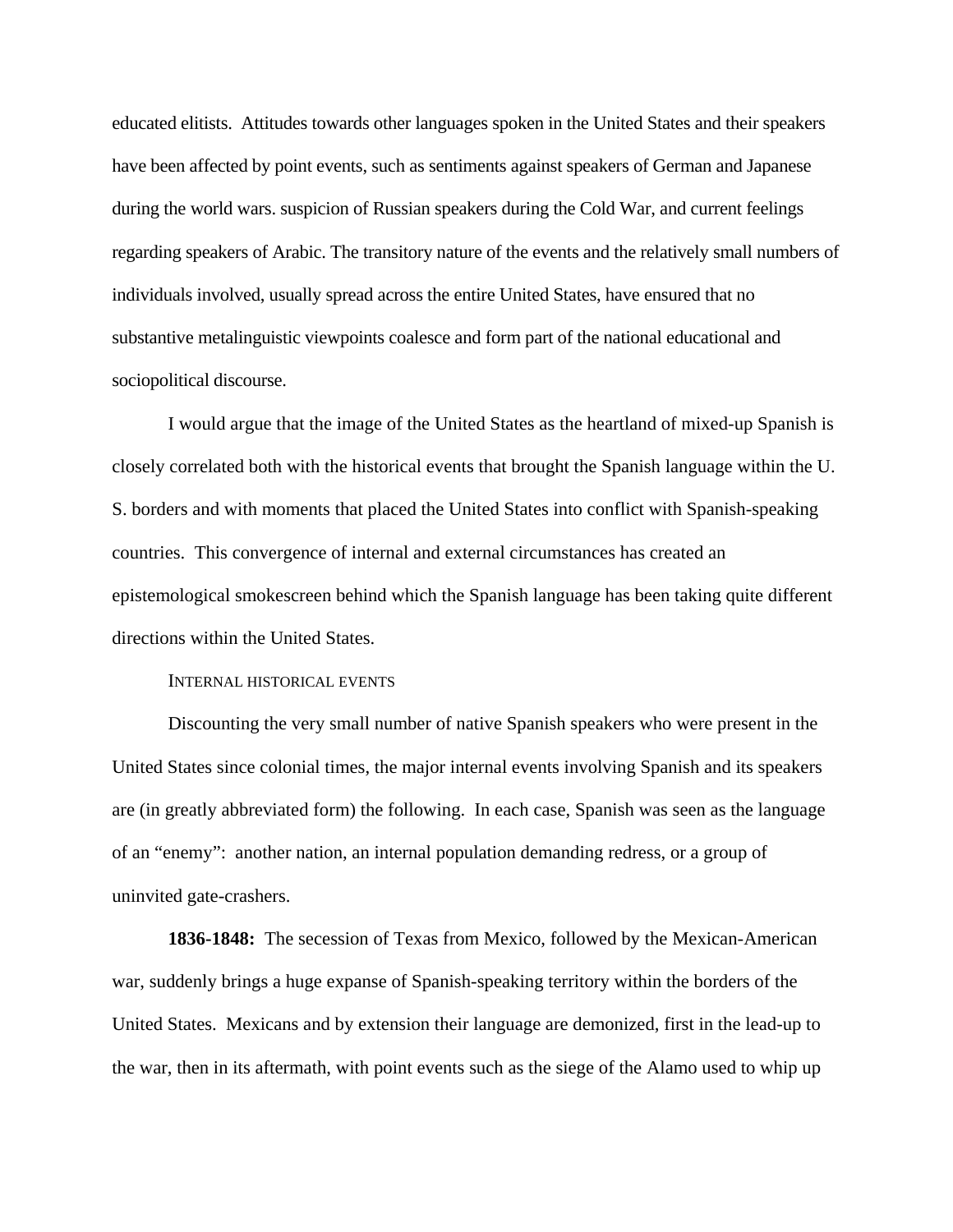anti-Mexican fervor even more. Despite the land and language rights guaranteed by the Guadalupe Hidalgo treaty, Mexicans are systematically stripped of their land and civil rights through various legal and illegal maneuverings.

**1849:** the California Gold Rush provides a dramatic scenario for land grabs by Anglo-American treasure seekers, pitting speakers of English against "enemy" Spanish-speakers.

**1898:** The Spanish-American war brings Puerto Rico and Cuba into the United States political sphere. After a 4-year military occupation, Cuba is allowed to become independent, although the Platt Amendment allows for U. S. military intervention when Cuban affairs are not to the liking of American politicians. Puerto Rico on the other hand remained in political limbo; citizens were not given U. S. citizenship until many years later, and then were beset with an English-only public school system that resulted in a "lost generation" of Puerto Rican-Americans.

**1910-1920:** The Mexican Revolution, during which thousands of Mexicans of all social classes sought refuge from chaos and destruction by moving across the border into the United States. For the first time, Spanish was deliberately taken into areas where English had been the prevailing language, and for the first time Spanish as a "foreign" language entered the southwestern United States from outside its (new) borders.

**1912:** New Mexico statehood. At this point the territory that is still the state with the largest Latino population opted for statehood; in order to overcome the prejudice in Washington against admitting a "Mexican" state into the union, New Mexican statehood activists set about to convince a dubious American public of the "purity" of New Mexico.

**1918-1930:** *Bracero* programs recruiting Mexican laborers from the poor states of central and southern Mexico. During and immediately after World War I, there arose a shortage of farm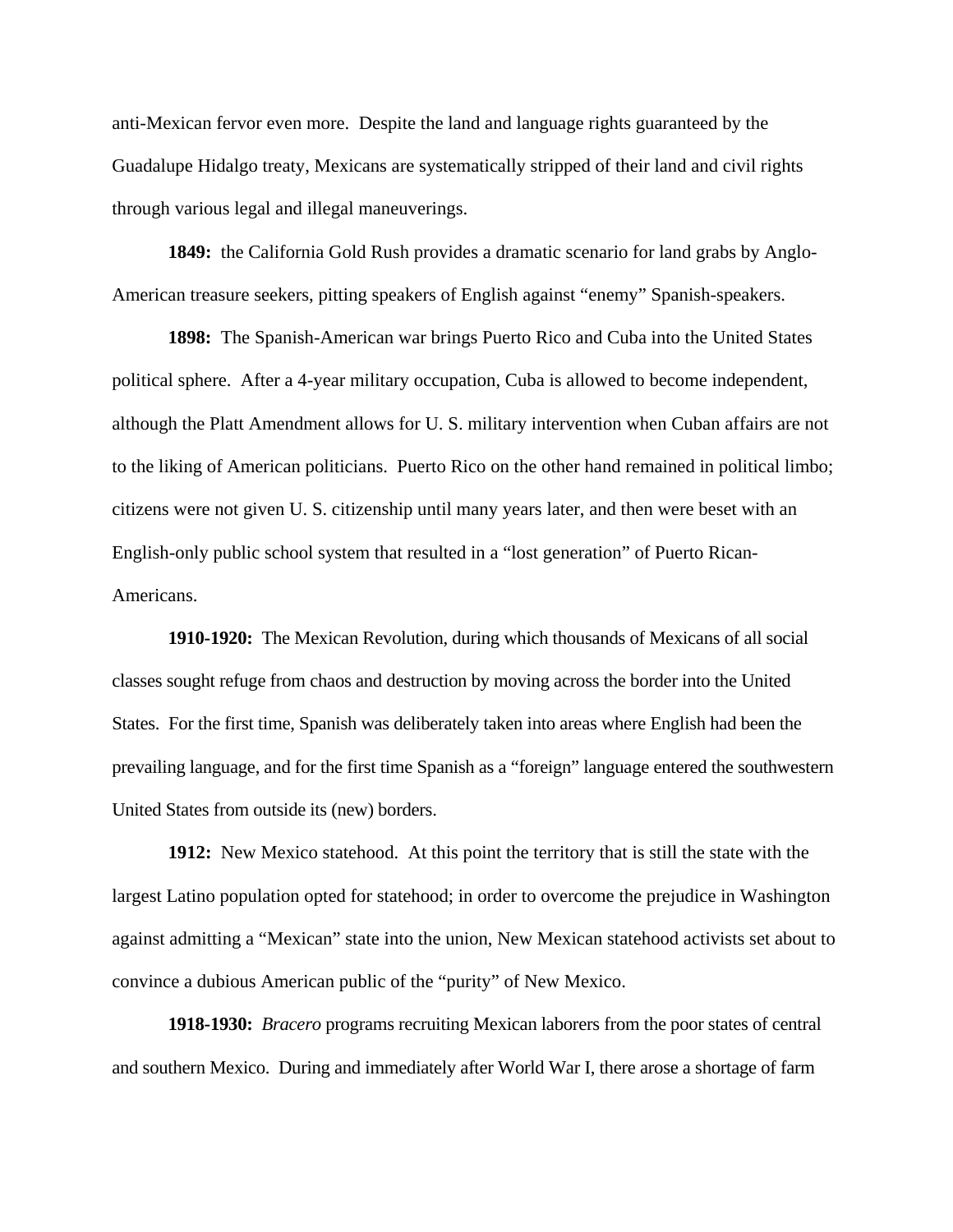laborers in the United States, particularly since so many young male farmers had been sent to the battle front. To compensate for this diminished work force, the United States government initiated the *bracero* program of actively recruiting Mexican laborers for "temporary" work in United States agriculture. As with other foreign labor recruitment movements, the perceived need for Mexican laborers quickly receded, but attempts at repatriation of Mexican immigrants during the laborsurplus years of the Great Depression (1930-1942) met with little success. This represents the beginnings of the annual pilgrimages from the U. S.-Mexican border to midwestern and northwestern states during each summer's agricultural harvest season, a migratory trend which continues even today.

**1929:** LULAC, the League of United Latin American Citizens, was formed in Corpus Christi, Texas, making it the oldest Latino advocacy organization in the United States.

**World War II** brought a new round of xenophobia, more strident and harsher than the isolationism that had followed World War I. On the west coast of the United States, Mexican-Americans (many of whom were native-born U. S. citizens) were subject to harassment and sometimes forced deportation. The Sleepy Lagoon "zoot suit" riots of 1943 in Los Angeles pitted U. S. servicemen and Mexican-American youths; this was the first major race riot involving a Latino community struggling against "mainstream" American culture, and further soured already problematic relationships between Latinos and Anglo-Americans in urban America.

**1948:** *Operación Fomento/Operation Bootstrap*. Puerto Ricans began working in U. S. cities beginning with the first decades of the 20th century, principally in the cigar and garment industries. Following World War II, the Puerto Rican territorial government attempted to attract industry and stimulate economic development, through the plan known as Operation Bootstrap or *Operación Fomento*, begun in 1948. The outward migration was aided by business interests in the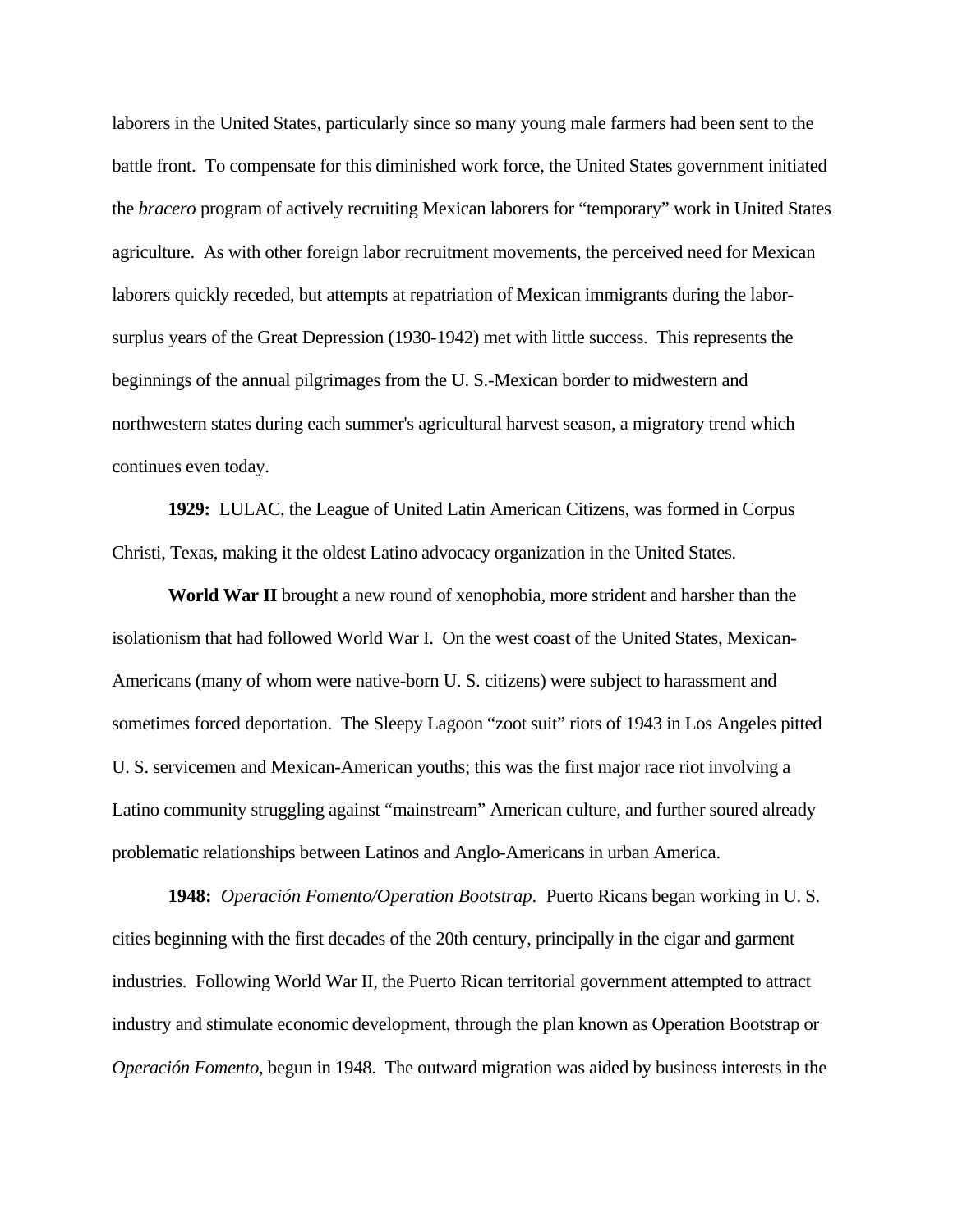United States, for example through highly subsidized or free one-way air passage from Puerto Rico to New York, where the combination of poverty and racial prejudice against "non-white" Puerto Ricans resulted in the ghettoization of the Puerto Rican communities. These events mark the beginning of the long-standing prejudice against Puerto Ricans in the industrial Northeast, coupled with ideas about substandard language usage.

**1959-60:** The Cuban revolution brought first a trickle then a torrent of anti-Castro refugees to the United States, mostly to the greater Miami area. Although the first wave of Cuban exiles represented the professional classes, and many refugees had established professional and family ties in the United States and spoke at least some English, this represented the first "takeover" of a major metropolitan area of the United States by a Spanish-speaking population that could not be ghettoized and thereby dismissed, as had happened with Puerto Ricans in the Northeast and Mexicans in the Southwest. Resentment against the need to be conversant in Spanish in order to prosper in Miami began at this time, and continues to the present day.

**1960's:** This was the period of civil rights activism in the United States, which for the first time brought the plight of Spanish-speaking farm workers, predominantly of Mexican origin, into the public arena. César Chávez and other community leaders brought attention to the sordid side of U. S. agribusiness, while at the same time the word *Chicano,* previously used derogatorily in Mexico to refer to hapless expatriots in the United States, emerged as a symbol of Mexican-American social activism. The Brown Berets, MECHA, La Raza, and the Teatro Campesino were other manifestations of growing Latino activism. At the same time ASPIRA and other Puerto Rican organizations mounted a struggle against racism, housing discrimination, and educational inequities.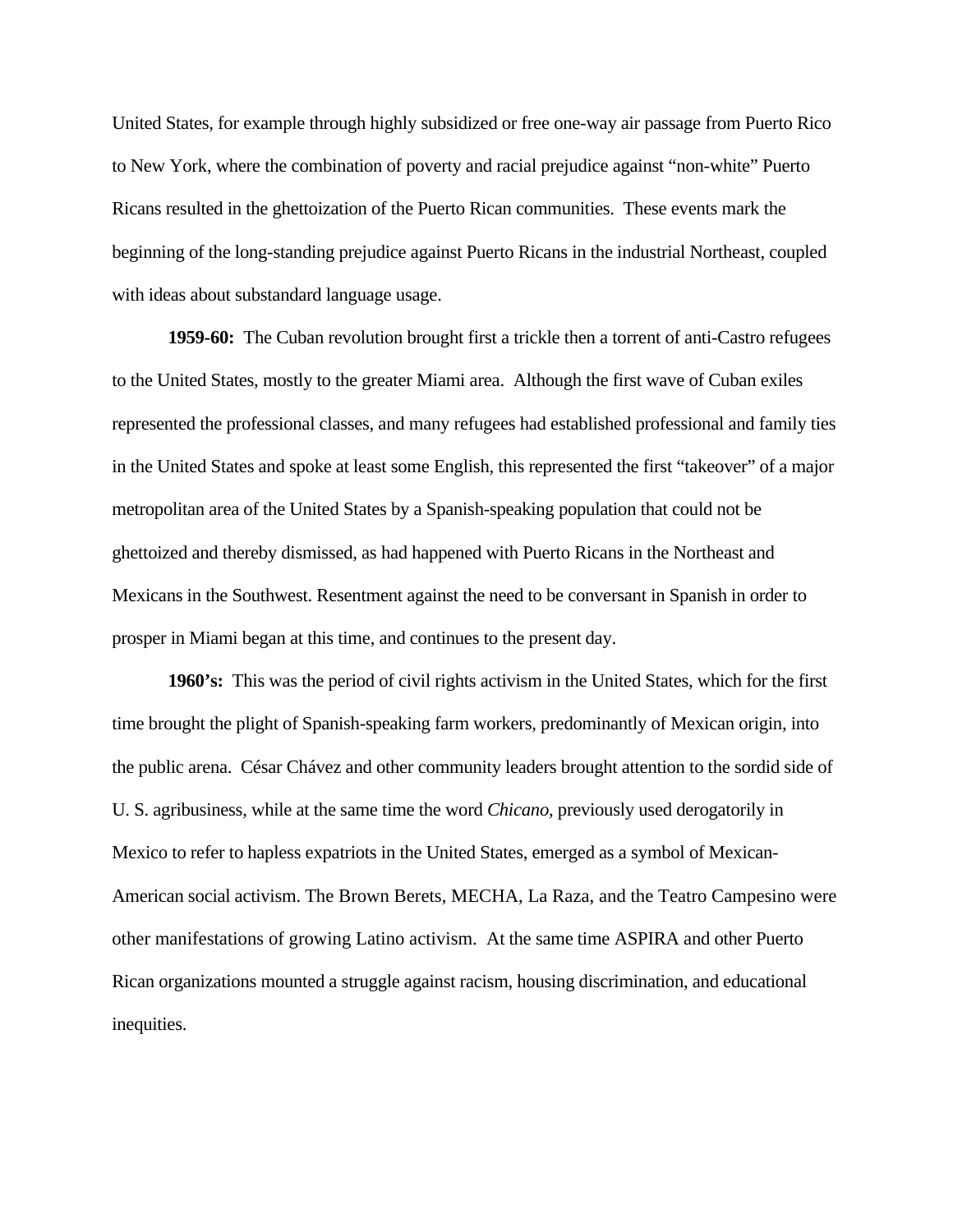**1974:** The Lau vs. Nichols decision brought bilingual education within the realm of possibility for Spanish-speaking communities, and the polemic over bilingual education for Spanish speakers began in earnest and continues to seethe and occasionally erupt even today.

**1980:** the Mariel boatlift brought hundreds of thousands of "new" Cubans to the United States, including sectors of Cuban society hitherto unrepresented in the United States: lower working class, rural, and even some with criminal antecedents. Even the established Cuban-American community viewed the newcomers with considerable ambivalence, while the remainder of U. S. society collectively shuddered at the idea of assimilating yet another needy Spanishspeaking population.

**1980-90:** In 1979 the Sandinista revolution toppled the 40+-year dictatorship of the Somoza dynasty in Nicaragua; within a year many previously ardent supporters of the anti-Somoza resistance movement became equally disenchanted with the Sandinistas and fled to the United States, mostly to Miami, and also to Los Angeles and other large cities. The majority of Nicaraguan exiles represented the middle and professional classes, and their anti-communist sentiments should have endeared them to Cuban-Americans and to other right-wing segments of American society. In fact Nicaraguans and Cubans in Miami coexisted with considerable unease, while prevailing attitudes across the rest of the country regarded Nicaraguans as merely the latest Spanish-speaking gate crashers.

**1980-1989:** The same decade also brought hundreds of thousands of refugees from El Salvador and Guatemala, fleeing from the civil wars, paramilitary death squads, and U. S. sponsored counterinsurgency programs. Unlike the Nicaraguans, these refugees were almost entirely rural and poor. The Salvadorans largely moved to areas already containing substantial Mexican-American populations and attempted to commingle with communities largely left alone by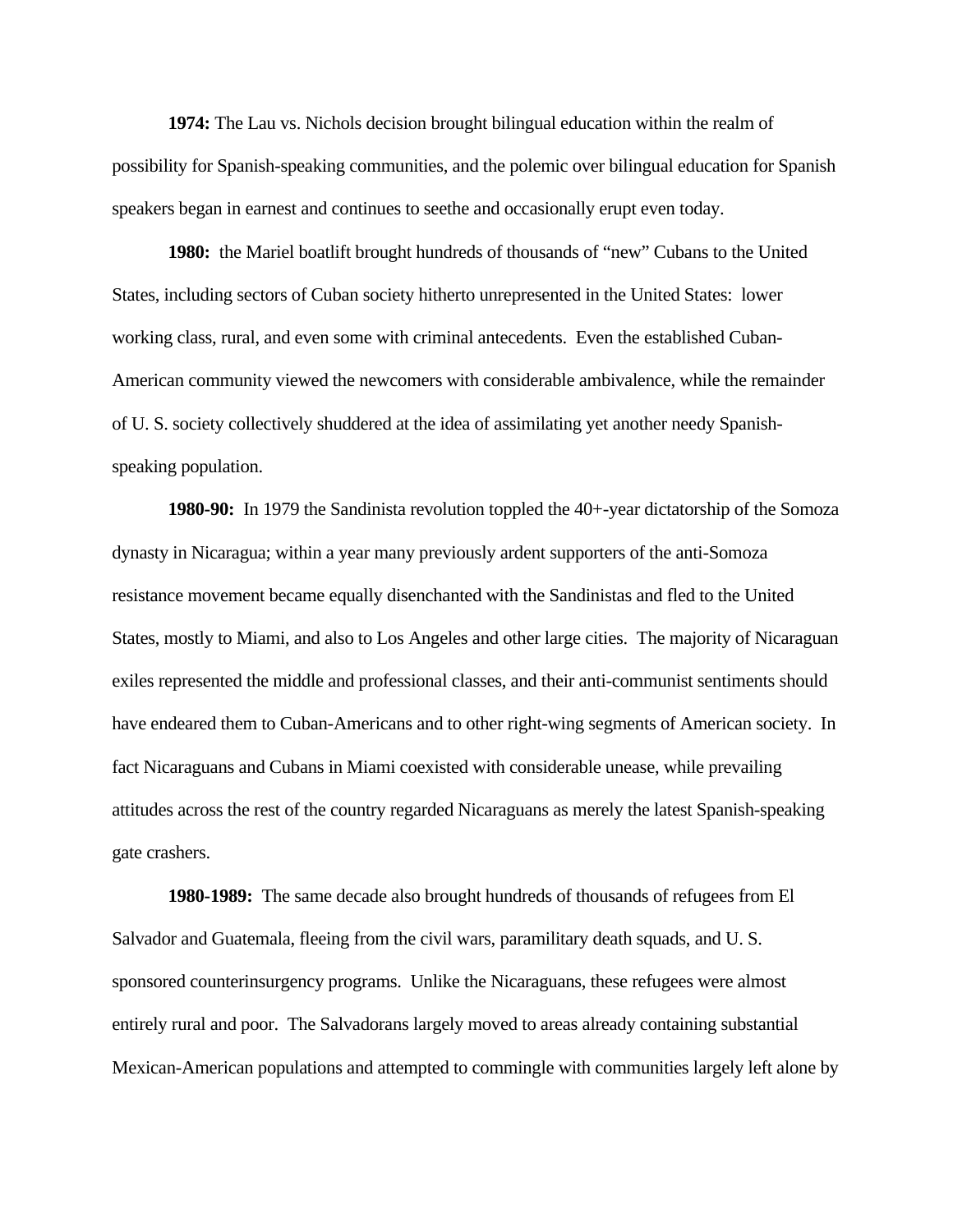immigration officials. Many Guatemalan refugees spoke little or no Spanish, and gravitated toward rural areas of the southeast and northwest, although a substantial population settled in Los Angeles and other urban areas.

**1990's and 2000's:** A swelling Dominican population arrives in greater New York City, Boston, Philadelphia, but also in the southeastern United States. Many arrive by precarious small boats known as *yolas,* and are popularly lumped together with Haitian "boat people" and Cuban "raft people." Already shunned in the Caribbean and unfairly stigmatized as speaking substandard Spanish, Dominicans have struggled to advance in the United States, and are achieving success against a backdrop of considerable hostility from many segments of U. S. society.

This timeline demonstrates that speakers of Spanish and the Spanish language itself has been constantly in the public image for more than a century, usually in the guise of the struggle of Latinos to obtain basic human and civil rights in the face of systematic obstacles. As has occurred with other sectors of society that have waged similar struggles, lasting prejudice, fueled by misinformation and xenophobia, has been the unfortunate side-effect.

#### EXTERNAL EVENTS INVOLVING SPANISH-SPEAKING NATIONS

The relations between the United States and the Spanish speaking world—particularly Latin America—have been many and varied over more than a century and a half. On occasion the United States has aided Spanish-speaking peoples in fashions which while not devoid of self-interest, may have genuinely better the lives of common folk; the Peace Corps is the best instantiation of U. S. aid with few strings attached. However it is fair to say that within Latin America, Spain, and most of the rest of Europe and the Western Hemisphere, the United States is best remembered for its many military interventions, occupations and land seizures, support for repressive regimes, maintaining training schools for tyrants and torturers such as the infamous School of the Americas, and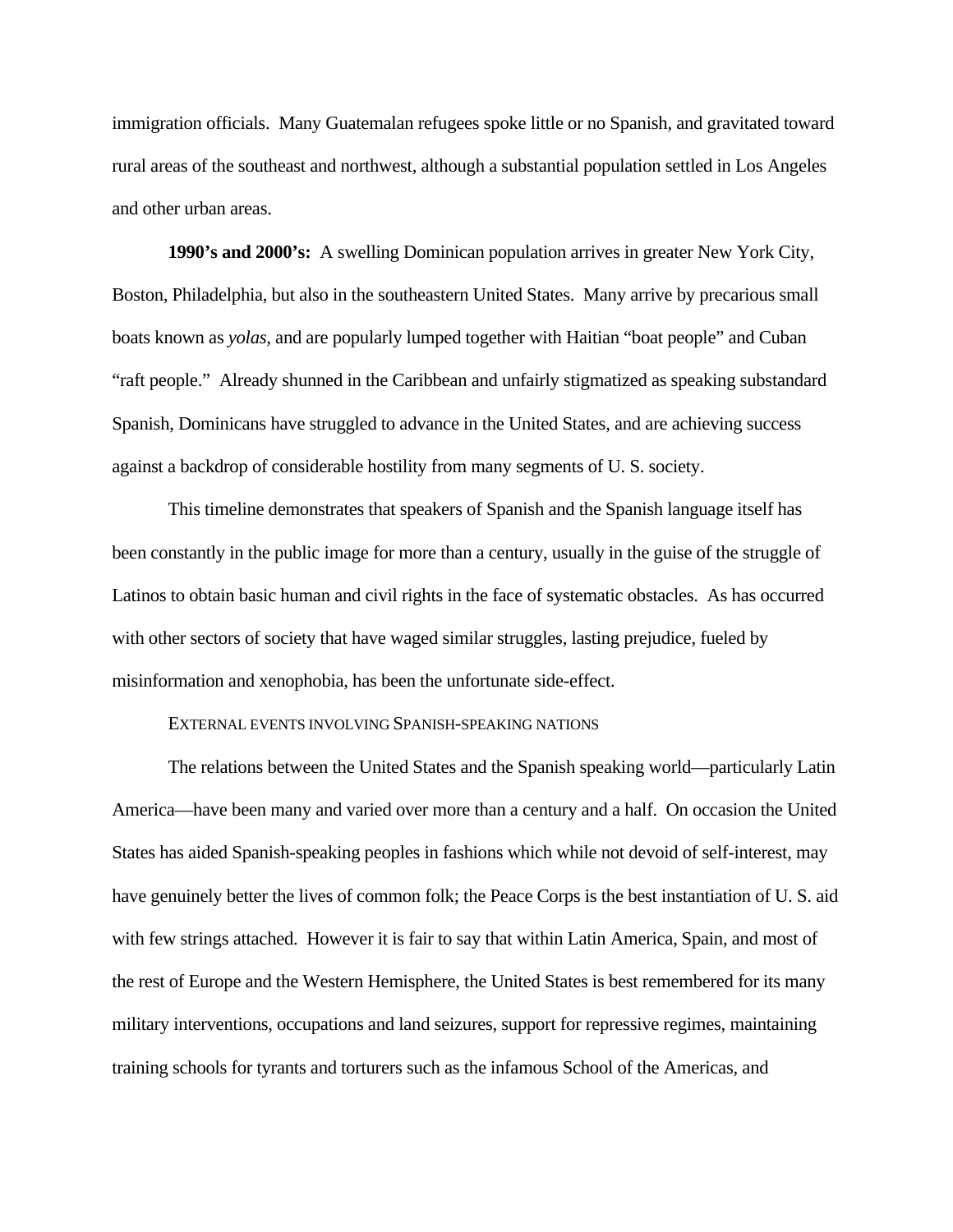relentless economic coercion by predatory multi-national corporations, ranging from banana production to mining interests and garment manufacture. It is primarily the military interventions that have made the most spectacular headlines, and which can be closely correlated with increased attention by foreign observers to Spanish within the United States. The  $19<sup>th</sup>$  century saw expansionist wars with Mexico and Spain, as well as some failed annexationist attempts (most notably with Cuba, the Dominican Republic, and Nicaragua), but it was in the  $20<sup>th</sup>$  century that the most dramatic events occurred, in tandem with viewpoints in other countries toward the Spanish language within the U. S. borders. U. S. conflicts with the Spanish-speaking world are too numerous to cover exhaustively, but a very selective list demonstrates the point:

**1903:** Panama's independence from Colombia. The nation of Panama, some might argue, is a pure case of United States intervention, since this nation was "created" from Colombia with considerable help from the United States when Colombia balked at allowing U. S. interests to build a canal in that Colombian province. Until the Torrijos-Carter treaties of 1977 the entire Canal Zone was a de facto part of the United States, and it was not until the total reversion of this strip of land to Panamanian sovereignty in 1999 that Panamanians finally controlled all of their national territory.

**1907:** U. S. confrontation with Nicaragua in the Gulf of Fonseca.

**1909-1934:** Effective U. S. military occupation of Nicaragua, sometimes directly and at other times by means of puppet governments.

**1916-1924:** U. S. military occupation of the he Dominican Republic.

**1954**: The Central Intelligence Agency of the United States engineered the overthrow of the democratically elected president Jacobo Arbenz in Guatemala; this is the first known triumph of the United States secret services in securing a regime change.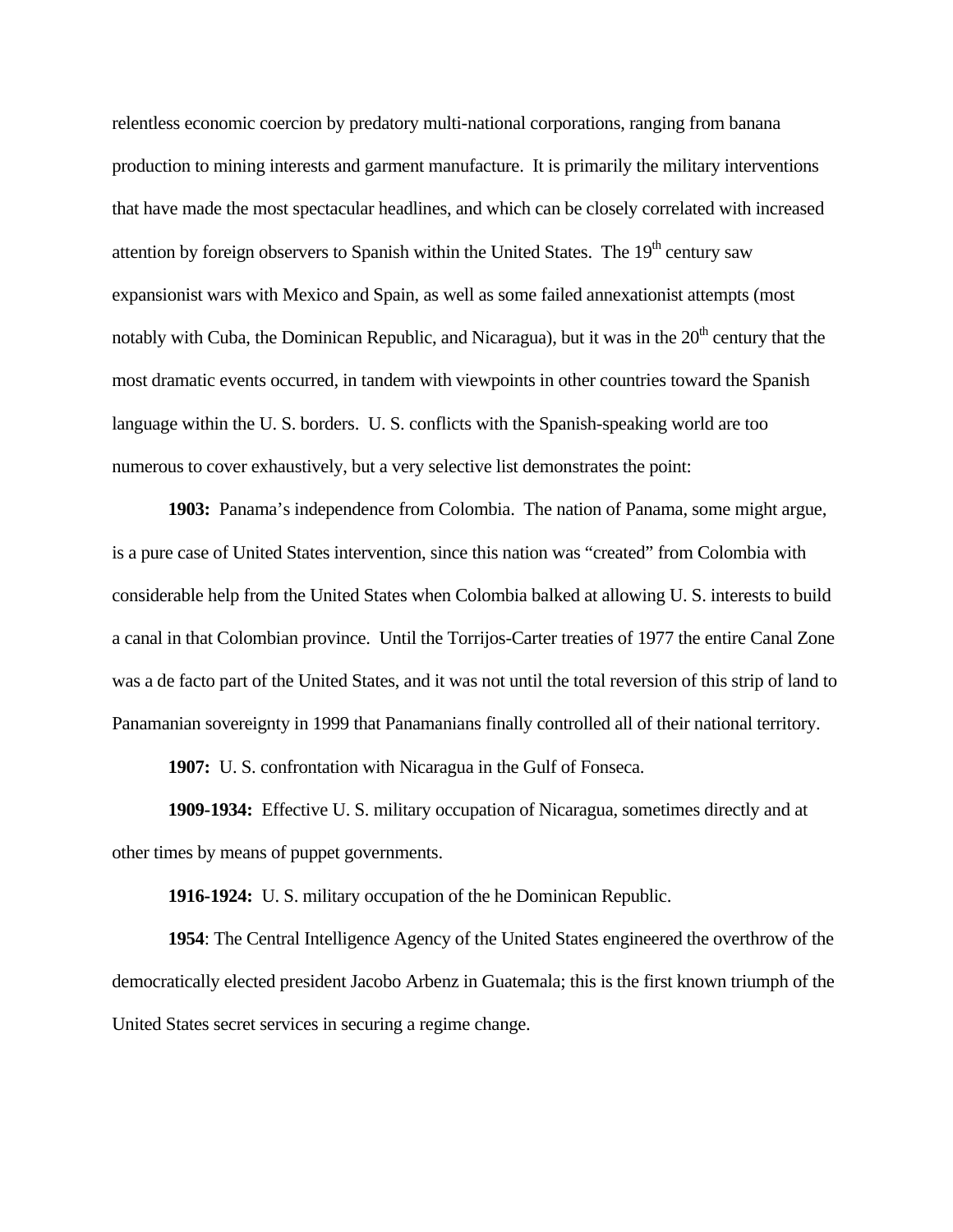**1961:** Failed Bay of Pigs invasion of Cuba by U. S.-supported Cuban exiles and mercenaries; the botched invasion came at a time when Fidel Castro still enjoyed great popularity in Latin America.

**1965:** U. S. invasion of the Dominican Republic.

**1968:** The Tlatelolco massacre of October 2, 1968 in Mexico City was tied, at least in public opinion, to official U. S. support for repressive Mexican governments; the C. I. A. was subsequently implicated in having provided logistical aid to the Mexican military and police during this crisis.

**1973:** The United States was also instrumental in organizing the overthrow and assassination of the democratically elected president Salvador Allende in Chile, and strongly supported the ensuring brutal dictatorship of Augusto Pinochet.

**1980's:** The United States actively supported right-wing dictatorships in Argentina, Uruguay, Paraguay, El Salvador, Guatemala, Honduras, and other countries, always under the guise of propping up anti-communist regimes as part of the overarching Cold War strategy.

**1980-1990:** From 1980-1990, during the Sandinista regime, the United States orchestrated an insurgency movement known as the Contras, formed of members of Somoza's ex National Guard and other disaffected Nicaraguans, together with mercenaries, and thereby intervened in all aspects of Nicaraguan life for another decade.

**1982:** The United States' open support of Great Britain during the Falkland Islands war produced a great upsurge of anti-American sentiment in Latin America, even in nations that had expressed repugnance for the brutal Argentine military dictatorship responsible for starting the conflict.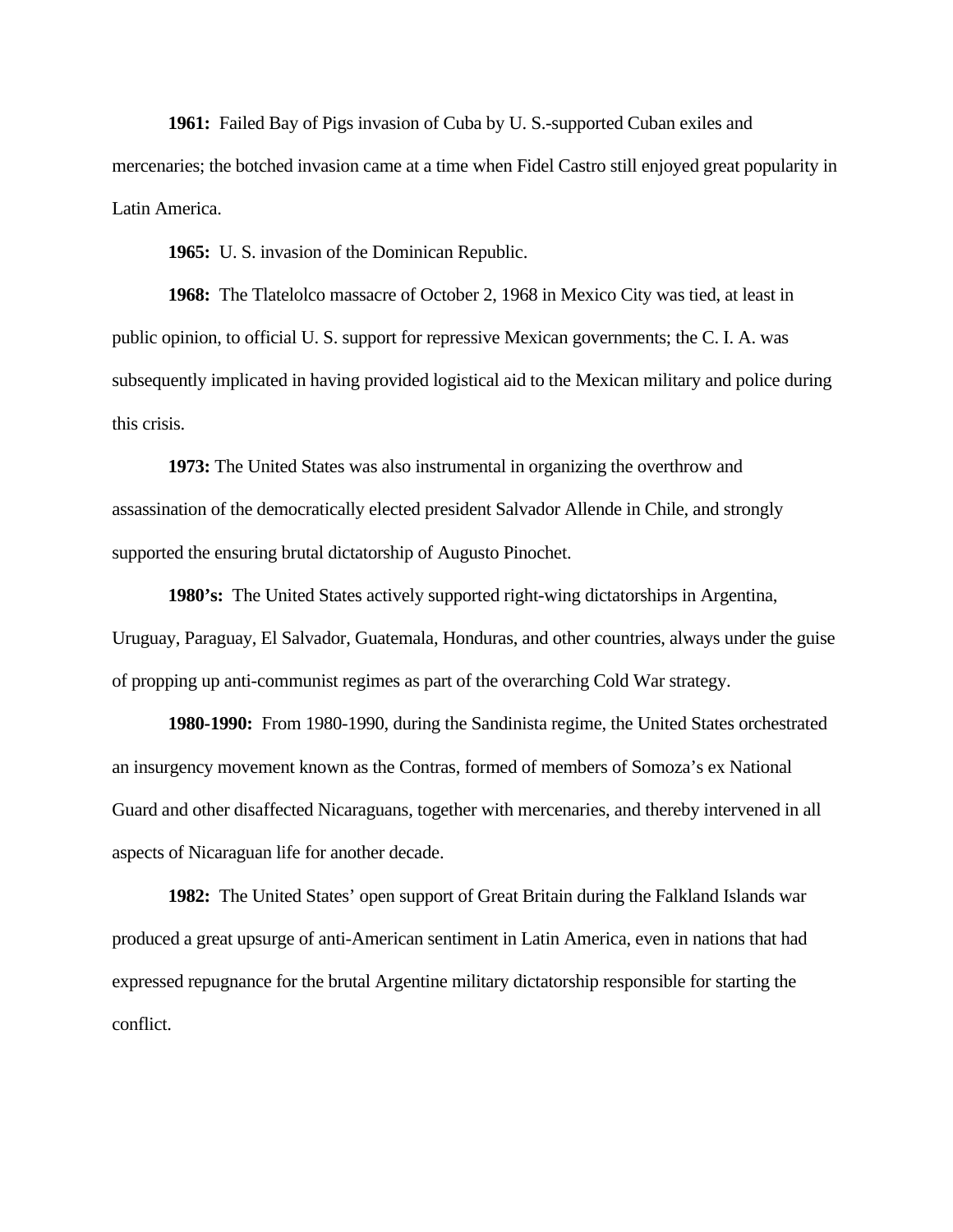**1989:** U. S. invasion of Panama, to topple the former C. I. A. collaborator Manuel Noriega from power.

**1999:** U. S. Navy bombers accidentally killed a Puerto Rican civilian on Vieques island during target practice. The incident triggered massive protests in Puerto Rico, the mainland United States, and in Latin America; the U. S. Navy suspended all bombing practice four years later.

Once more this abbreviated time line reveals a nearly constant confrontation between the United States and Spanish-speaking countries. The widely held perception of a global struggle between Anglo-American and Hispanic societies adds to anti-American feelings and indirectly contributes to the notion that Latinos living in the United States are placing themselves and their languages at risk.

### **Scholarship on U. S. Spanish in correlation with historical events**

Unlike popular opinion, which all too frequently reveals the basest human emotions, professional scholarship is implicitly assumed to be more objective and enlightened. In the case of Spanish in the United States, academic scholarship has often occupied an intermediate position, reflecting prejudices of the day but increasingly involved with social and educational issues. During the  $20<sup>th</sup>$  century there is a noteworthy correlation between scholarship and the events described previously, particularly those that cast Spanish and its speakers in an unfavorable light.

In the early decades of the 20th century, Spanish in the United States--then described only for the Southwest--was not treated as an immigrant language, a minority language, a bilingual dancing partner, or a language in transition. It was simply a variety of Spanish coincidentally found within the United States and spilling across its borders. The fact that Spanish was not officially acknowledged, and that it was a captured language at times under siege, had little impact on the early scholarly treatments, with a few noteworthy exceptions.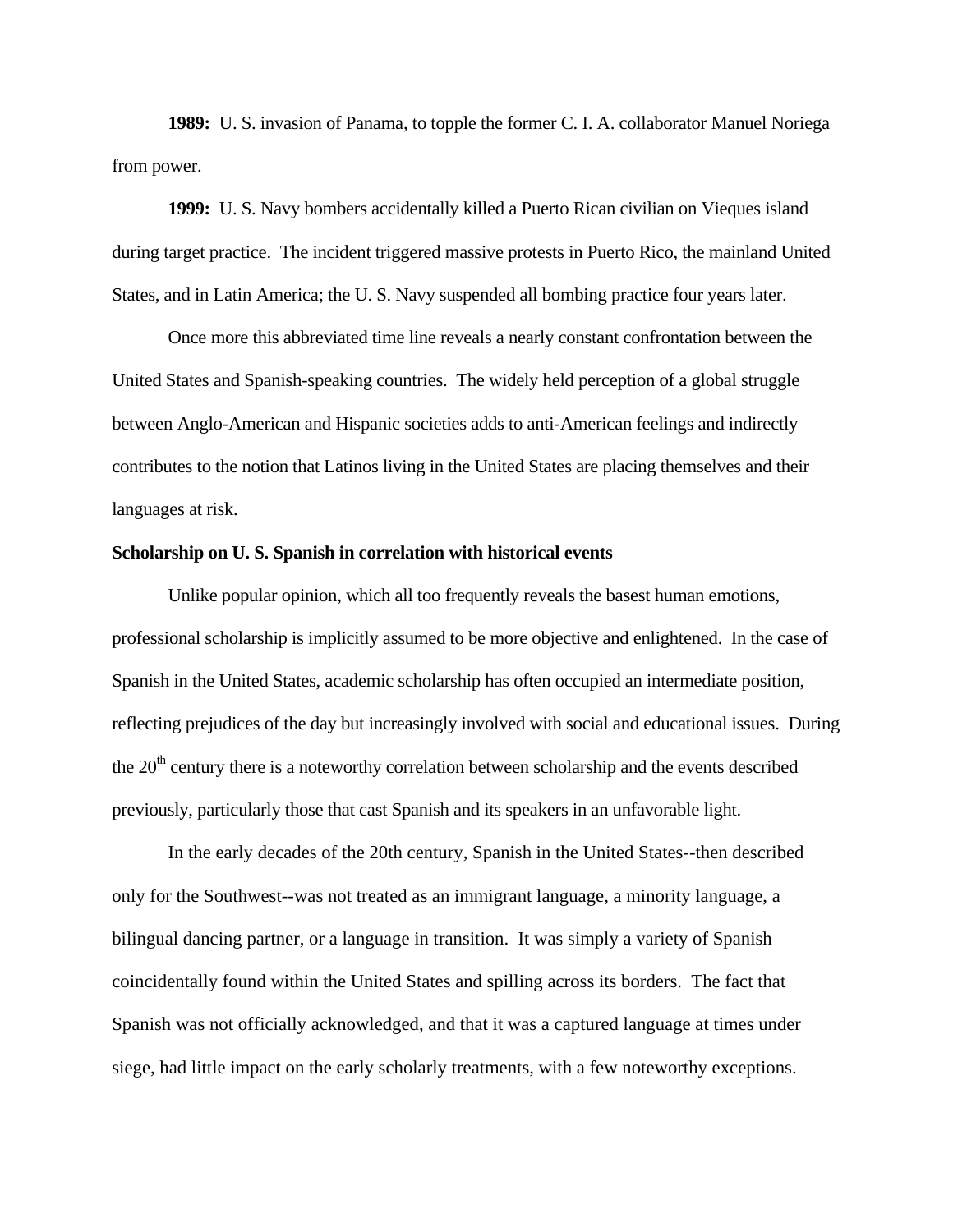Many later studies treated Spanish dispassionately, but exceptions were frequent enough to merit comment; a few representative samples of unfavorable comments on U. S. Spanish and the effects of bilingual contact with English will be presented here. They are not meant to suggest that all or even most scholarship followed similar lines, but rather to indicate a persistent thread of anti-U. S. Spanish sentiment stretching across many scholarly journals and publishing houses.

**1912:** In the year of New Mexico statehood, the president of the University of New Mexico Edward Gray (1912) published an article in the *University of New Mexico Bulletin* entitled "The Spanish language in New Mexico: a national resource,' assuming a stance that moved beyond academic curiosity-seeking and liberal posturing. That few others shared his views is exemplified by an article in another New Mexico journal just a few years later (Morrill 1918) entitled "The Spanish language problem in New Mexico."

**1917:** In the same year that the American Association of Teachers of Spanish celebrated its first annual meeting, Espinosa (1917) openly acknowledged that "race antagonism has always been very pronounced ..." and that... in the new cities ... where the English speaking people are numerically superior, the Spanish people are looked upon as an inferior race ...".

**1939-40:** It is perhaps not coincidental that although a brief note by Rael (1934) in *Modern Language Notes* took a neutral tone, when Rael presented his work in the strait-laced *Hispanic Review* (1939, 1940) the title was the ominous "Associative interference in New Mexican Spanish." The "interference" is not from English but is rather language-internal analogy; nearly all the items mentioned by Rael are found in rural dialects of Spanish throughout Spain and Latin America. Nonetheless the focus is exclusively on forms which were sure to arouse hilarity and derision among the normatively-trained perusers of this periodical, and New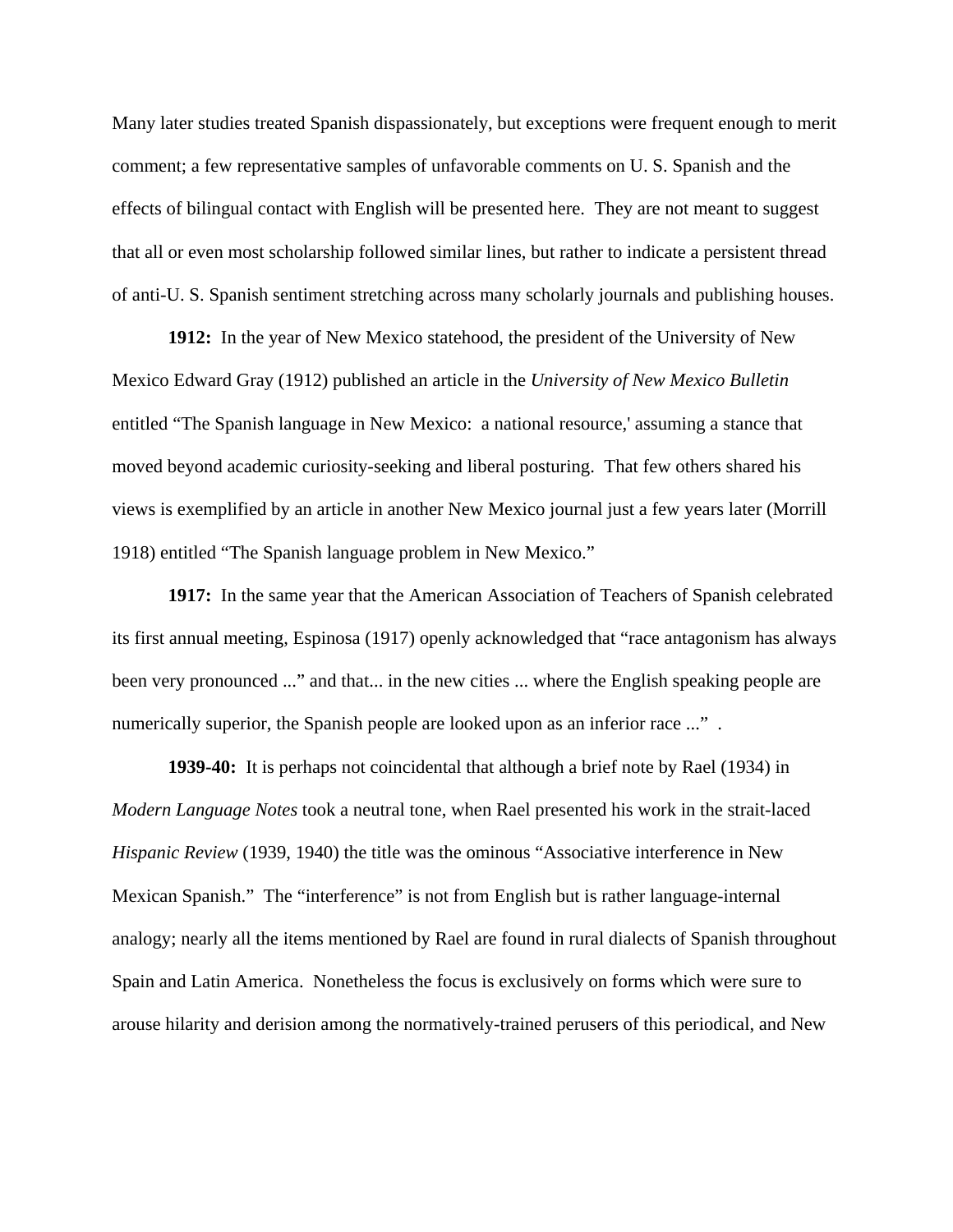Mexico Spanish was inadvertently portrayed to outsiders as an infelicitous patchwork of all the bleeding stigmata of *la lengua de Cervantes*:

**1930's-early 1960's:** The 1930's and early 1940's saw a number of articles, theses, and dissertations dealing with southwest Spanish, centered on New Mexico; these almost inevitably dealt with perceived deficiencies of Spanish speakers, in school achievement, in learning English, and when taking intelligence tests. Many of these studies were written by educators seriously preoccupied by the educational difficulties of Spanish-speaking children, even though bilingualism was often hopelessly entangled with ethnocentric views of mental disabilities. Since the work was undertaken primarily by educators and psychologists there was little denigration of the characteristics of Spanish, but the entire discourse is permeated with the notion that knowledge of Spanish is a cognitive liability. That such notions did not disappear with war ration coupons and Al Capone's gangs is illustrated by a 1950's study (Marx 1953) referring to the "problem" of bilingualism among Spanish-speaking Americans, and a 1960's thesis addressing the "handicaps of bi-lingual Mexican children" (Marcoux 1961). Groups purportedly descended from "Spaniards" (implicitly white European, with no New World or African admixture) received more favorable treatment: Louisiana; Tampa, Minorcans in St. Augustine, and so forth (Friedman 1950, Canfield 1951, Hayes 1949, Ortiz 1947, 1949; Ramírez 1939, Claudel 1945, MacCurdy 1947, 1948, 1949, 1950, 1952). As another example of the prevailing tendencies of the time, Kreidler (1958) continued the tradition of describing immigrant varieties of Spanish--in this case Puerto Rican Spanish in New Jersey--in terms of influence/interference from English.

**1950:** The study of social registers of Spanish made its first appearance in the 1950's, invariably choosing socially marked underclass speech for individual attention. It was during the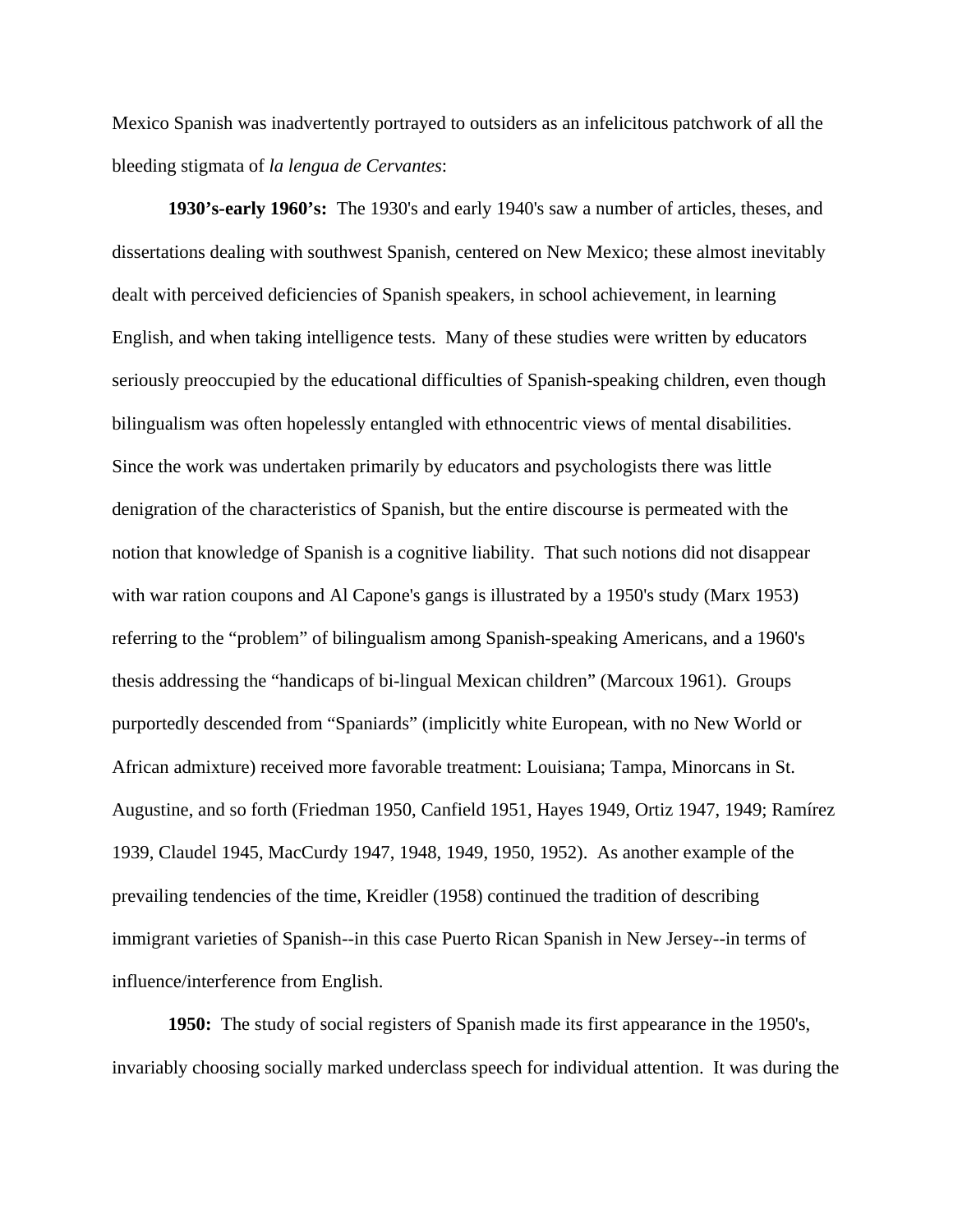1950's that "Pachuco" Spanish was first studied by scholars, almost all of whom were from outside the Mexican-American community. Barker (1950) described Pachuco in Tucson as "an American-Spanish argot," a term which Barker extracts from Webster's dictionary as "a secret language or conventional slang peculiar to a group of thieves, tramps or vagabonds; or, more broadly, a cant or class jargon." While not fully committing himself to the criminal or noncriminal connotations of Pachuco language, Barker inclines towards the former by citing informants' accounts that Pachuco originated among `"grifos" or marijuana smokers and dope peddlers, in the El Paso underworld ... it seems probable that these individuals, in turn, obtained a substantial part of their vocabulary from the *Caló* or argot of the Mexican underworld.' He cites sources which claim that the language first reached Los Angeles when a group of El Paso hoodlums received suspended prison sentences in return for self-banishment. Although describing Pachucos as in effect youth gangs, Barker is judicious in describing the Sleepy Lagoon fights and the Zoot Suit riots and the kangaroo court justice that befell many of the participants. He also acknowledges that many young Chicano war veterans became disillusioned by the shabby treatment afforded by a society whose freedom they had risked their lives to protect. There remains an undercurrent of disapproval: "the habitual use of the argot, then, may be taken to indicate that the speaker is not interested in raising his social status above that of the laboring group. Such usage may also indicate his rejection of some of the conventional values of Mexican and American culture." Barker concludes--not without some justification--that "... only when the goals of American society can be demonstrated as obtainable to him--perhaps then through such means as vocational education--will the pachuco as a linguistic and social type disappear ..." This compares with Pauline Baker's (1953) description of Pachuco as "the slang of the dead-end kids." In the same time period, Braddy (1953, 1956, 1965) wrote of "Pachucos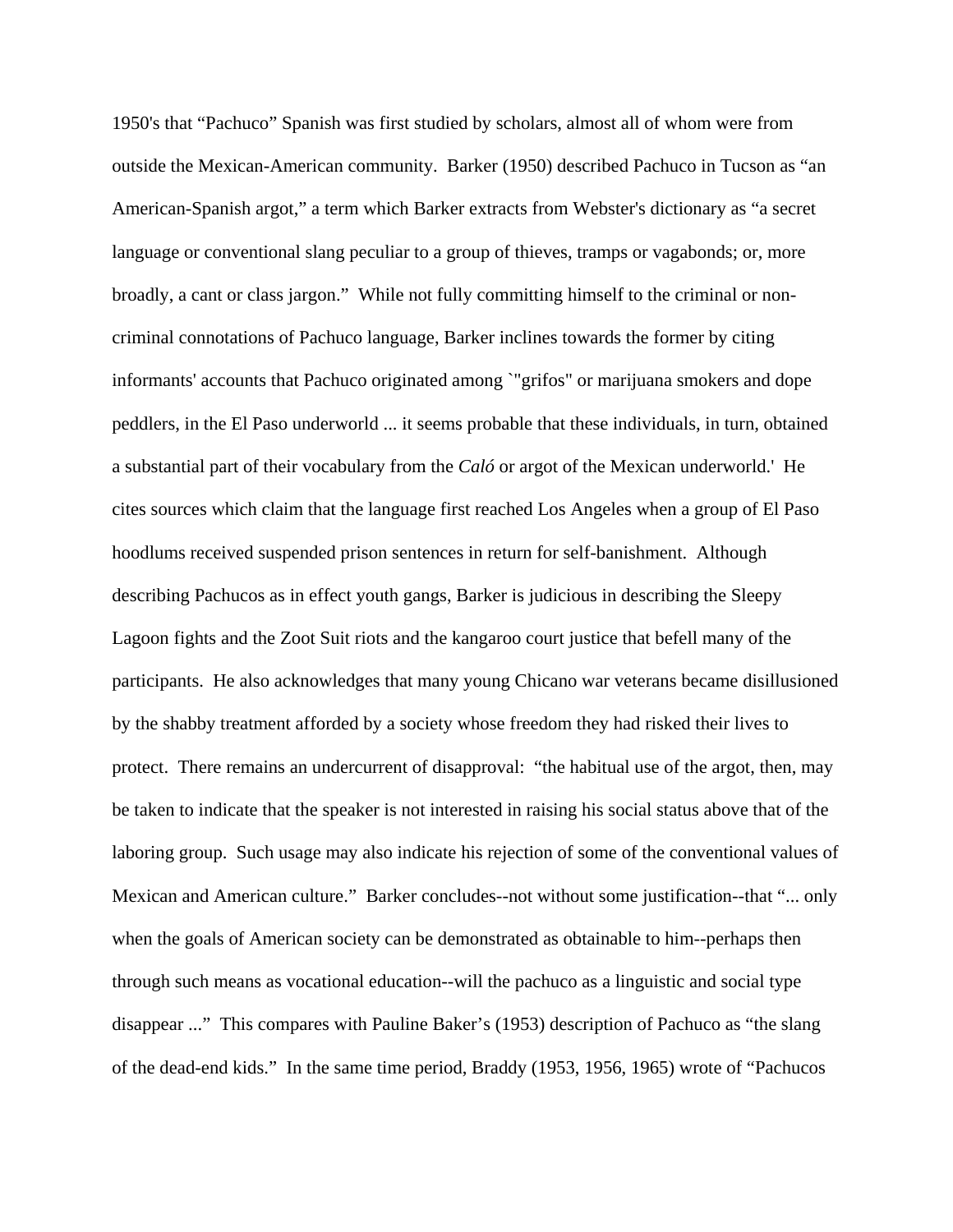and their argot" together with "smugglers argot" and "narcotic argot" in Texas. In other studies, R. J. González (1967) believed that Pachuco was becoming a creole (taking this term to entail language degeneration), a view also shared by Webb (1976, 1980). Griffith (1947) referred to the "Pachuco patois," while May (1966) wrote of "tex-mex" and Ranson (1954) wrote of "viles pochismos."

**1953:** This year witnessed perhaps the first commercially published textbook for native Spanish speakers in the U. S.: Paulline Baker's *Español para los hispanos* (1953), reprinted many times in the following four decades. Baker, teaching in rural New Mexico where Spanish was essentially a monolingual language, offered the book as a supplement to traditional Spanish courses; speaking of U. S. Spanish speakers she noted that "we are witnessing a sorry decadence of Spanish in the United States," and "Every day the need increases to correct the errors of bad Spanish that should be avoided and to develop the proper Spanish that should be used" [my translation]. The book mentions Pachuquismos [Mexican-American slang] among the many peccadilloes to be eliminated from Spanish usage.

By the late 1960's and leading into the 1970's the conflicting currents of social activism and reactionary backlash had made their way into scholarship about Spanish in the United States. In 1968, the year of Martin Luther King's assassination and the Mexican massacre at Tlatelolco, the United Farm Workers' grape boycott was in its second year. In this same year Joshua Fishman, Robert Cooper, and Roxanna Ma delivered to the U. S. Department of Health, Education, and Welfare the final report of a project entitled "Bilingualism in the barrio: measurement and description of language dominance in bilinguals," arguably the first major sociolinguistic survey of a Latino community in the United States (better known in the second edition, Fishman et al. 1975). For the first time the full human scope of a bilingual community was coherently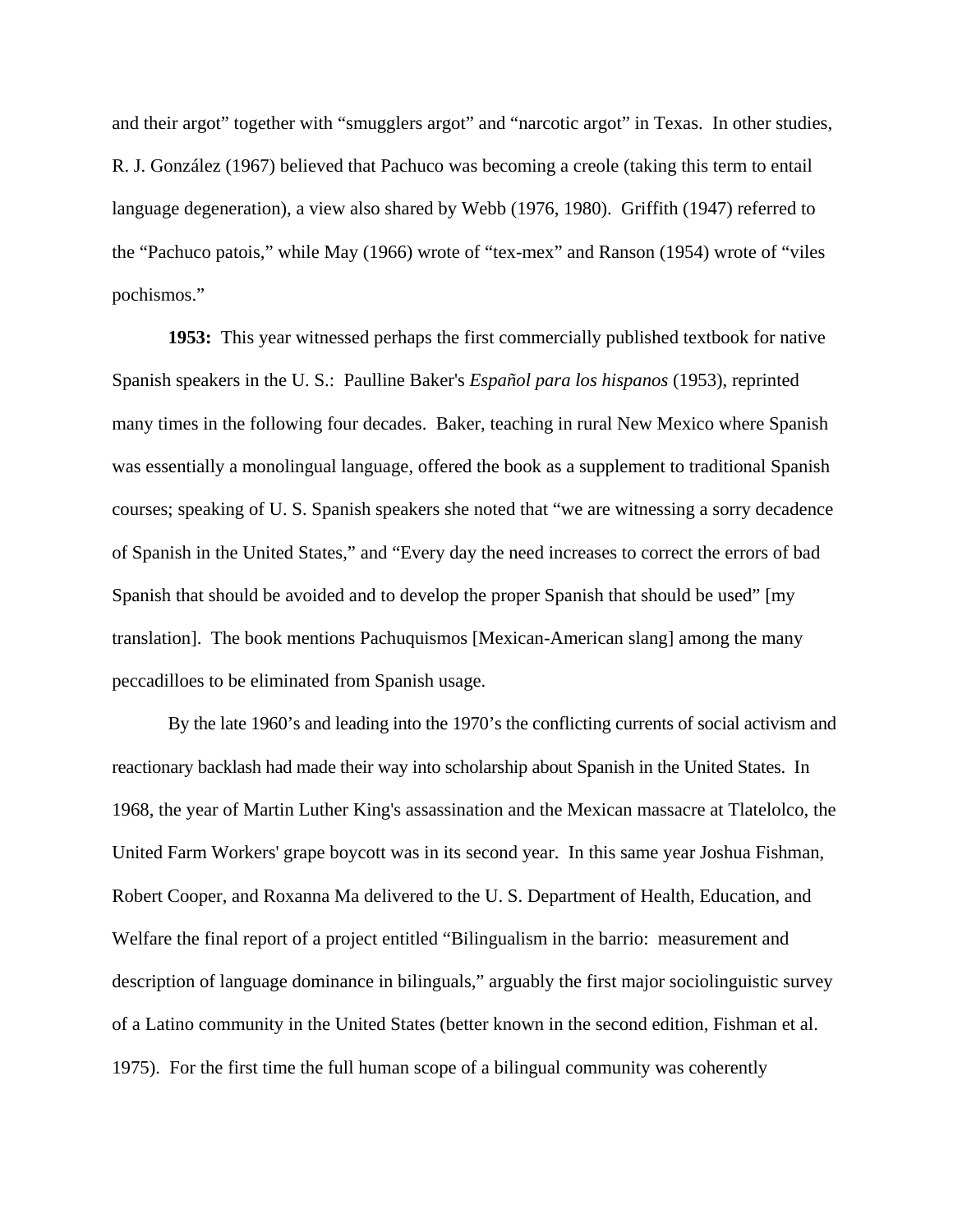discussed by a multidisciplinary group of scholars, and language usage was integrated into a total community perspective; ghettoized Puerto Ricans were portrayed with the same care and in equally positive terms as more prestigious groups of French, Scandinavian, and German speakers had enjoyed.

**1973:** Just a few years later, and amidst the outpouring of Chicano and Puerto Rican literature and the founding of several important journals and conferences, the Academia Norteamericana de la Lengua Española was founded; its inaugural meeting was held the following year. At least half of the members were originally from outside the United States, and the list of academicians contained more literary scholars than linguists. That U. S. born Spanish speakers or working-class immigrants were not the primary intended beneficiaries of the academy is suggested by the tone of the president's inaugural remarks: [Spaniards and Spanish Americans who reside in this country form a true society within the great American family ... this ethnic conglomeration naturally identifies with the speech patterns of the Spanish spoken in the respective home countries, and principally requires a clear Spanish, free of regional and provincial items ...]

**1976:** The first number of the Academy's *Boletín* appeared. The academy's own statement of purpose declares that the members will work for [the preservation of the unity, universality, purity, beauty, and greater dissemination of the Spanish language within the United States] The editor's introduction (Chang-Rodríguez 1976:5-6) notes that [the statues of our academy set forth a number of tasks in defense of the purity of our Spanish language] and concludes by saying [faced with these many linguistic challenges and aggravated by the prestige of English, we offer our love of Spanish and our own interpretation of the arduous task of purifying, stabilizing, and polishing it [my translation throughout].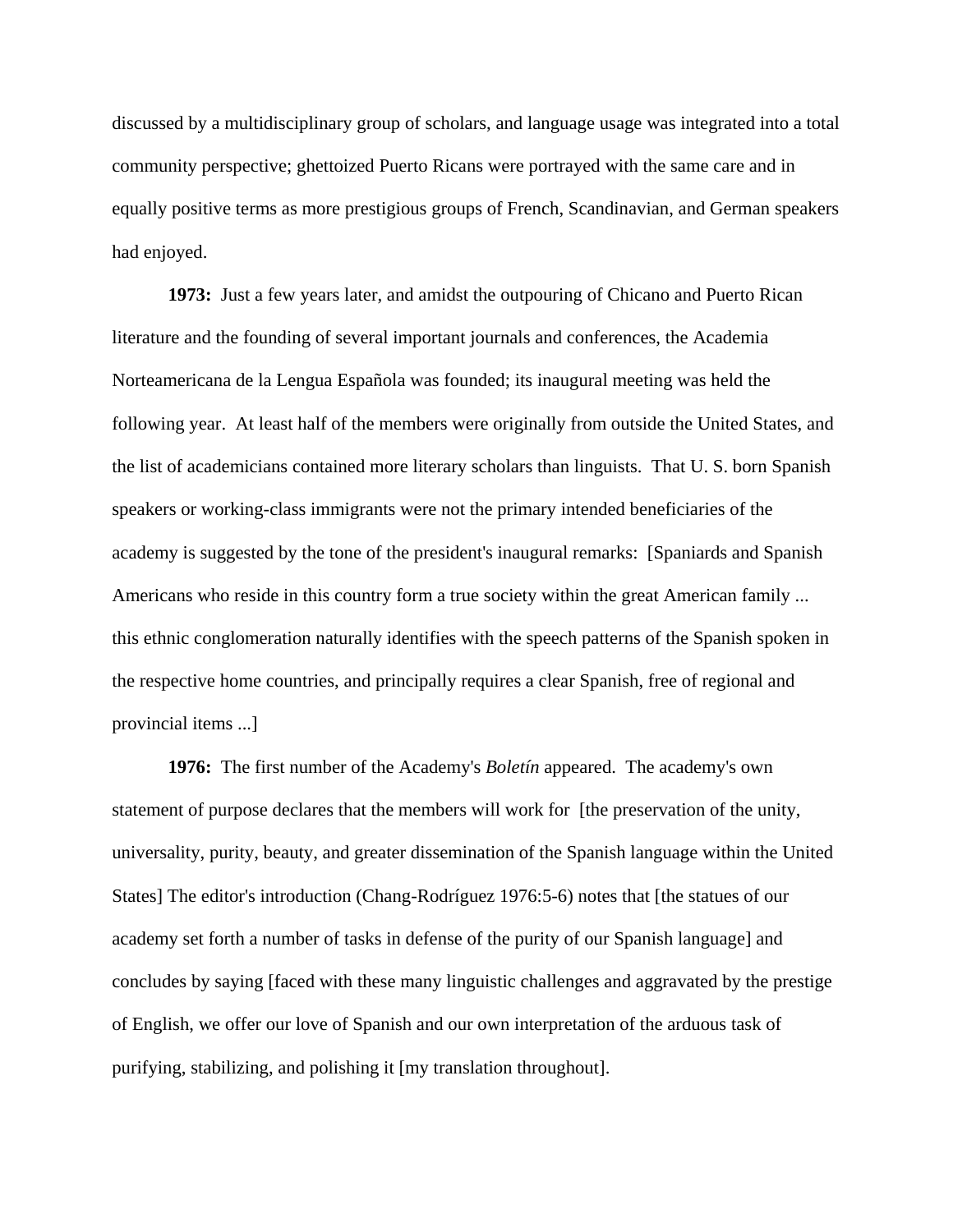By the end of the 1970's, scholarly approaches to Spanish in the United States were increasingly scientific, objective, and devoid of emotional commentary, although calls for purity and properness were never far in the background. This period saw the beginnings of serious inquiry into the linguistic and social constraints on Spanish-English code-switching, which had hitherto begun regarded as a degenerate practice symptomatic of the undesirability of bilingualism and the confounding effects of language contact. It was during this time period that poetry and narrative incorporating code-switching appeared prominently as U. S. Latino writers emerged as a new literary voice. From the neotraditionalism of Rolando Hinojosa to the experimental writings of Alurista and Tato Laviera, intertwined language was a defining characteristic of many U. S. writers, creating a third code in defiance of the colonialist literary canon which had held bilingual authors hostage to a single language or at best to the use of one language per work. The dual languages of bilingual communities were studied as a coherent system rather than as language deterioration punctuated by slips and errors.

Yet another landmark of the 1970's is the publication of the first commercially successful textbooks designed to teach Spanish grammar and literacy to bilingual native speakers in the United States. Just a couple of decades ago, homegrown Spanish was immediately suspect, and any oddity found in this country was held guilty of English interference until proven innocent, a proof that few bothered to provide. Teachers were discouraged from using speakers of U. S. Spanish as native models, while students besieged their teachers with doubts regarding the "authenticity" or "correctness" of Spanish-speaking groups in this country. Coupled with this intolerance was a blissful ignorance of legitimate variation found throughout the Spanishspeaking world. Combinations which do occur were labeled as nonexistent, while moribund or archaic forms were presented as though they were in daily use everywhere.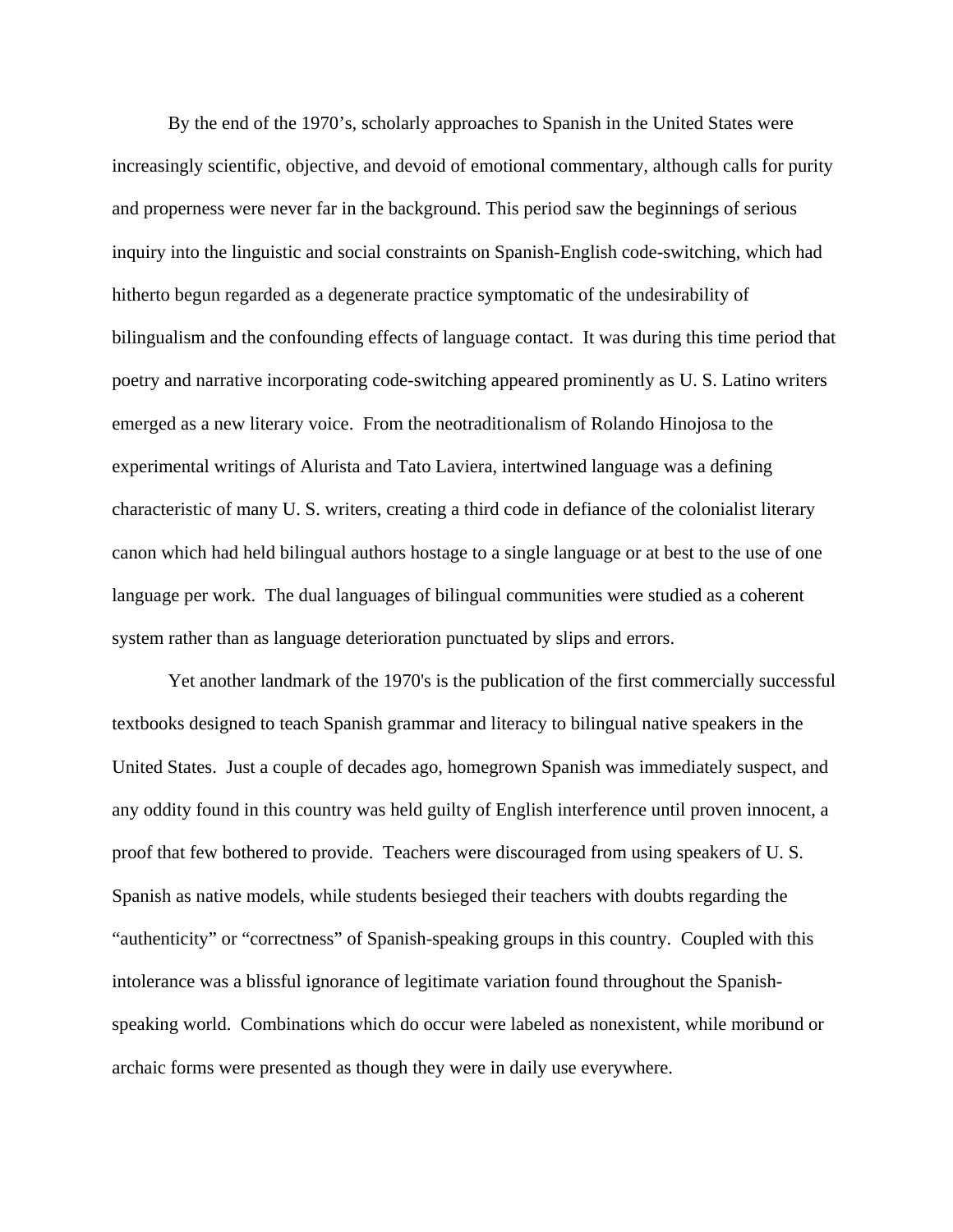### **Spanish-English contact and "Spanglish"**

When referring to racial and ethnic minorities in the United States, a number of words and expressions once used frequently and insensitively have fallen out of favor and are now shunned in favor of more accurate designations. Words once openly spoken in reference to African Americans, Jews, Italians, Asians, Native Americans, Latinos, and those with mental and physical disabilities, and found in radio and television programs, popular literature, films and public discourse in general are now socially and politically unacceptable. One particular subset of these terms refers to individuals or groups that result from racial or ethnic mixture, generally included in ersatz cover terms such as *half-breed*. Of the racial/ethnic terms that have survived the enhanced focus on civil rights and social conscience, only one refers simultaneously to language use and—by inference rather than by direct indication—to specific ethnic groups: *spanglish*. An obvious blend of *English* and *Spanish* this word has become the less transparent *espanglish* in the Spanish-speaking world. Although *spanglish* has at times been used to refer to a wide variety of phenomena , in the vast majority of instances *spanglish* targets the language usage of Latinos born in or residing in the United States. There are substantive differences in the usage of this term within the United States and in Spanish-speaking countries. Outside of the United States, the situation of the Spanish language in the U. S. is often entangled with antiimperialistic political postures that assume as axiomatic that any language and culture arriving in the United States will be overwhelmed by Anglo-American values, and will be denatured, weakened, contaminated, and ultimately assimilated by the mainstream juggernaut. Defenders of language mixing and borrowing have largely come from literary circles and from the political left, and have been frustrated in attempts to bring their views to the attention of mainstream educators, journalists, and community leaders. In the usual circumstances, *spanglish* is used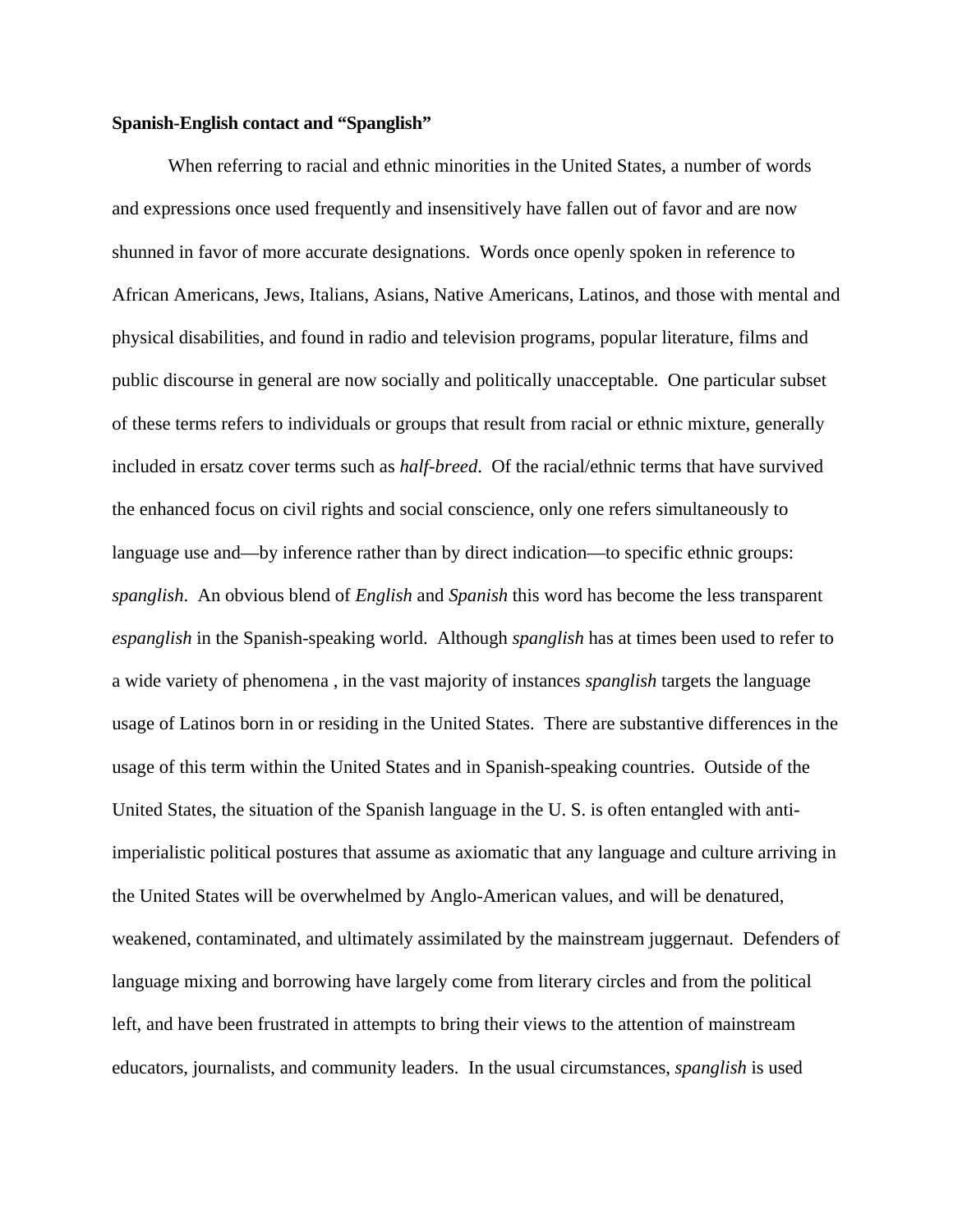derogatorily, to marginalize U. S. Latino speakers and to create the impression—not supported by objective research—that varieties of Spanish used in or transplanted to the United States become so hopelessly entangled with English as to constitute a "third language" substantially different from Spanish and English. This "third language" in turn is seen as gradually displacing Spanish in the United States, thereby placing U. S. Latino speakers at a disadvantage vis-à-vis their compatriots in other countries. One common thread that runs through most accounts of *spanglish* is that most Latinos in the United States and perhaps in Puerto Rico and border areas of Mexico speak this "language" rather than "real" Spanish. In a few instances *spanglish* is a strictly neutral term, and as will be seen, some U. S. Latino political and social activists have even adopted *spanglish* as a positive affirmation of ethnolinguistic identity. Since upwards of 50 million speakers are at stake, the matter is definitely of more than passing interest.

Within the United States the designation *spanglish* is most commonly used by non-Latinos (or by Latinos who are openly critical of non-standard language usage), in reference to the speech patterns of resident Latino communities. The most frequent targets are the nation's two oldest Hispanophone communities, those of Mexican and Puerto Rican origin. In the southwestern United States, *Tex-Mex* is often used (by non-Latinos) as a synonym of *spanglish*, as is *pocho* among Mexican-Americans. *Spanglish* is occasionally used to refer to Cuban-Americans and increasingly to resident Dominicans; rarely if ever does one hear *spanglish* used in conjunction with expatriates from Spain or Southern Cone nations perceived as "white," thus suggesting an element of racism coupled with the xenophobia that deplores any sort of linguistic and cultural hybridity. Despite the lack of empirical evidence, the view that *spanglish* constitutes a specific type of language is widespread; one can find dictionaries, grammar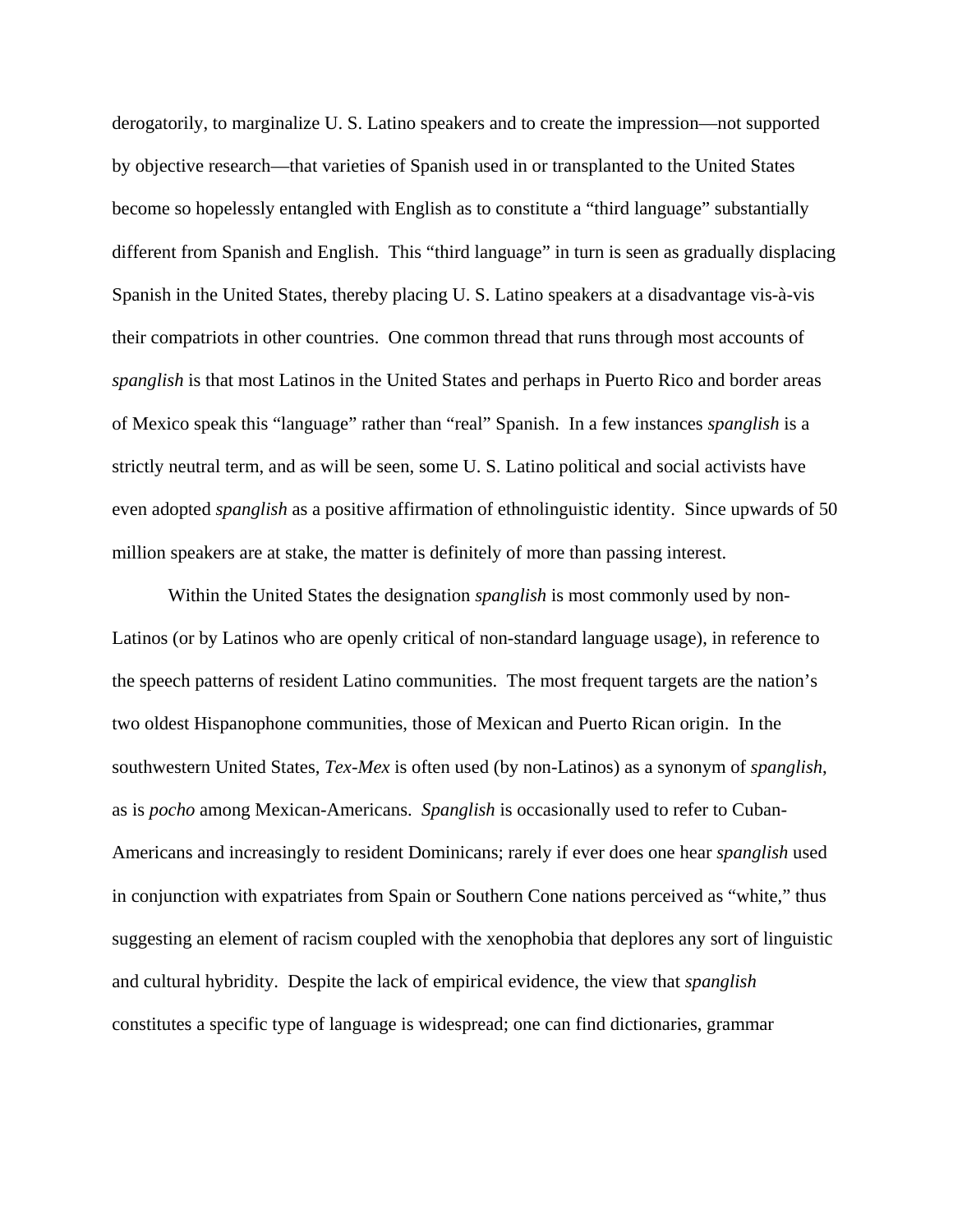sketches, greeting cards, t-shirts, bumper stickers, and an enormous number of editorial comments and references in popular culture, all suggesting that *spanglish* has a life of its own.

Despite the unlikelihood that *spanglish* has a unique parentage, the *Oxford English Dictionary* places the first known written attestation of this word—in Spanish rather than in English—in a setting that represents the quintessence of conflicting linguistic attitudes: Puerto Rico. The ambiguous status of Puerto Rico—at once a Spanish-speaking Latin American nation and a colony of the world's most powerful English-speaking society—has provoked a level of concern about the purity of the Spanish language and an ambivalence towards the English language unmatched in the Spanish-speaking world. The number of popularizing works that purport to describe and decry the "contamination" of Puerto Rican Spanish by English is enormous; serious linguistic studies are much fewer, but a pair of prominent monographs have kept the debate alive. The term *spanglish* (*espanglish* in Spanish) appears to have been coined by the Puerto Rican journalist Salvador Tio, in a newspaper column first published in 1952. Tio—who certainly considers himself the inventor of this word (an opinion largely shared by others in Latin America)—was concerned about what he felt to be the deterioration of Spanish in Puerto Rico under the onslaught of English words, and waged a campaign of polemical and satirical articles over more than half a century. Many of Tio's examples are legitimate borrowings from English—some in unassimilated form—that are found in modern Puerto Rican speech. Most refer to consumer products marketed in the United States or to aspects of popular youth culture, but Tio felt that Puerto Rican Spanish could suffer a far worse fate than simply absorbing foreign borrowings—which, after all, had been occurring in Spanish for more than a thousand years. Tio's early article also contained humorous "Spanglish" words of his own invention, which were not used at the time and have not been used since, thereby creating some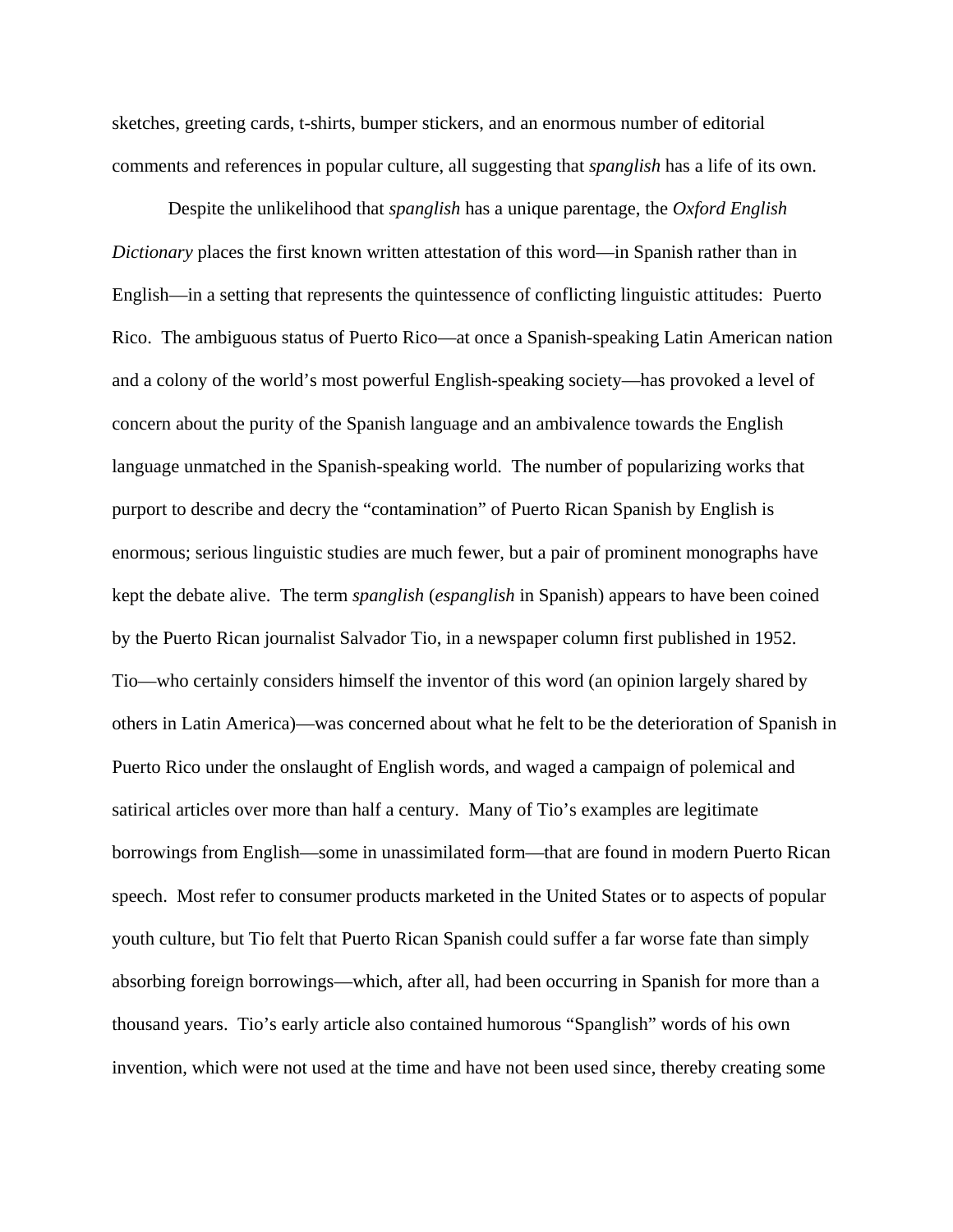confusion between legitimate examples of language contact and sarcastic parodies. Although Tio had lived in New York City, and therefore had experienced first-hand true bilingual contact phenomena, he accepted uncritically others' parodies of Spanish-English interaction, such as the following, from McKinstry (1930:336), quoted in Mencken (1962:650-1): *"¡Hola amigo! ¿Cómo le how do you dea?" "Voy very welldiando, gracias"* Despite his affirmation of concern about the status of Spanish in Puerto Rico—and by extension in other areas where English threatens to overwhelm it—Tio (1954:64) offers his own version of *spanglish,* a travesty of bilingual behavior that set the stage for later debates on *spanglish*. Although Tio offers this wry "if you can't beat 'em, join 'em" pseudo-solution to language and culture clash, his bitter refutation of English comes through clearly. Tio's many remarks about *spanglish*—scattered across several articles and four decades—present an ambiguous picture. On the one hand Tio shared with many other Puerto Rican intellectuals of the time the fear that United States cultural imperialism and the crushing weight of English would eventually displace a language that had landed with Columbus and had survived unaltered until only a few decades previously. After all, Tio could remember the English-only schools that arrived with the American occupation of Puerto Rico, and his first comments on *spanglish* were written just after Puerto Rico had finally wrested from the United States government the right to elect its own governor and congress. By the middle of the 20<sup>th</sup> century world-wide Spanish already contained numerous well-integrated Anglicisms, and Puerto Ricans used even more, including those that had entered via the American school system, consumer advertising, American businesses located in Puerto Rico, and by the increasing tide of Puerto Ricans who emigrated to the mainland to work and returned with new English expressions. Tio, like McKinstry and scores of nameless commentators before and since, deliberately invented pseudo-bilingual monstrosities into order to denigrate legitimate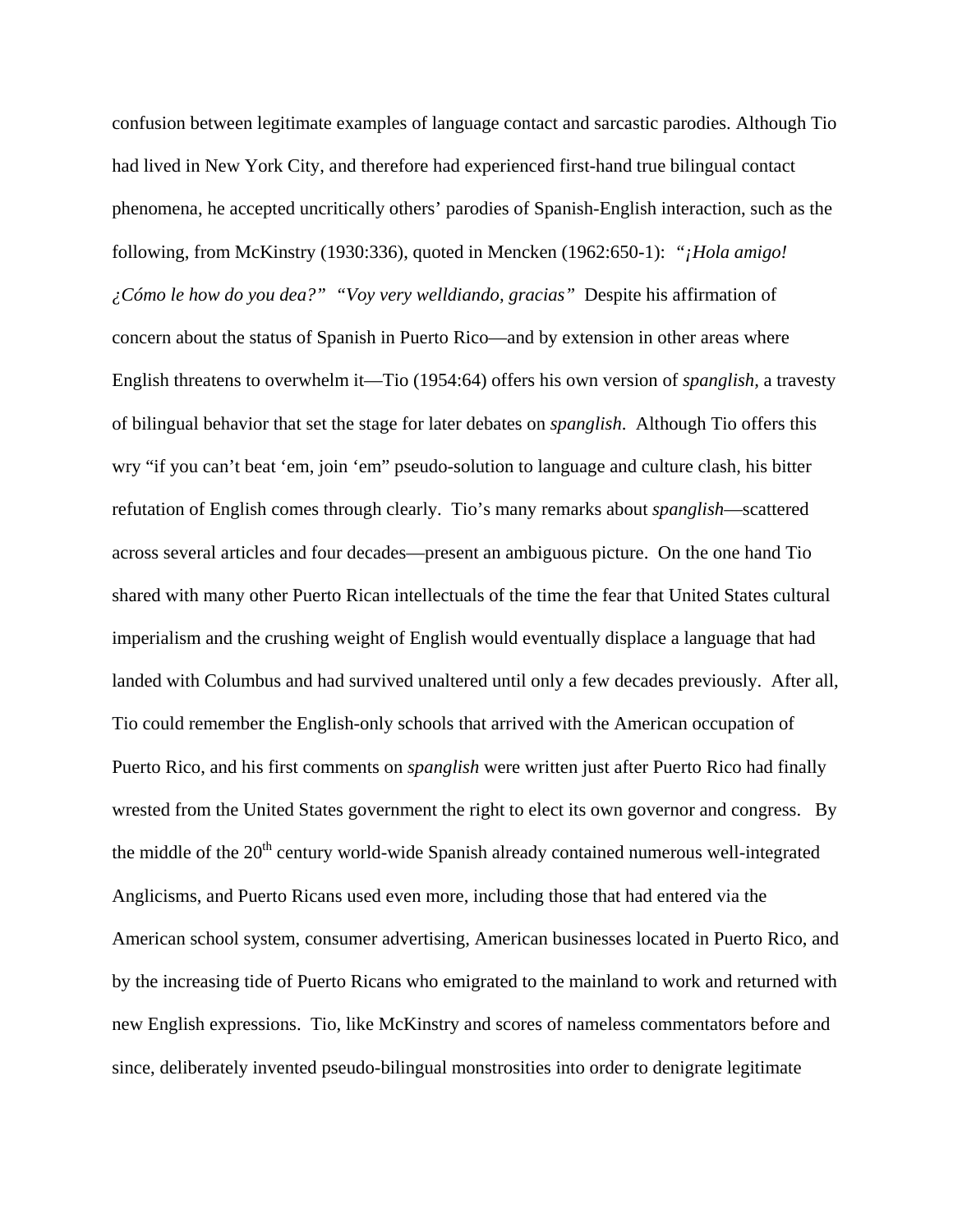bilingual speech communities individually and collectively. For McKinstry the prime motivation was racist supremacy: Mexicans were regarded as inferior to Anglo-Americans, hence incapable of adequately acquiring English but all too capable of losing their grip on their own native language once confronted—even at a distance and separated by a national border—with the English language juggernaut. Tio may well have harbored racist sentiments against Anglo-Americans—and his scorn for the Afro-American language Papiamentu provides a possible bit of evidence—but his harshest broadsides are directed at his fellow citizens for their failure to embrace monolinguism, for Tio a primordial virtue. Tio foreshadows a viewpoint that would later be taken up in the continental United States by expatriate intellectuals like the distinguished literary critic Roberto González Echeverría, namely that even educated Latinos willingly allow their language to be overrun by English in the mistaken view that this increases their upward social mobility. The latter wrote in a 1997 *New York Times* op-ed piece that: "The sad reality is that Spanglish is primarily the language of poor Hispanics, many barely literate in either language. They incorporate English words and constructions into their daily speech because they lack the vocabulary and education to adapt to the changing culture around them. Educated Hispanics who do likewise have a different motivation: some are embarrassed by their background and feel empowered by using English words and directly translated English idioms. Doing so, they think, is to claim membership in the mainstream. Politically, however, Spanglish is a capitulation; it indicates marginalization, not enfranchisement." This condemnation of *spanglish* as a manifestation of defeat and submissiveness by Hispanic communities in the United States recalls past North American Spanish Academy president Odón Betanzos Palacios' lament, when he speaks of [the problem of some Hispanics in the United States, who have not had the opportunity to learn either of the languages (Spanish or English)].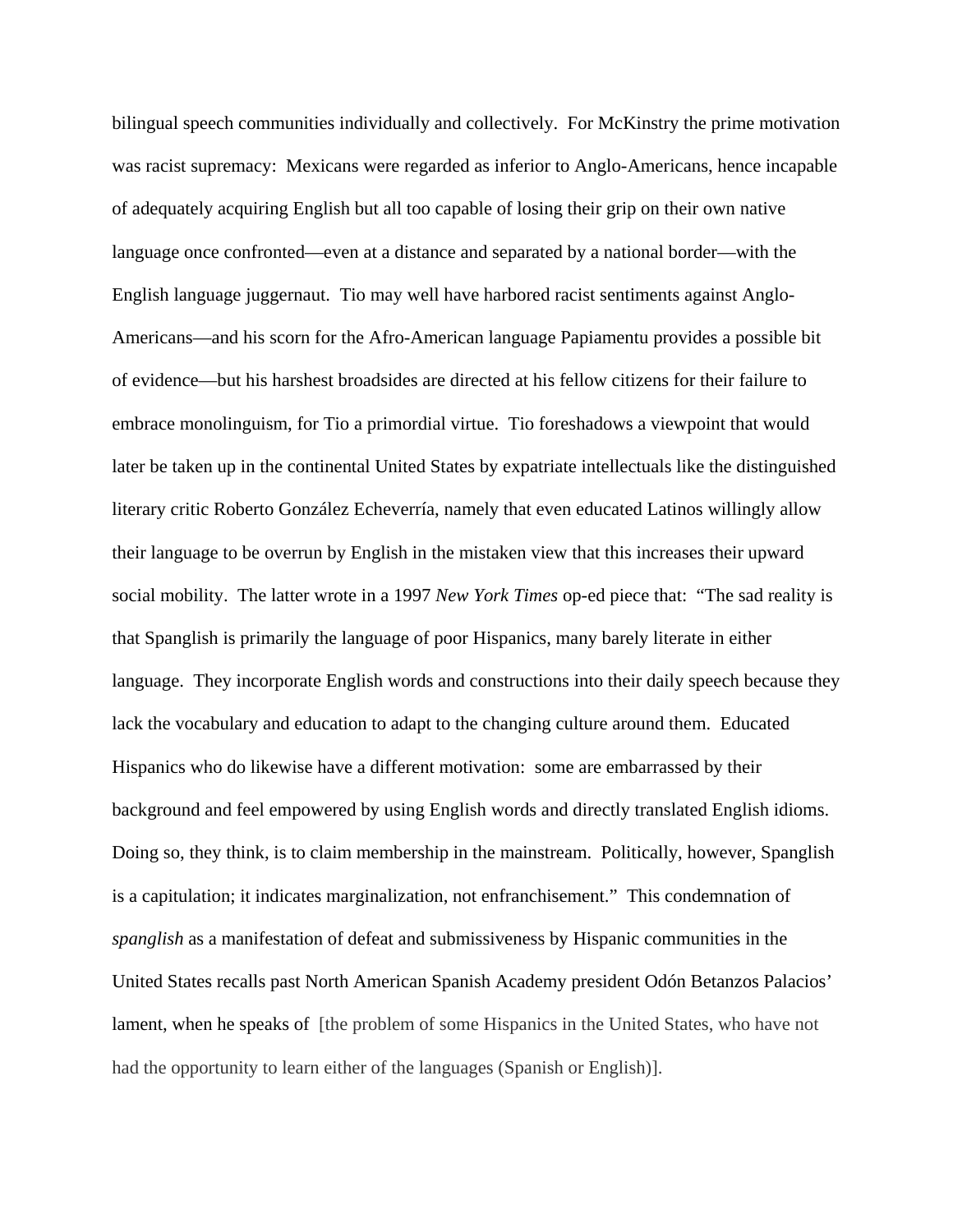In another commentary on *spanglish*, the Spaniard Joaquim Ibarz (2002:3) offers the following observation, which clearly confuses regional and social dialects, youth slang, and language contact phenomena: [… the language resulting from the mixture of Spanish and English, known as "spanglish," is spoken by more than 25 million people on both sides of the U. S.-Mexican border, an area in which some 40 million Latinos live. Most use some variety of this dialect, which varies according to the country of origins, like Cubonics in Miami, Nuyorican for Puerto Ricans in Manhattan and Pachuco caló of San Antonio]

For the Cuban linguists Valdés Bernal and Gregori Tornada (2001:5), *spanglish* is in essence a phenomenon peculiar to Puerto Ricans living in New York, but is also now found among young Cuban-Americans in Miami: [spanglish, as might be expected, has made an appearance in Miami among the new generation of Cuban-Americans—yacas—who "mess around" speaking this dialect "part Anglicized Spanish, part Hispanized English, and part syntactic combinations used unconsciously by children and adults]. Most of the cited examples are based on loan translations, but in some cases the results of language erosion among increasingly English-dominant bilinguals is taken as an indicator of *spanglish* (for example the use of the familiar pronoun *tú* in conjunction with deferential address forms such as *señor alcalde* `honorable mayor').

*Spanglish* as used in most of the unfavorable comments just surveyed and even in some more neutral accounts does not have a totally consistent definition, but generally refers to a combination of lexical borrowings (both assimilated and non-assimilated to Spanish morphological and phonological patterns) and calques or loan-translations. Occasionally, oblique reference to the speech of English-dominant or semifluent bilinguals gets added to the mix, indicative of phenomena that strictly speaking are not the result of language contact but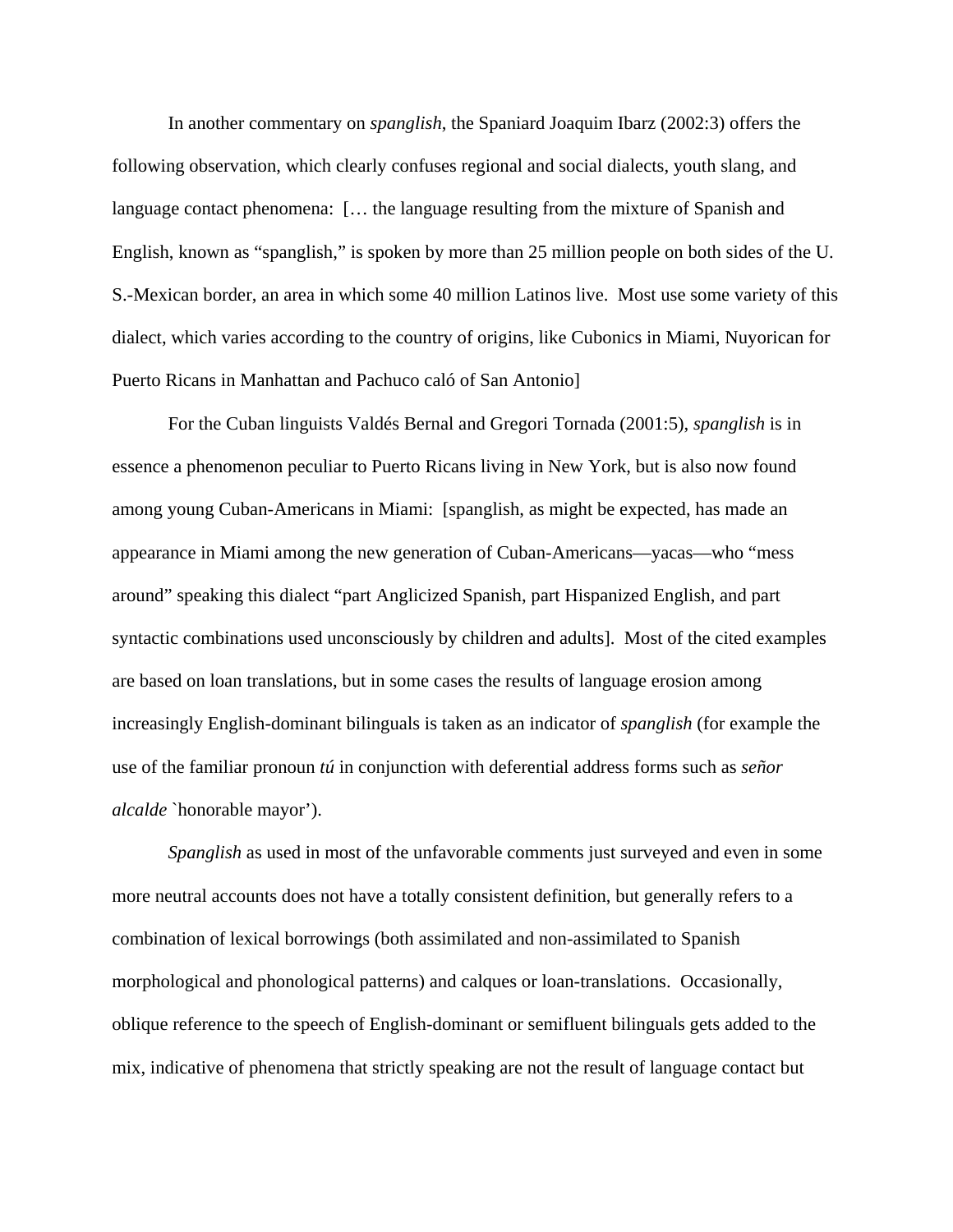rather language erosion. Even most of the neutral observations by linguists focus on lexical borrowings and calques. In contrast to the bombastic and satirical account of Salvador Tio, Rose Nash (1970:223-5) speaks of "Spanglish" in Puerto Rico as follows :

In the metropolitan areas of Puerto Rico, where Newyorricans play an influential role in the economic life of the island, there has arisen a hybrid variety of language, often given the slightly derogatory label of Spanglish, which coexists with less mixed forms of standard English and standard Spanish and has at least one of the characteristics of an autonomous language: a substantial number of native speakers. The emerging language retains the phonological, morphological, and syntactic structure of Puerto Rican Spanish.

… Spanglish as defined here is neither language containing grammatical errors due to interference nor intentionally mixed language.

Most of Nash's examples represent the sort of lexical borrowing found in all bilingual contact situations. In a recent survey of attitudes and inquiries about Spanish in the United States, Fairclough (2003:187) defines *spanglish* as simply [the mixture of English and Spanish]; Stavans (2003:6) similarly defines *spanglish* innocuously as "The verbal encounter between Anglo and Hispano civilizations." His anecdotal accounts of learning *spanglish* upon arriving in New York City from Mexico reveal an often less than affectionate reaction, and also the implicit definition of *spanglish* as based on syntactic calques: "But to keep up with these publications [Spanishlanguage newspapers in New York City in the 1980's] was also to invite your tongue for a bumpy ride. The grammar and syntax used in them was never fully "normal," e.g., it replicated, often unconsciously, English-language patterns."

Given that *spanglish* loosely defined as calques and lexical borrowings typifies virtually every language contact environment world wide (past and present), it is not surprising that fact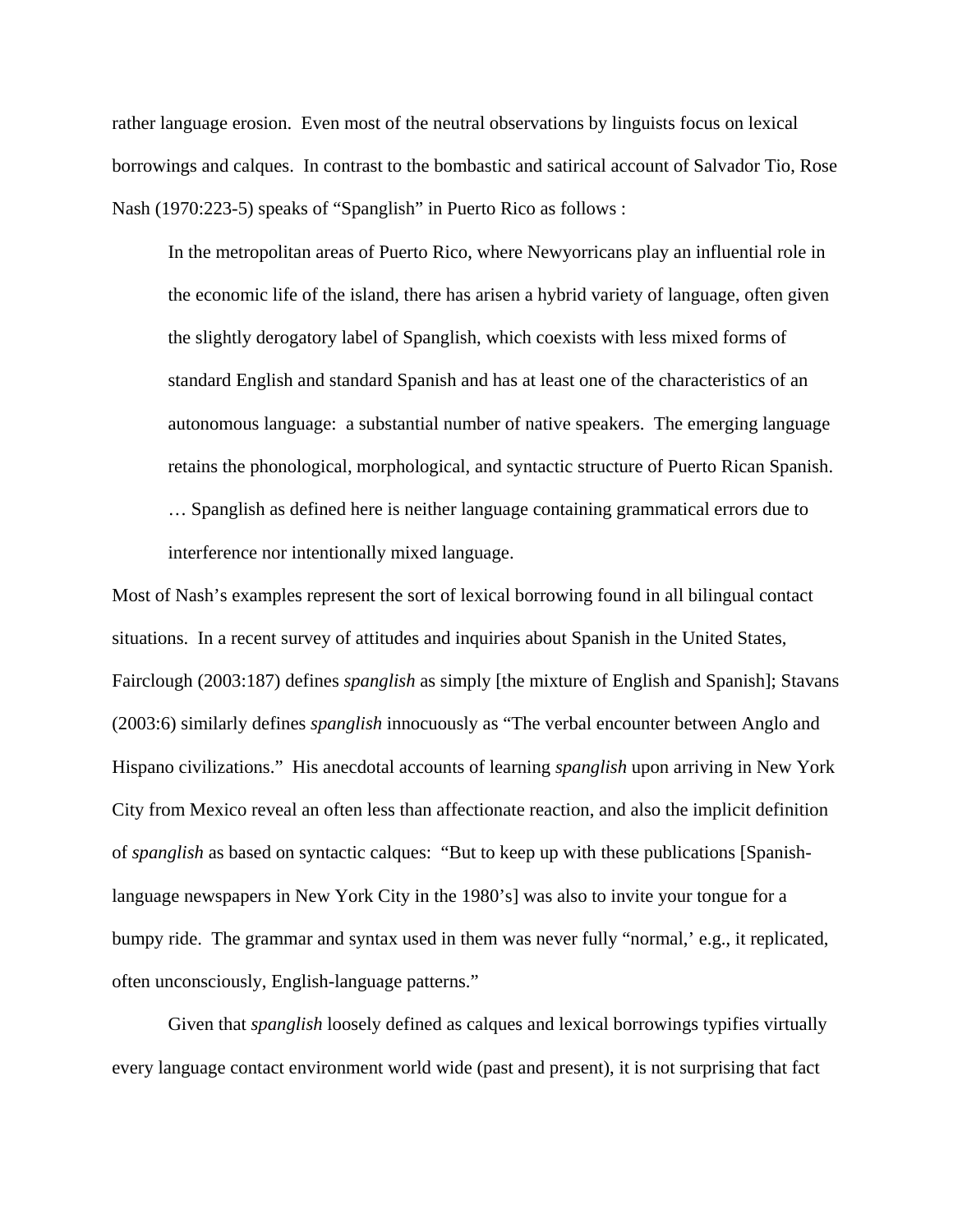and fantasy become blurred as to the sorts of borrowings and calques that actually occur. It is true, for example, that all Spanish-speaking communities in the United States, including some archaic isolates, render the English verbal particle *back* by *pa(ra) atrás: te llamo patrás* `I'll call you back,' *ven patrás* `come back,' *no me hables patrás* `don't talk back to me,' etc. It is equally true that false or partial cognates are often fair game in bilingual environments: thus Spanish *aplicar* `to dedicate' now means `to apply for a job, a scholarship, etc.,' while *mayor,* an adjective meaning `larger,' occasionally slips in as meaning `(city) mayor.' But even the most uneducated bilingual speakers implicitly know where to draw the line; the same cannot be said of detractors of Spanish in the United States, who are responsible for urban legends that are now widely believed to be actually occurring instances of "Spanglish." More than half a century ago the Nobel Prize winning Spanish author Camilo José Cela claimed that he had encountered stores in the northeastern United States that offered home delivery of groceries via the grotesque combination *deliveramos groserías,* literally (and taking into account spelling differences) `we think about dirty words.' This same expression has subsequently been attributed to stores in Miami, Texas, California, and elsewhere, as a brief Internet search will reveal, in all cases without a single eye witness to the alleged impropriety. The proliferation of Internet web sites devoted to commentary on the Spanish language has spawned numerous variants of this obvious urban legend, including a supposed grocery store employee—a truck driver—who told the visiting Cela "me paso el tiempo deliberando groserías," which in anybody's Spanish can only mean "I spend my time thinking about dirty words." Cela, the author of the infamous *Diccionario secreto*, the world's most scholarly treatise on Spanish obscene words, is said to have been duly impressed with this response. The chances that even the most precarious bilingual speaker has spontaneously produced such an expression seriously (and not, e.g. as a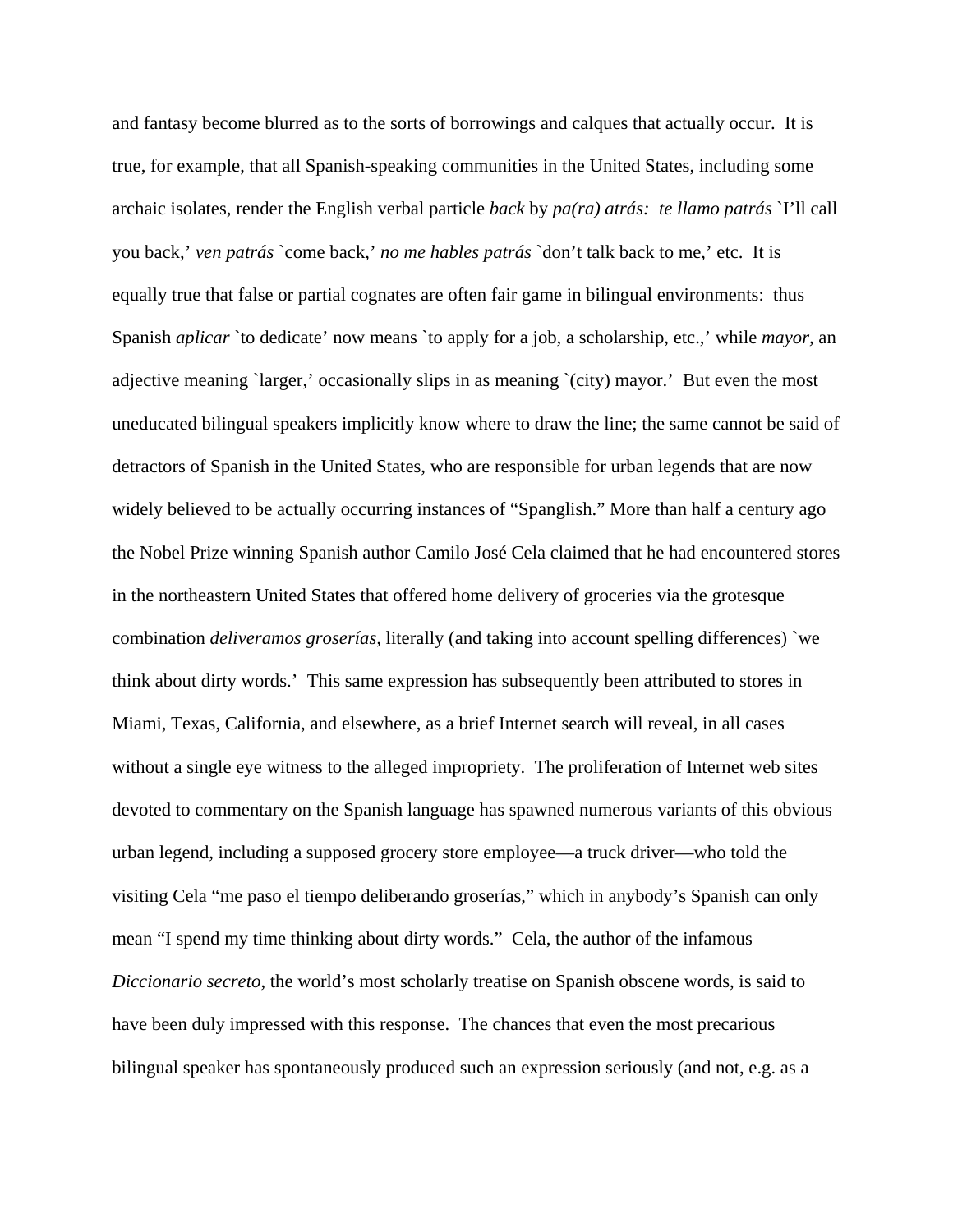deliberate parody) are virtually nil, and yet this example is brandished even today as "proof" of the deplorable condition of U. S. Spanish. The continued belief in the existence of such linguistic gargoyles is reminiscent of the often-quoted notion that the Inuit (Eskimo) languages have numerous words for different types and textures of snow, since their society depends so vitally on a snowbound environment. Anthropologist Laura Martin (1986) and linguist Geoffrey Pullum (1991) have revealed this fallacy (in fact Inuit languages have no more words for snow than other languages in contact with snow), the result of careless repetition of a plausible but unverified assertion. It is also plausible that a bilingual speaker whose languages leak into each other uncontrollably would blurt out *deliveramos groserías* in some unhappy moment, but the fact is that no such combination exists in bilingual communities, and precisely because no such unconstrained leakage occurs in normal bilingualism. Due to the continued outpouring of what Jane Hill calls "junk Spanish" in American popular culture and the elevation of some apocryphal specimens to worldwide cult status, including Ilan Stavans' well-intentioned but grotesque "translation" of the first chapter of the *Quijote* into his own version of "Spanglish," humorous pseudo-Spanish constitutes one of the greatest impediments to the serious study of Spanish in the United States. Observers from outside the United States who do not have the opportunity to observe true Spanish-English bilingualism first hand are particularly gullible in this regard; harboring anti-American sentiments further facilitates the willing suspension of disbelief required in the propagation of outrageous linguistic myths.

#### **So what is U. S. Spanish really like?**

If *spanglish* is taken to refer to borrowings and loan translations, then Spanish in the United States is identical to every other variety of Spanish past and present, since Spanish has borrowed and calqued freely from every language it has ever come into bilingual contact with,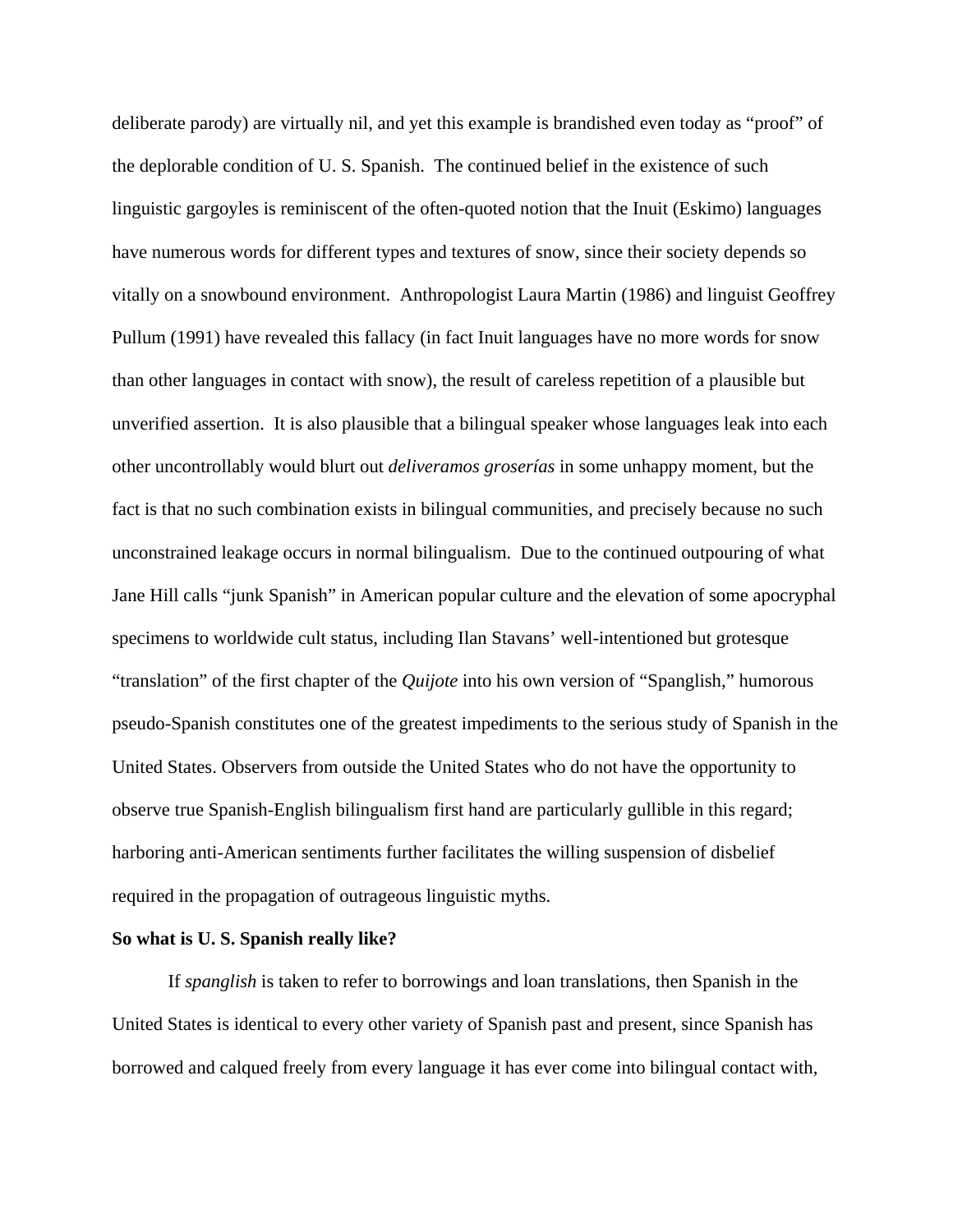including Basque, Visigothic, Arawak, Nahuatl, Quechua, Aymara, Italian, Portuguese, and French. To criticize U. S. Spanish for doing what all languages in contact do is to repeat the ageold fallacy that incorporating new items into a language is a detrimental activity and one that can be kept in check through deliberate social engineering. The fact that Spanish within the United States is so frequently criticized is directly linked to anti-American sentiment; similar criticisms are voiced in Spain about the Spanish of Gibraltar, a fluently spoken native language of most Gibraltarians, and which bears many contact-induced similarities with U. S. varieties of Spanish. In this case the centuries-long dispute over control of Gibraltar underlies what is effectively an expression of anti-British sentiment, and has little to do with the linguistic reality of Gibraltar. The real question in the United States is whether there are any objectively verifiable changes to the basic structure of the Spanish language as transplanted to this country, and if so, whether there is any way in which they can be construed as a form of language deterioration. Such a question is not directed at cases of language erosion due to the trans-generational shift to English, a progression that affects all immigrant groups, albeit with a reduced velocity in the larger Spanish-speaking communities. Rather, we need to question whether Spanish as spoken fluently and sometimes quasi-monolingually in the United States is undergoing any systematic structural changes. Set against the backdrop of smokescreens, red herrings, scapegoats, straw men and other metaphorical chimeras, serious empirical research on Spanish in sustained and disadvantageous contact with English in the United States does occasionally reveal the grammatical limitation of Spanish morphosyntactic resources in favor of those that coincide with English, although true cases of grammatical convergence are rare except among transitional or semifluent bilinguals (Lipski 1986b, 1993, 1996a, 1996b). There is some differentiation with respect to monolingual Spanish speakers with respect to verb tense usage, particularly the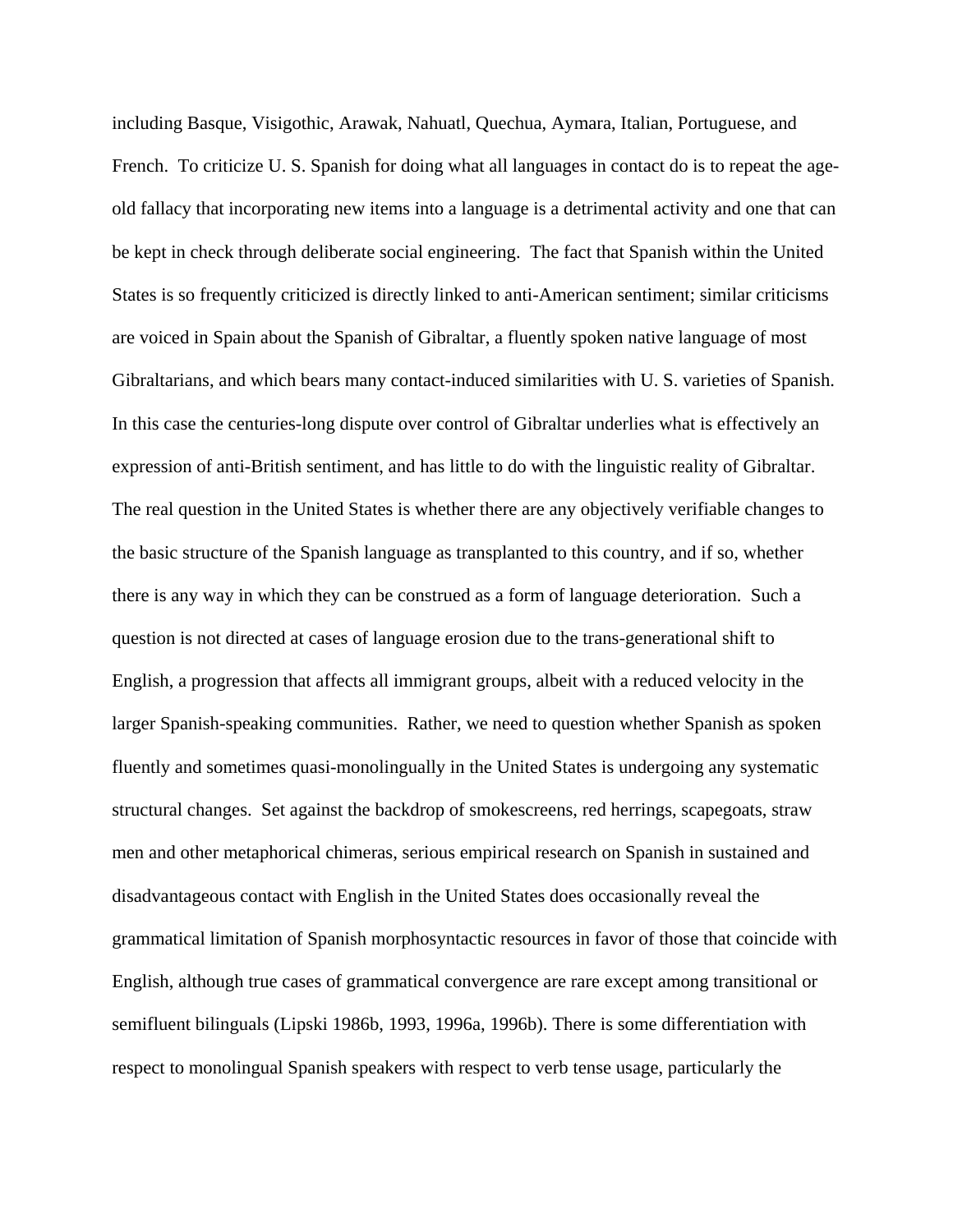historically variable preterite-imperfect distinction (e.g. Floyd 1982; Pousada and Poplack 1982; Chaston 1991), although this distinction is never obliterated, as in English. Similarly, the Spanish indicative-subjunctive distinction never disappears, except among non-fluent heritage language speakers, but some constructions that show variable subjunctive usage among monolingual speakers may gravitate towards the indicative among English-dominant bilinguals (e.g. De la Puente-Schubeck 1991, Kirschner 1992; Ocampo 1990). Silva-Corvalán (1994) and others have documented a reduction in Spanish word-order possibilities in bilingual communities, essentially restricted to combinations that match the canonical SVO order of English. The same research shows than when the use of Spanish is effectively diminished or discontinued when children begin school (in English), less commonly used verb tenses, such as compound tenses and irrealis forms not used frequently in speech directed to children, may not fully emerge in the child's Spanish grammar, unless reinforced by later training in that language. Bilingual Spanish speakers in daily contact with English may prefer the analytical passive voice construction congruent with English—to the pseudo-passive constructions with *se* that are peculiar to Spanish. In Spanish overt subject pronouns are normally redundant and used primarily for emphatic or focus constructions, while English requires overt subject pronouns in nearly all finite verb constructions. Research on subject pronoun usage among bilinguals reveals a broad range of variation, with a clear tendency to use more overt pronouns in Spanish as a direct correlate of English dominance (e.g. Otheguy and Zentella 2007; Flores-Ferrán 2004; Lipski 1996a). These differences with respect to monolingual usage are not systematic and do not characterize any particular speech community, but rather constitute a series of observations dispersed across the many millions of Spanish speakers in the United States.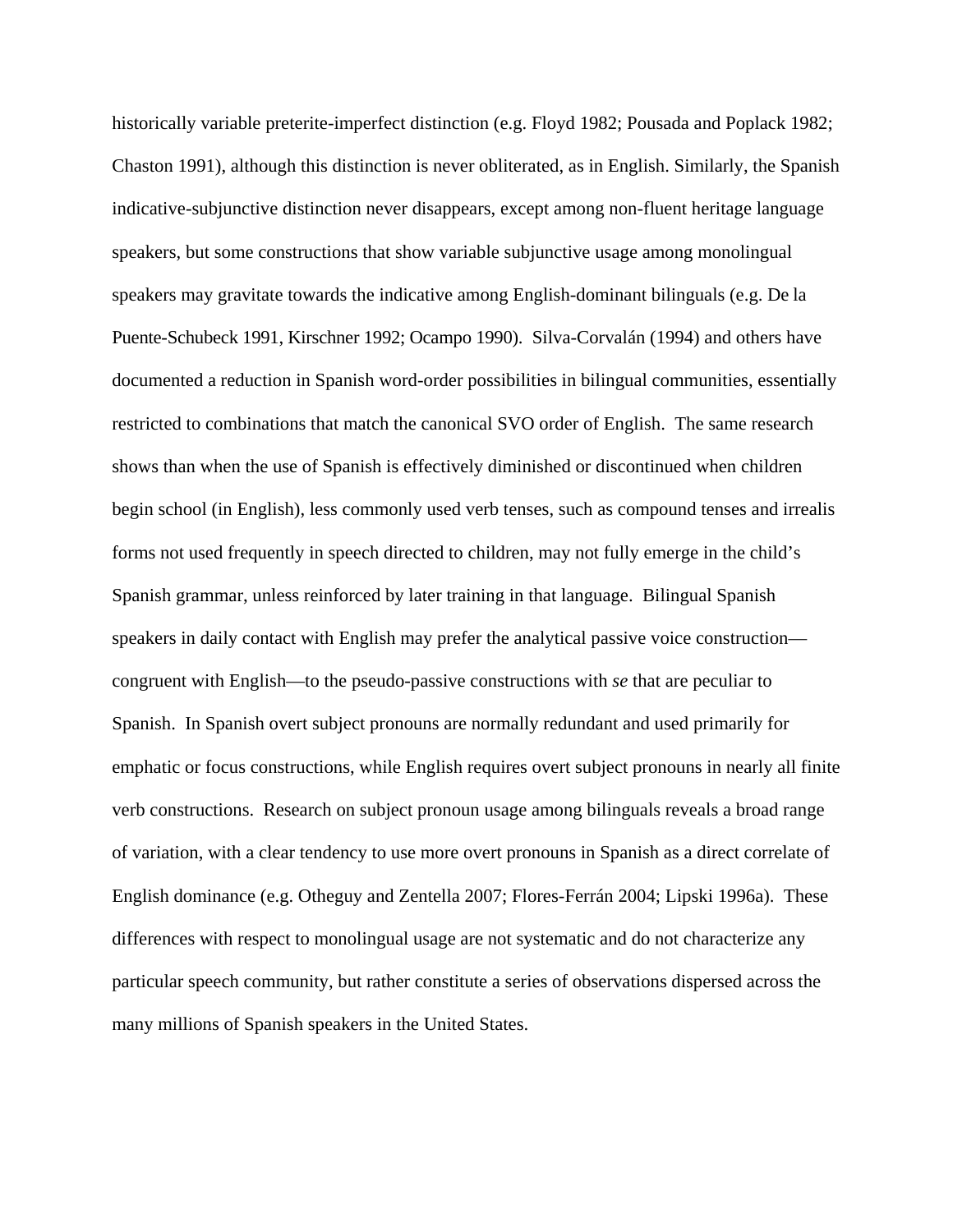It should be reiterated that even the aforementioned differences are found predominantly among individuals who speak Spanish under duress, in conditions of poverty and discrimination, deprived of opportunities for formal study in Spanish, and frequently working and living in environments where Spanish is actively repressed. In the case of immigrants from marginalized rural areas of Latin America, they may be speakers of highly non-canonical local dialects whose characteristics are little known and which may be confused with the results of contact with English or with language erosion. Even in these extreme cases, no non-Spanish structures emerge among fluent speakers; the "worst" that can be detected is the reduced use of options within Spanish that do not coincide with similar constructions in English. Arguably, this does not constitute linguistic impoverishment, since the expanded use of, e.g., the true passive voice, progressive constructions with stative verbs, and other patterns widely regarded as having been enhanced through contact with English, in effect counterbalance the diminished use of alternative constructions in other varieties of Spanish. Much of the criticism directed at the public use of Spanish in the United States, e.g. by Stavans, Tio, and González Echeverría, is due to the fact that the first generation of U. S.-born professional journalists and announcers in the Spanish-language media did not have the benefit of formal education in Spanish or in the professional use of Spanish, and were therefore at a great disadvantage when compared with their foreign-born and professionally trained counterparts. The public use of "home brew" Spanish no longer characterizes mainstream Spanish-language media in the United States, and can only be found in some local talk shows and community newsletters, but old stereotypes die hard.

### **What about code-switching?**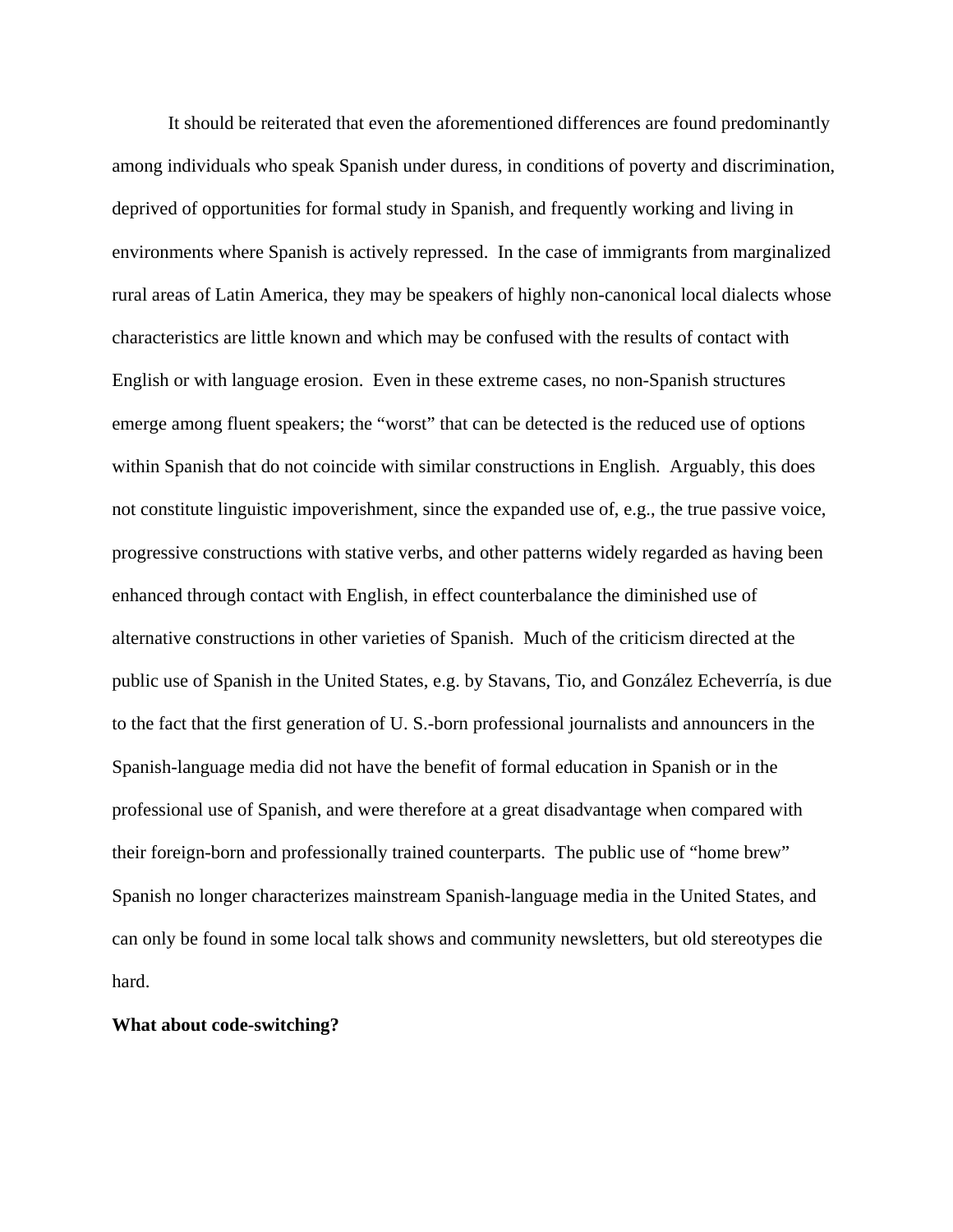One of the most noteworthy aspects of Spanish-English bilingualism in the United States is the frequent code-switching, including in the midst of a single sentence. Fluent bilingual speakers often switch between languages within the confines of a single conversation. Language switching is not unexpected when conversational participants change; it is logically understandable when topics change, e.g. between home- and work-related domains. It is when speakers freely switch back and forth between languages—often within a single sentence—with no obvious external shifts of focus or participants that non-bilinguals experience the greatest "linguistic shock." Linguistic research, beginning in the early 1970's, has definitively demonstrated that such intra-sentential code-switching is not the result of confusion and the inability to speak either language fluently, but rather an intertwining of languages governed by morphosyntactic and pragmatic constraints. Once confined to the most colloquial discourse of largely uneducated Latino bilinguals, and still highly criticized by out-group observers, in the United States and abroad, code-switching has now become an established feature of Latino creativity and activism. Since the late 1960's, the use of code-switching in U. S. Latino literature has become increasingly common, first in poetry and eventually in narrative texts as well. Such writers as Alurista, Tato Laviera, Roberto Fernández, and Rolando Hinojosa have fine-tuned the language of U. S. Latino communities to create a striking "third language" in their innovative literary texts. Even in their most creative flights of fancy, these writers almost always adhere to the syntactic and pragmatic rules that govern spontaneously-produced bilingual speech. The most general restriction on mixing languages within the same sentence is that no grammatical rule in either language be violated, and in particular that the point of transition be "smooth" in the sense that the material from the second language is in some way as likely a combination as a continuation in the first language. Latino activists and large segments of the young Latino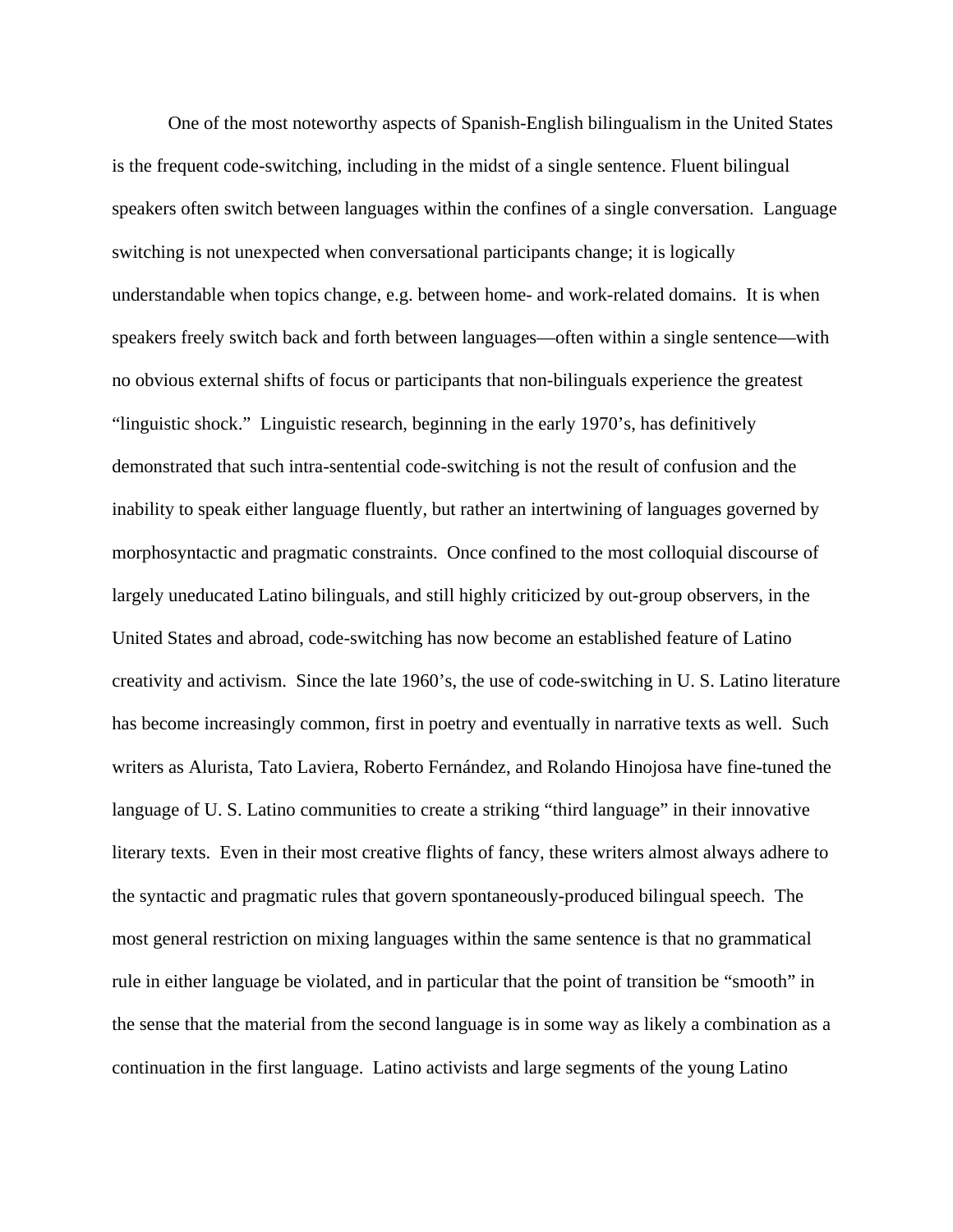populations have also adopted code-switching as an essential component of self-identity, and have often applied the term *spanglish* exclusively to code-switched discourse. Just as *Chicano* now has vastly different connotations than this word once had in Mexico and the southwestern United States a few decades ago, so has *spanglish* been deliberately claimed as linguistic and cultural patrimony by Latinos seeking to turn lemons into *limonada*. Younger Puerto Ricans in New York and other cities of the Northeastern United States are beginning to adopt the word "Spanglish" with pride, to refer explicitly to code-switching: Zentella (1997:82) notes that "… more NYPR's are referring to "Spanglish" as a positive way of identifying their switching." She concludes (112-13) that "Contrary to the attitude of those who label Puerto Rican code switching "Spanglish" in the belief that a chaotic mixture is being invented, English-Spanish switching is a creative style of bilingual communication that accomplishes important cultural and conversational work." Zentella's proposed grammar of "Spanglish" is in reality a compilation of grammatical and pragmatic constraints on code-switching. Ed Morales (2002:3) takes a politically-grounded stance, linking *spanglish* with the notion that:

Latinos are a mixed-race people… there is a need for a way to say something more about this idea than the word "Latino" expresses. So for the moment, let's consider a new term for the discussion of what this aspect of Latino means—let us consider Spanglish. Why Spanglish? There is no better metaphor for what a mixed-race culture means than a hybrid language, an informal code; the same sort of linguistic construction that defines different classes in a society can also come to define something outside it, a social construction with different rules. Spanglish is what we speak, but it is also who we Latinos are, and how we act, and how we perceive the world. It's also a way to avoid the sectarian nature of other labels that describe our condition, terms like Nuyorican,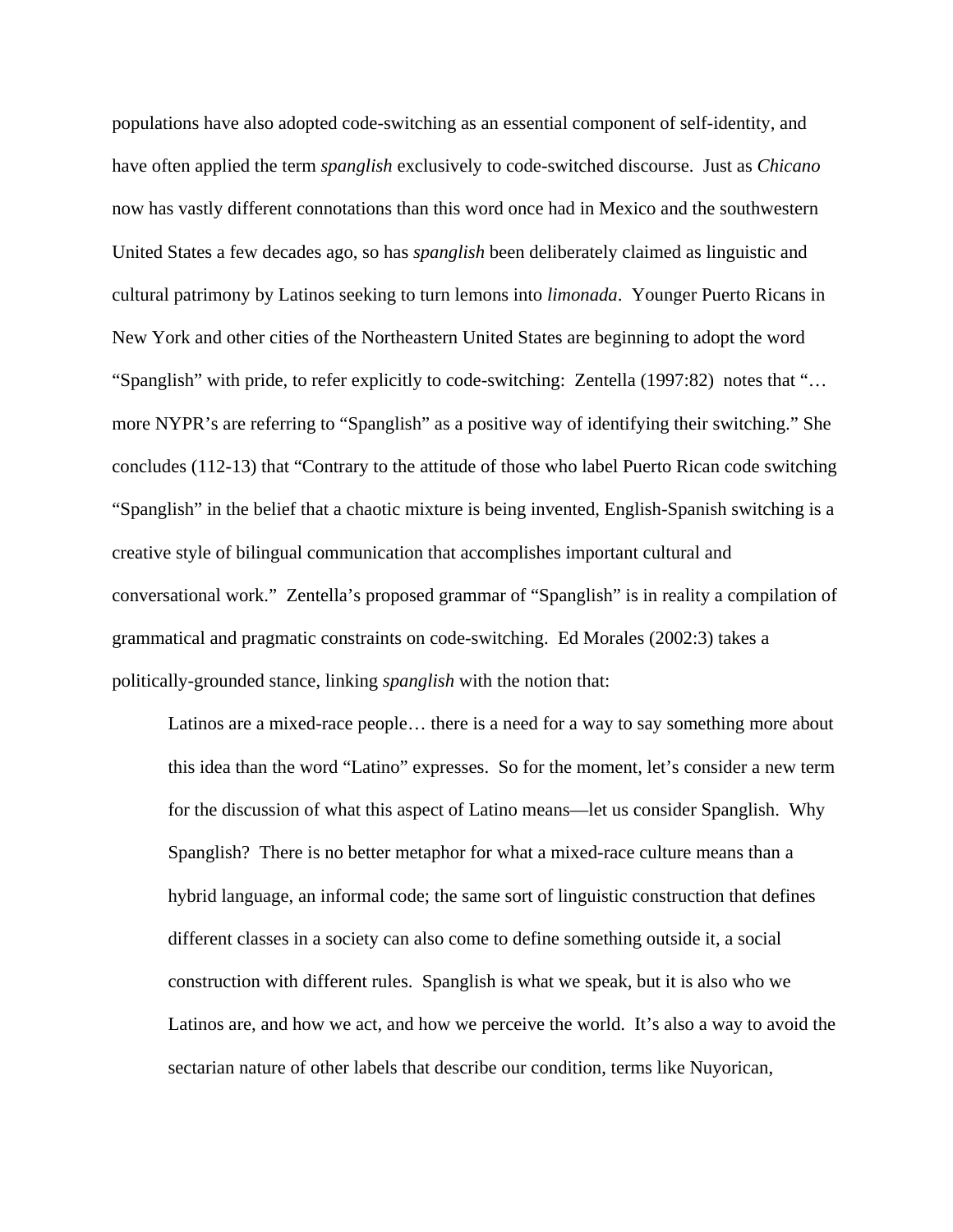Chicano, Cuban American, Dominicanyork. It is an immediate declaration that translation is definition, that movement is status quo.

The promotion of code-switching among Latinos is a conscious decision to move away from monolingual Spanish (since an interlocutor not fluent in English would be at a loss to understand the entirety of a conversation), and the affirmation of bilingualism in its most intertwined form as the essence of U. S. Latino identity and speech.

### **The emergence of new hybrid varieties of U. S. Spanish**

The adoption of code-switching as one emblem of U. S. Latino identity is a powerful indicator that the Latino population can no longer be regarded as "foreign," and that pride in language is displacing self-effacing and apologetic postures that result from the re-colonization of Spanish within the United States. Code-switched discourse is, strictly speaking, not a variety of Spanish but rather a manifestation of "Spanish-plus," and whereas one may speculate on whether intrinsically bilingual speech will emerge as the principal exponent of Latino speech, this does not address the question of the nature of Spanish itself as a language growing natively and hybridizing in the United States. That such hybridization is occurring is beyond question, both in terms of continued lexical borrowing and calquing, but also of contact among various Spanish dialects, and the resulting innovations.

Although there has not emerged a single pan-U. S. variety of Spanish—and such will probably never occur—the individual Spanish-speaking speech communities are no longer linguistic satellites of their respective countries of origin. This is the most important single factor defining the present and future of the Spanish language in the United states, namely the emergence of self-sustaining dialects that embrace innovations not found elsewhere. This is not surprising; the history of the Spanish language in Latin America provides a blueprint for the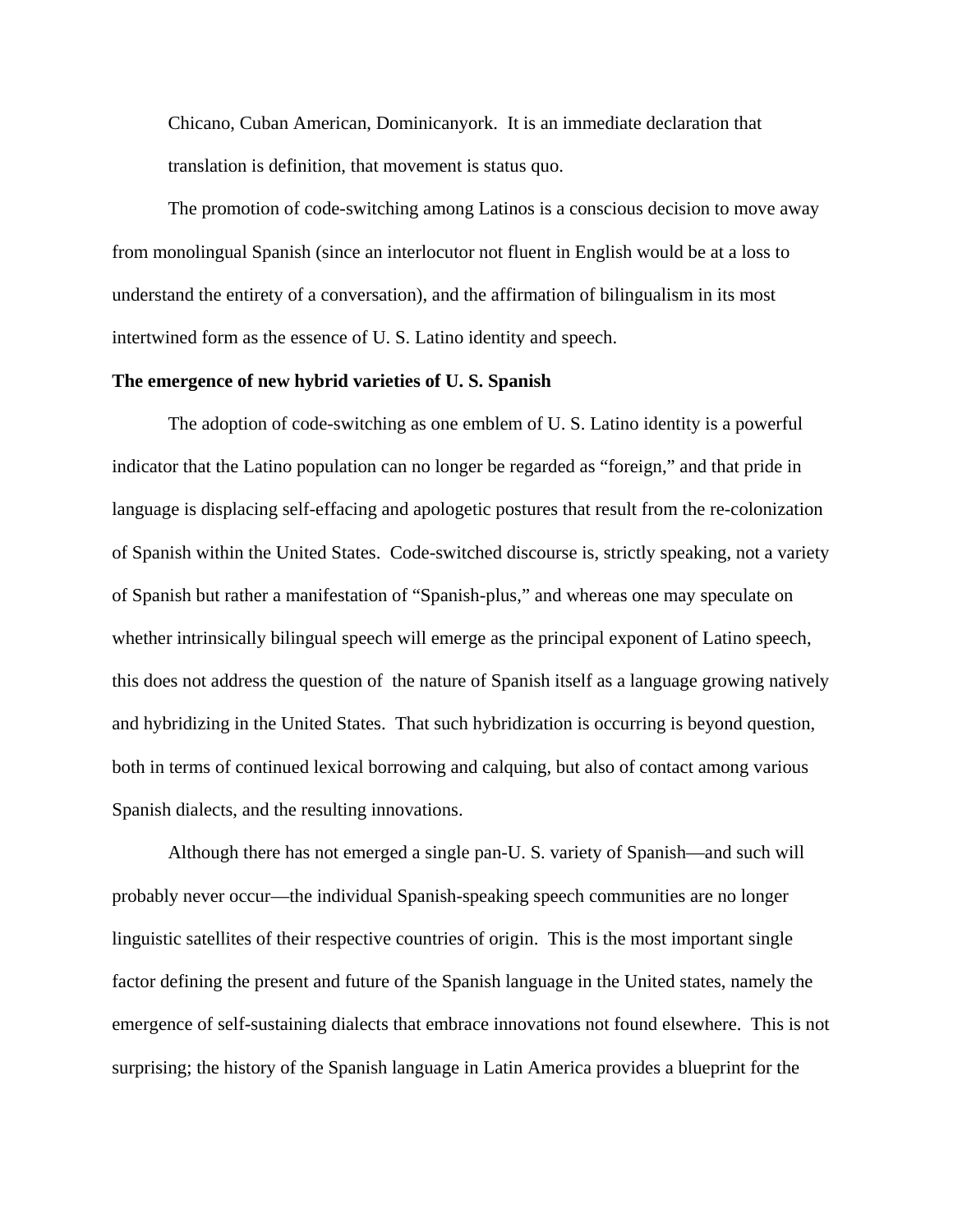emergence of autonomous dialect zones, a pattern that was followed relentlessly over more than 400 years, and whose fundamental principles are once more operative among the millions of Spanish speakers in the United States. In both instances two fundamental factors are implicated: (1) expanding speech communities that cross the threshold separating small groups dependent linguistically and economically on the countries of origin and larger self-sufficient urban zones; and (2) liberation from sociopolitical ties to the ancestral homeland. The operation of these factors is clearly discernible in tracing the major linguistic changes that have affected both Peninsular and Latin American Spanish from the early  $16<sup>th</sup>$  century to the beginning of the  $20<sup>th</sup>$ century (Lipski 2002b, 2007).

Until at least the middle of the  $18<sup>th</sup>$  century, the principal cities of Spanish America were small and relatively isolated, and contained speech patterns which could be easily influenced by rather small numbers of incoming settlers and immigrants. By comparing linguistic innovations occurring in Spain since the early 16<sup>th</sup> century with emerging traits of Latin American Spanish, it is possible to identify with some accuracy the period in which Latin American dialects ceased to reflect major innovations occurring in Spain; essentially between 1650 and 1700 most innovations in Spain no longer passed unconditionally to Latin America. Involved in this reckoning are early changes such as the devoicing of the sibilants  $\frac{z}{a}$  and  $\frac{d^2}{a}$  and the merger of /b/ and /v/, together with later changes such as the backing of  $\sqrt{2}$ / to /x/, and the innovative pronouns *usted/ustedes*. The emergence of the interdental phoneme /7/ in the early 17th century affected only Castile, and never took root in Latin America, although some researchers have suggested brief interludes of survival in a few colonies. Later changes affecting Spain did not survive in Spanish America, although they were certainly present in the speech of arriving immigrants; this includes loss of the subject pronoun *vos,* the uvularization of the posterior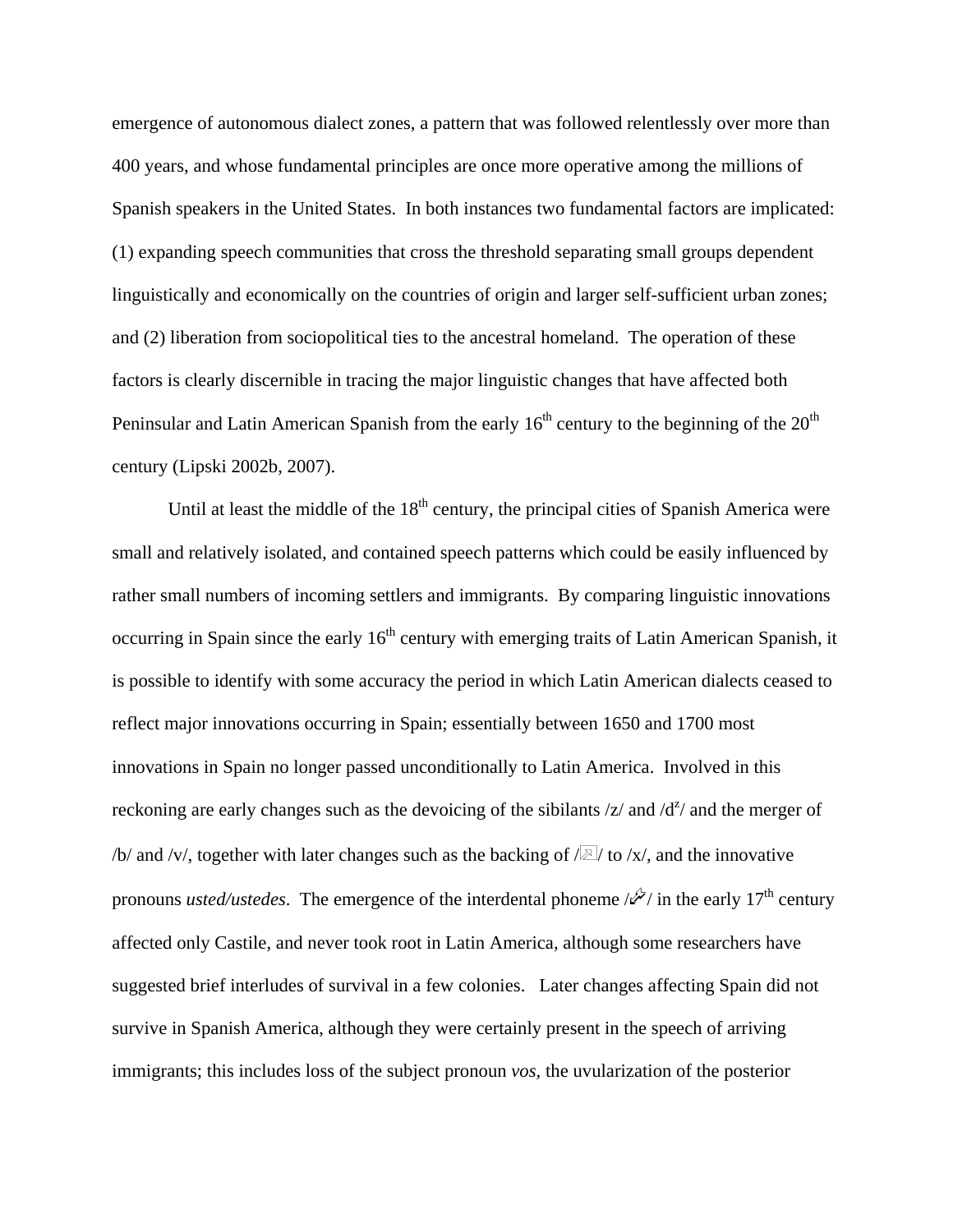fricative /x/, use of the present perfect to express perfective actions not including the present moment, and several innovations in the use of object clitics.

The cutoff of Peninsular innovations affected all of Spanish America, occurring a bit earlier in isolated rural areas and somewhat later in cities. The cutoff came during a time when colonial cities experienced their first growth spurts; a comparison of the time line of changes in Spain and Latin America with the demographic patterns of Spanish American urban zones ports and capital cities—reveals that once cities reached a critical mass of several tens of thousands, these speech communities effectively resisted full incorporation of language changes occurring in Spain and arriving with new settlers. By 1700, for example, Caracas had more than 20,000 inhabitants, Lima had 52,000, Santiago de Chile 25,000, Mexico City some 70,000, Havana around 30,000, and Potosí, Bolivia, site of the world's richest silver mine, 150,000, twice the population of Seville. All these cities had populations of no more than one thousand inhabitants a century before, meaning that the arrival of several ships per year, each carrying hundreds of settlers, saturated the local populations with speech patterns arriving from Spain, and ensured that Spanish American dialects were linguistically dependent on arrivals from overseas. Over the next century, the urban growth of more than 1000% and the attainment of overall population figures that dwarfed the number of settlers arriving at any given time created the conditions for linguistic self-sustainability, to which can be added growing sentiments of regional identity. It is precisely after these growth spurts that the term *criollo* or `creole' emerges as a marker of identity, referring to free white Spanish citizens born in the colonies and closely tied to the social and cultural patterns of their birthplace as opposed to a metropolis which many had never visited. The Anglo-American equivalents of *criollos,* for example, staged the Boston Tea Party.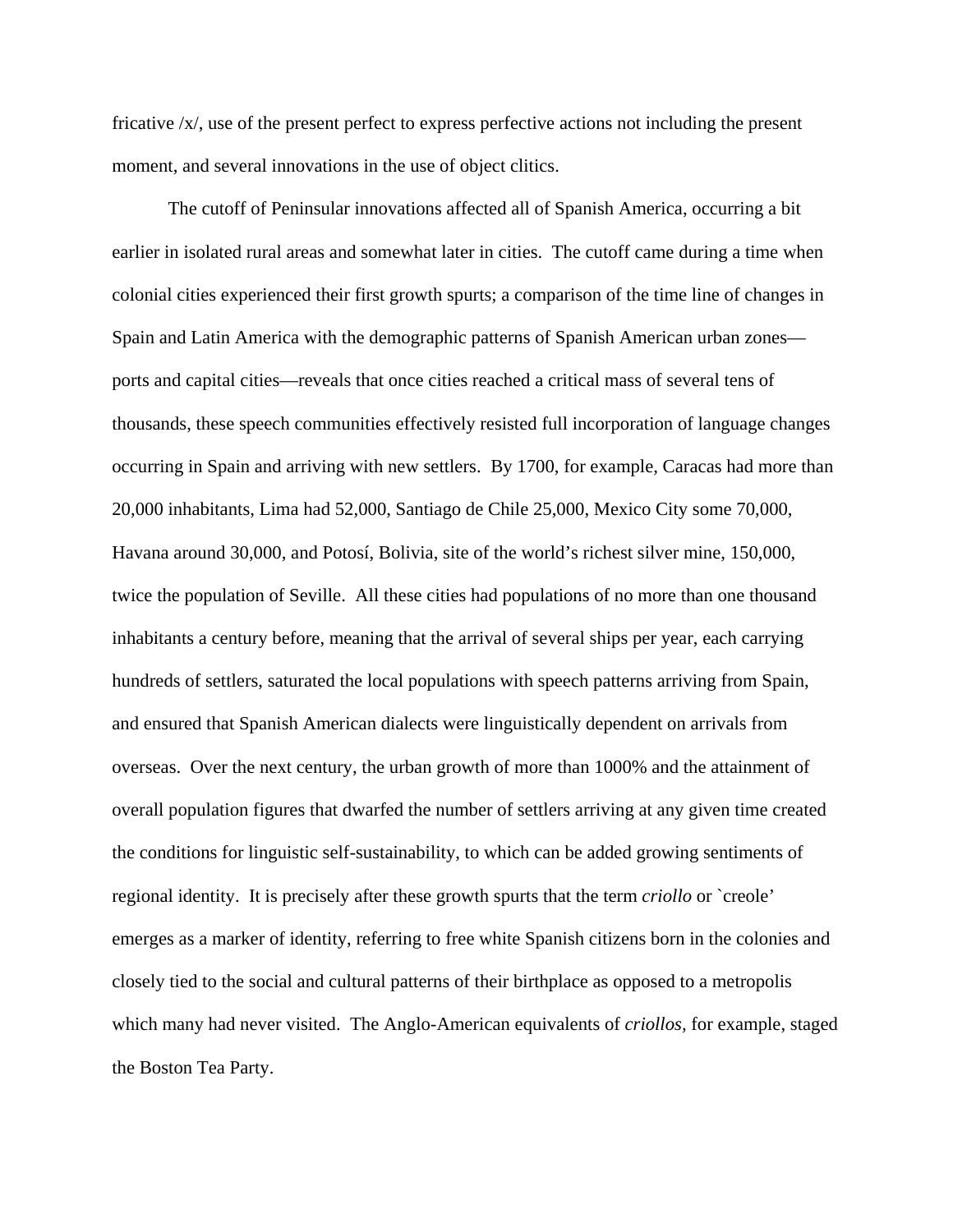During the century-plus interlude between the effective cutoff of Peninsular innovations and the dawn of post-colonial independence in the 1820's, less is known about changes affecting Latin American Spanish dialects, but such information as can be gleaned suggests that with the exception of contact-induced phenomena among marginalized indigenous and African groups, few innovations emerged to define "new" Spanish American dialects. Nearly all of the features felt today to be quintessentially Latin American innovations emerged as distinctive dialectal features beginning around the time of independence and continuing through the end of the  $19<sup>th</sup>$ century and into the 20<sup>th</sup>. This includes the groove fricative pronunciation of /y/ as  $[\Rightarrow]$  and later devoicing to  $\lceil\overline{\mathbb{Z}}\rceil$  in Buenos Aires and Montevideo, the strongly assibilated word-final /r/ pronounced as  $[\neg \neg]$  in Mexico City, the highly fronted posterior fricative, now nearly a palatal  $[\cdot]$ in Chile, the consolidation of non-inverted questions of the type *¿qué tú quieres?* `what do you want' in the Caribbean zone, the preference for the diminutive suffix –*ico* after stem-final /t/ (*momentico, chiquitico*) in Colombia, Costa Rica, and parts of Venezuela and the Dominican Republic; "pseudo-cleft" constructions such as *tenemos es que apurarnos* `we have to hurry' and *`lo conocí fue en la fiesta*' `I met him at the party,' found in Colombia, Panama, Venezuela, Ecuador, and the Dominican Republic, among many others. The inference to be drawn is that the additional boost to national and regional self-esteem coming with independence and the often vigorous self-assertion of newly constructed identities created an environment in which linguistic innovations could flourish and take root. The same two factors—attainment of a critical demographic mass, and social independence from countries of origin—increasingly characterize U. S. Latino communities.

Within the United States, Spanish-speaking communities have grown both in terms of absolute numbers and of linguistic self-sufficiency. U. S.-born Spanish speakers in large urban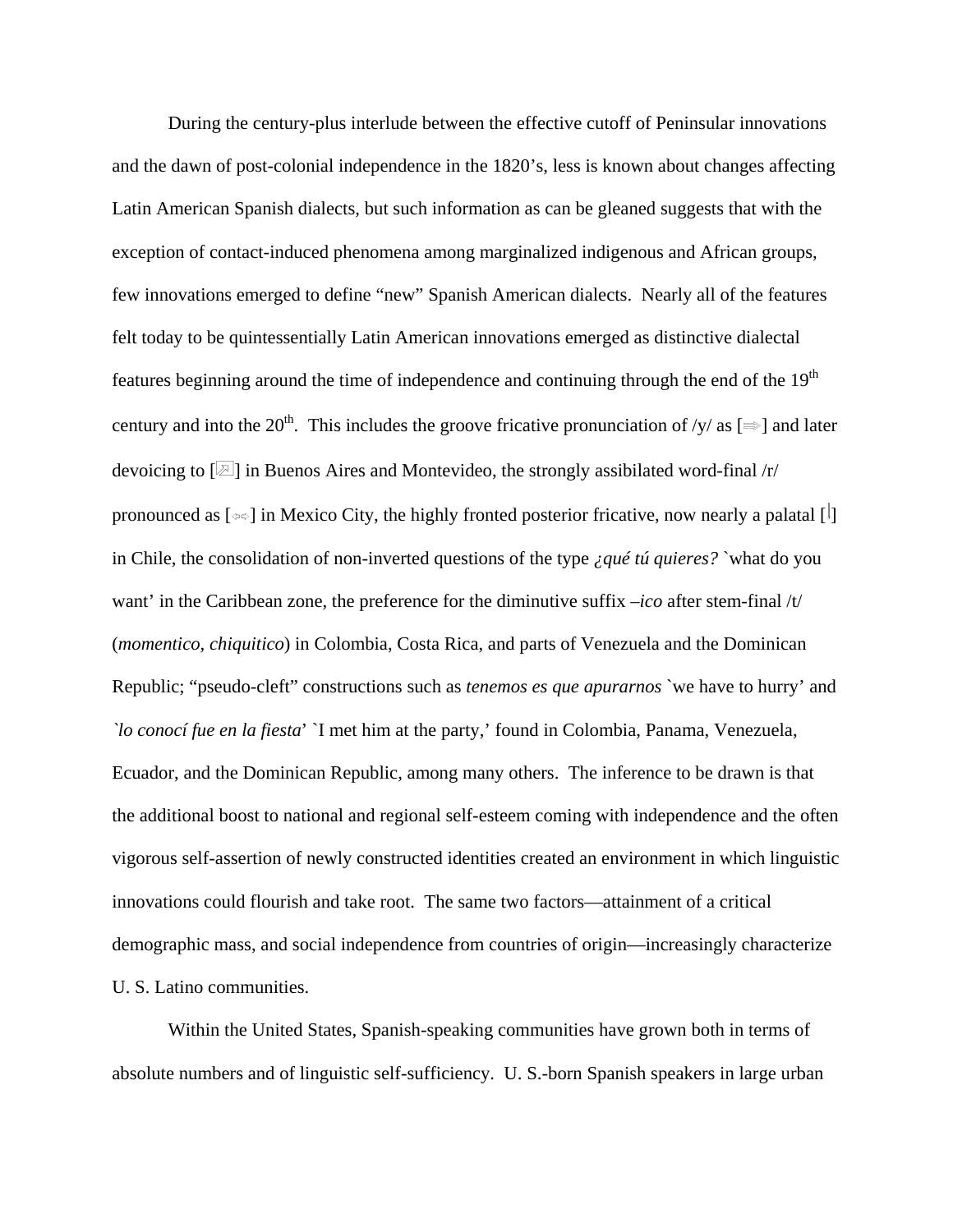areas such as Los Angeles, Houston, New York City, Miami, Chicago, and Detroit are in general not absorbing all linguistic changes occurring in their countries of ancestral origin, are asserting linguistic self-sufficiency, and are developing innovative linguistic structures that are not dependent on the dialects of origin. Some examples:

(1) The obvious front-runner in the creation of innovative U. S. Spanish varieties is the incorporation of a core of calques, in addition to the many Anglicisms. Foremost among the calques, and highly characteristic of U. S. Spanish in the aggregate, is the much-criticized *para atrás* constructions, found among all U. S. Spanish speakers, including those of Cuban, Mexican, Puerto Rican, Dominican, Salvadoran, Nicaraguan, Guatemalan, and Colombian origin, as well as isolated groups, such as the descendents of Canary Islanders in Louisiana known as *isleños,*  speakers of traditional non-immigrant New Mexican Spanish, and descendents of Mexican military encampments found along the border between Texas and Louisiana (Lipski 1985, 1987; Otheguy 1993). This combination is clearly a part of several U. S. Spanish dialects, and also occur in the Spanish of Gibraltar (Lipski 1986c); in both instances the combinations have not "passed over" to the countries of origin, although in the case of Gibraltar that country lies only a few hundred yards away, as it often does along the U. S.-Mexican border.

(2) Already in the 1980's scholars such as Beatriz Varela (summarized in Varela 1992) pointed out differences between the speech of Cuban-Americans and innovative patterns in Cuba. Although older Cuban-Americans traditionally considered themselves to be part of a "greater Cuba" and lived for the day of an eventual return, younger Cuban-Americans born in the United States are pursuing their own linguistic destiny in ways that do not parallel contemporaneous developments in Cuba.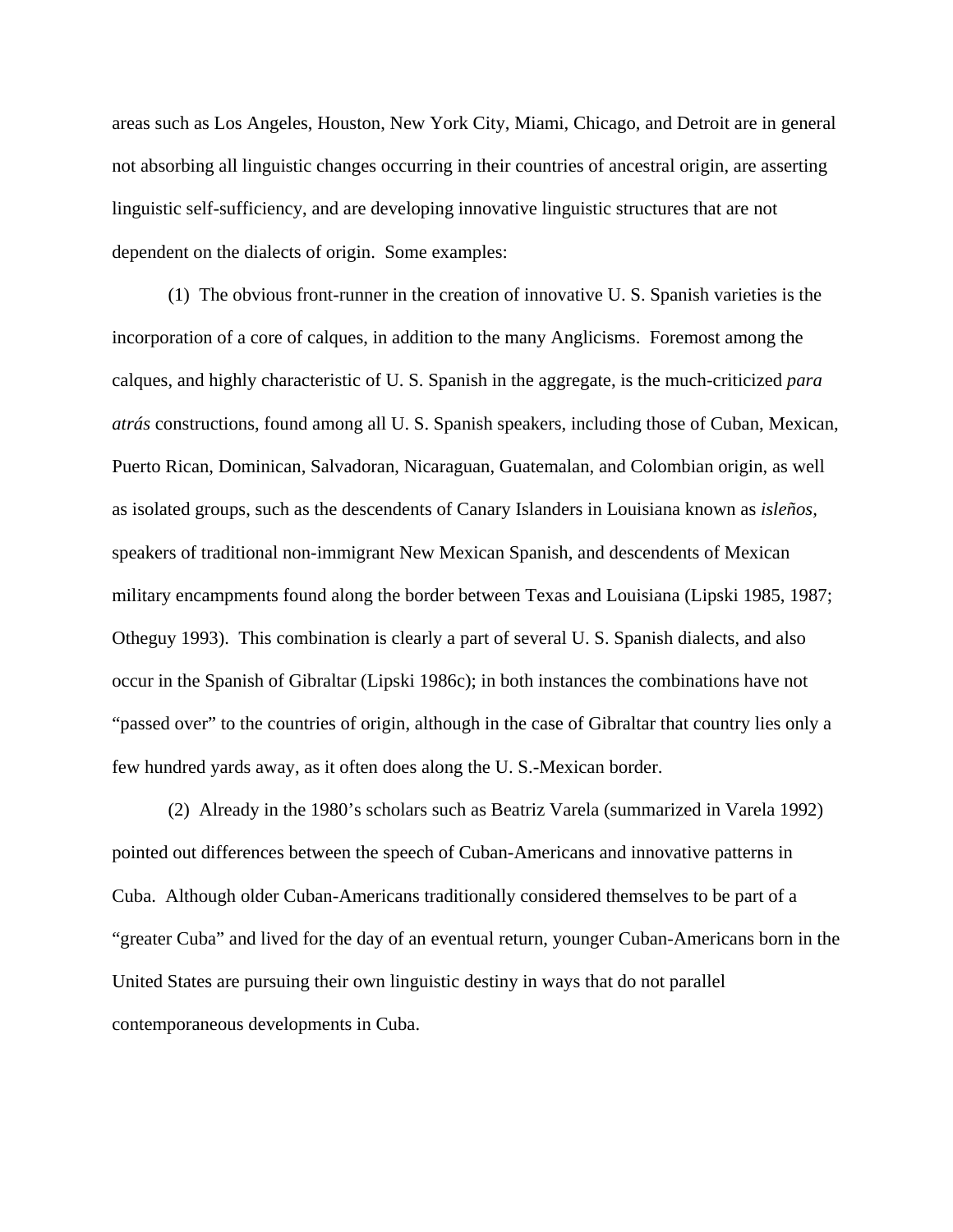(3) Central Americans arriving in the United States usually drop the use of *vos* and the accompanying verb forms when speaking Spanish to individuals from other countries (Lipski 1986a, 2000a; Baumel-Schreffler 1989, 1994, 1995); at first this was done to avoid identification as non-Mexicans and subsequent harassment by immigration officials, and now it is more of a concession to the majority of U. S. Spanish speakers. Young U. S.-born Salvadorans have developed an innovative marker of transplanted Salvadoran identity. many add the tag *vos* to questions and affirmations, much as is done in Central America (Lipski 2000b), as an explicit affirmation of their Salvadoran identity. They may also use *vos* in conjunction with verb forms corresponding to *tú*. This occurs more frequently when speaking with other Salvadoran-Americans, and less frequently when using Spanish with members of other ethnic groups, as shown by the work of Susana Rivera-Mills (a, b):

George tiene mi dinero, *vos* `George has my money'

*Vos*, )por qué no te compras unos zápatos nuevos? `Why don't you buy some new shoes?'

*Vos* vienes a la fiesta conmigo `You're coming to the party with me'

)Puedes ver la televisión *vos*? `Can you see the television?'

*Vos* no te olvides de la fiesta `Don't forget the party'

Sí/no *vos* `Yes/no'

*Vos* mira, eso es cierto. `Look, that's right'

)Vienes mañana, *vos*? `Are you coming tomorrow?'

(4) Research by José Esteban Hernández (2002)on Salvadoran-Mexican interaction in Houston has shown Salvadoran speech modifying the traditional Central American use of *andar*  as a transitive verb meaning `to carry on one's person,' as in *hoy no ando pisto* `today I'm not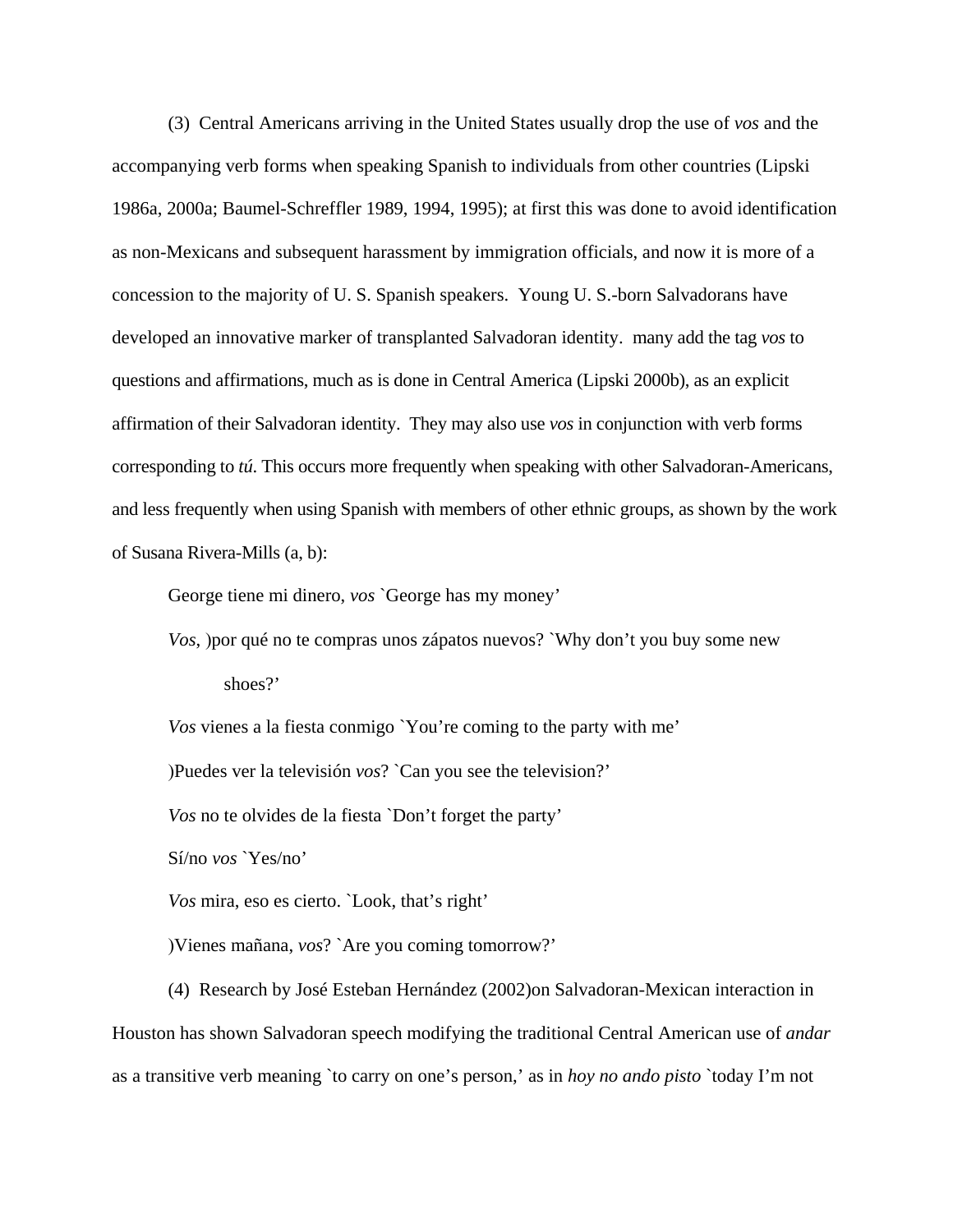carrying any cash.' Similarly, the *vos* verb forms are restricted to reported speech (involving other Salvadorans) and when directly addressing Mexicans.

(5) Younger Nicaraguans living in Miami are gravitating toward some Cuban speech patterns, particularly the use of non-inverted questions such as *cómo tú te llamas*`what's your name?', although resisting many typically Cuban lexical items.

(6) In dialect contact zones such as Chicago and New York City, some interpenetration of dialect traits is occurring, in addition to the ever-present lexical leveling. In Chicago, where Puerto Rican and Mexican varieties of Spanish are frequently in contact, Ghosh Johnson (2005) has shown that Mexican pronunciation of syllable-final /s/ is being weakened, presumably through contact with Puerto Rican Spanish (also Potowski 2004, 2007; Potowski and Matts 2007; Ramos-Pellicia 2004).

### **Hybrid vigor in U. S. Spanish**

Within Spanish-speaking societies, linguistic hybridity has typically been seen as undesirable, a debilitating feature that undermines the "purity" of the language. Objectively, nothing could be further from the truth. Spanish, in its serendipitous trek along the route from Vulgar Latin, bumping up against Phoenician, Greek, Iberian, Basque, and other lesser-known peninsula-mates, did not even begin to coalesce as a self-conscious language until the planning efforts of the  $13<sup>th</sup>$  century king Alfonso X, himself a native speaker of a regional variety that did not go on to become "Spanish." Eight centuries of contact with Arabic were followed immediately by the entry into Spanish of numerous Amerindian words; 300 years later, English—first from Great Britain and later from the United States—became a serious source of new lexical material, and a major bone of contention. By this time, the Spanish-speaking world was graced with numerous language academies, which acted as official gatekeepers in accepting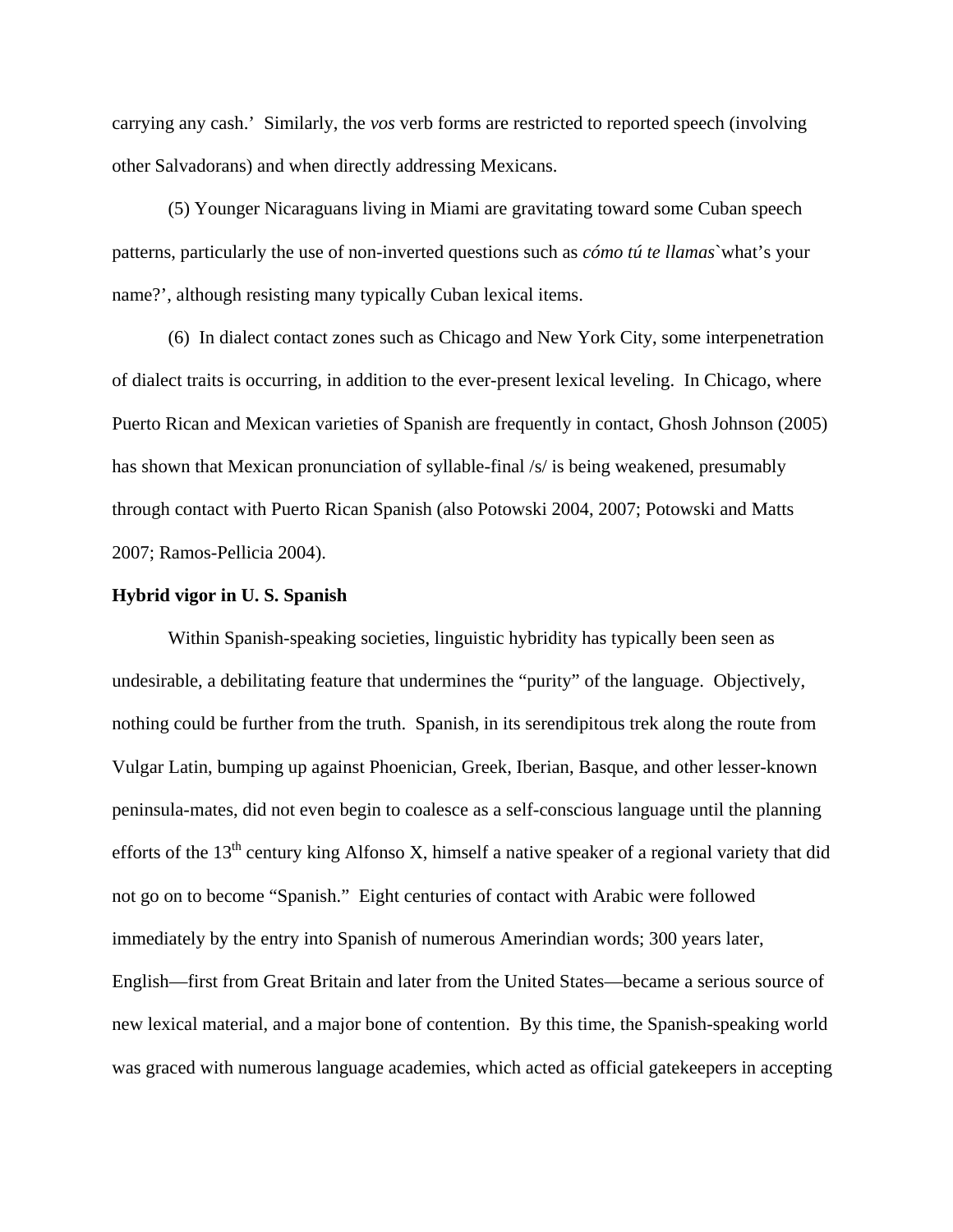only a tiny fraction of the torrent of neologisms and innovations that the world's Spanish speakers actually used, while maintaining a nostalgic reincarnation of the Spanish maxim that *todo tiempo pasado fue mejor*, which could be paraphrased in plain English as "things ain't what they used to be." Even a cursory glance of the hundreds of widely used Spanish words and constructions that are NOT found in the Spanish Royal Academy's official dictionary and grammar books suffices to show what the Spanish language would be like if the languagemeddlers had their way. It would not only be a hopelessly paralyzed anachronism, trapped in time and unable to respond to the present, much less the future, but it would also be devoid of a substantial portion of its creative potential. Ebenezer Scrooge recoiled in horror before the Ghost of Christmas Yet to Come, and those who embrace Spanish as a living language are equally repelled by the "Spanish Yet to Come" that emerges from the fantasy world of prescriptivism. Hybridity is the natural order of the world, and hybrid vigor is an established biological principle, to wit the enhanced survival rates of mongrel cats and dogs as opposed to inbred pedigreed "pure" animals. When applied to social constructions such as language, hybrid vigor is more than a metaphor, it is a fundamental reality supported by as much empirical evidence as in the life sciences. Through the ages, attempts to curtail hybridity and force-fit Spanish into externally-imposed molds have failed, but in their ultimately futile struggles these efforts have caused much needless suffering. One need think only of Franco's attempts to eradicate Catalan, Basque, and even his native Galician from Spain, and of Fidel Castro's prohibition of Anglicisms in Cuba (except in the domain of his favorite sport, baseball), while making the respectful terms *señor* and *señora* instead of *compañero/compañera* suspect as indications of counterrevolutionary sentiments. In a less sinister vein, one can mention Andrés Bello's rantings against the use of *vos,* especially in Chile, but also the thousands of anonymous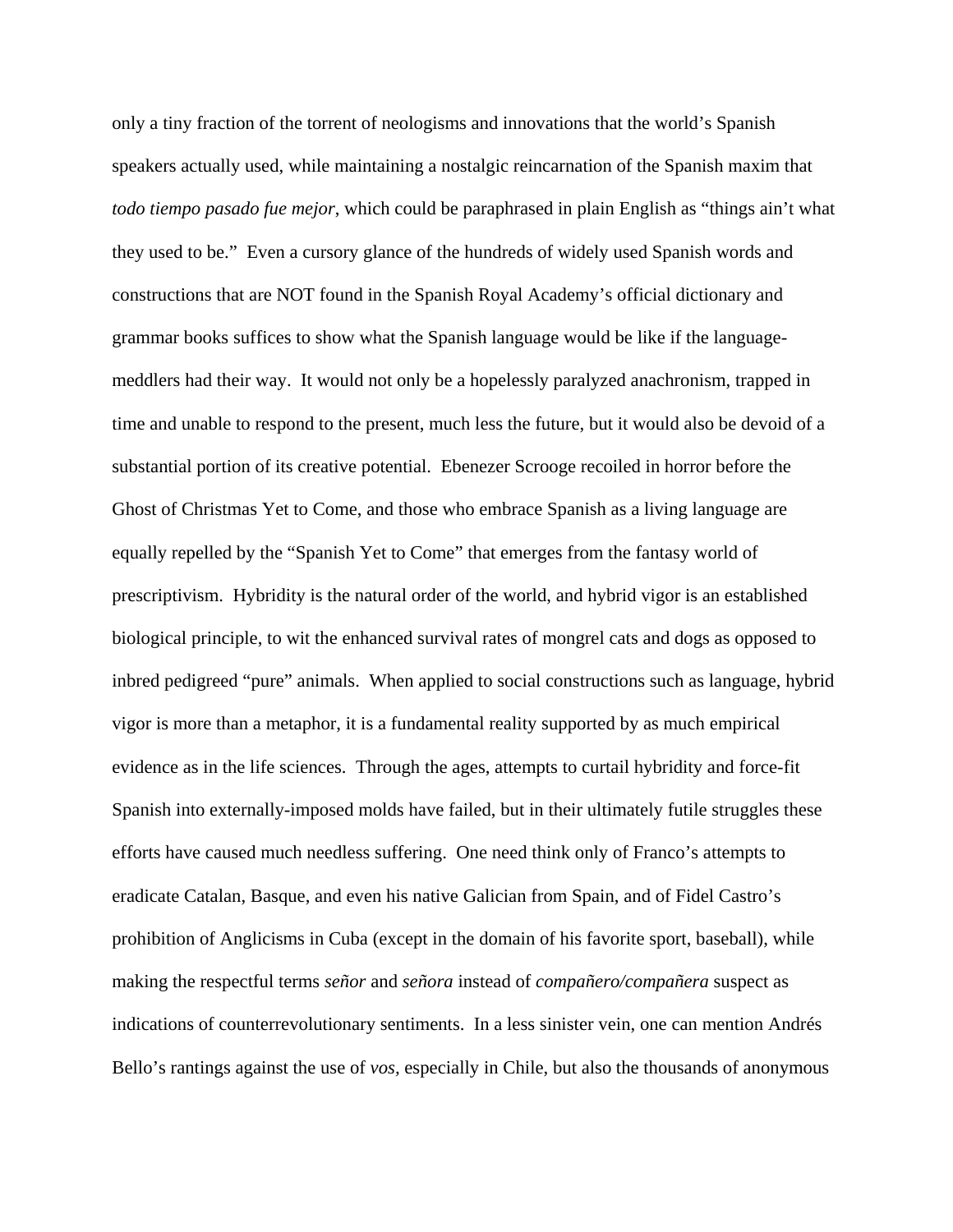classrooms in Spain and Latin America where innocent children are stripped of their linguistic birthright and are humiliated and badgered into using "pure" language. If Paul Simon had been a sociolinguist, he might have sung "when I think back on all the crap I learned in grammar class, it's a wonder I can speak at all." Spanish, like all other languages, has survived the many attempts on its continued existence, and even its near-death experiences have injected more vigor and elasticity. The emergence of Spanish as a national language of the United States, and no longer a hot-house specimen that wilts upon contact with the outside world, has produced the usual "immune response" of linguistic purists, aided in their efforts by the many jaundiced viewpoints enumerated previously. However just as other varieties of Spanish withstood the pressures of colonial and neo-colonial society to become vehicles of national expression, so have the many Spanishes of the United States reached the point—in terms of numbers and of the demonstrated capability for innovation instead of imitation—where they no longer require the advice and consent of other Spanishes in other countries, nor of self-anointed prophets of linguistic doom here at home. Will linguistic self-awareness develop alongside linguistic selfsufficiency? If it does not, Spanish in the United States will continue to survive under erasure, always looking elsewhere for authorization, unaware or unconvinced of its own legitimacy and creativity, to be jettisoned in search of upward mobility. We as linguists and educators are not futuroligists or motivational therapists, but we occupy strategic positions from which to interact with the constituents involved, and to place the debate on an empirical footing. As Spanish continues to evolve in the United States, our research paradigms will be incorporated into public discourse as well as within the closed circles of academia. I urge caution and compassion as we walk the tightrope, balancing scientific inquiry and social justice.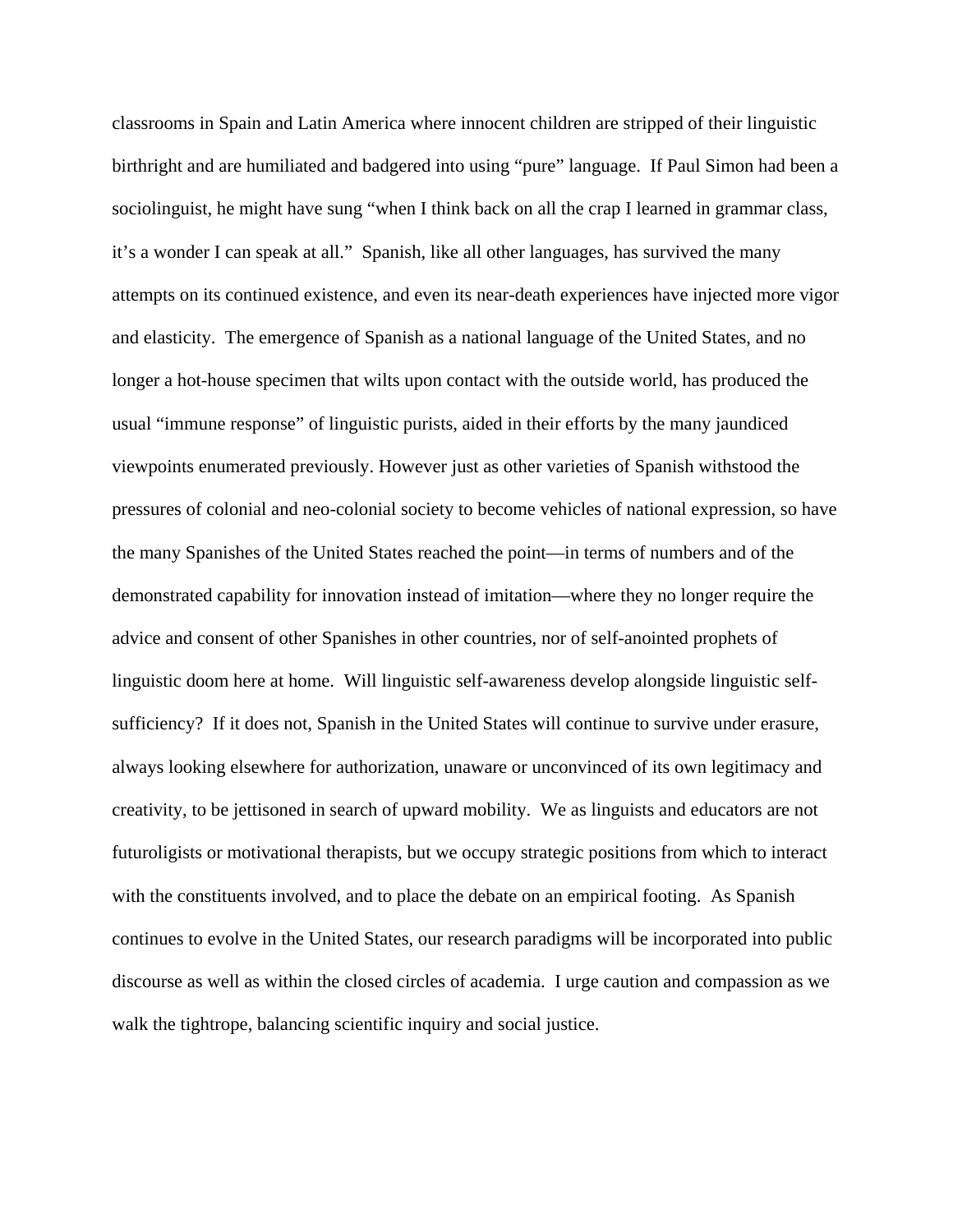# **References**

- Baker, Paulline. 1953. *Español para los hispanos*. Dallas: B. Upshaw. Subsequent printings by National Textbook Company, Skokie, IL.
- Barker, George. 1950. Pachuco: an American-Spanish argot and its social function in Tucson, Arizona. *University of Arizona Social Sciences Bulletin* 18.1-38.
- Baumel-Schreffler, Sandra. 1989. Una perspectiva del voseo: una comparación de dos naciones voseantes, Guatemala y El Salvador. M. A. thesis, University of Houston.
- \_\_\_\_\_\_. 1994. Second-person singular pronoun options in the speech of Salvadorans in Houston, Texas. *Southwest Journal of Linguistics* 13.101-119 [pub. 1998].
- \_\_\_\_\_\_. 1995. The *voseo*: second person singular pronouns in Guatemalan speech. *Language Quarterly* 33(1-2).33-44.
- Bergen, John (ed.). 1990. *Spanish in the United States: sociolinguistic issues*. Washington: Georgetown University Press.
- Betanzos Palacios, Odón. 1997. El "espanglish" y sus accidentes. Article published in the newpaper *Diario* of New York.
- \_\_\_\_\_\_. 2001. El español en Estados Unidos: problemas y logros. Presented at the II Congreso de la Lengua Española, Valladolid, Spain.
- Blansitt, E. and R. Teschner (eds.). 1980. *Festschrift for Jacob Ornstein*. Rowley, MA: Newbury House.
- Braddy, Haldeen. 1953. Narcotic argot along the Mexican border. *American Speech* 30.84-90.
- \_\_\_\_\_\_. 1956. Smugglers argot in the Southwest. *American Speech* 21.96-101.
- \_\_\_\_\_\_. 1965. The Pachucos and their argot. *Southern Folklore Quarterly* 24.255-271.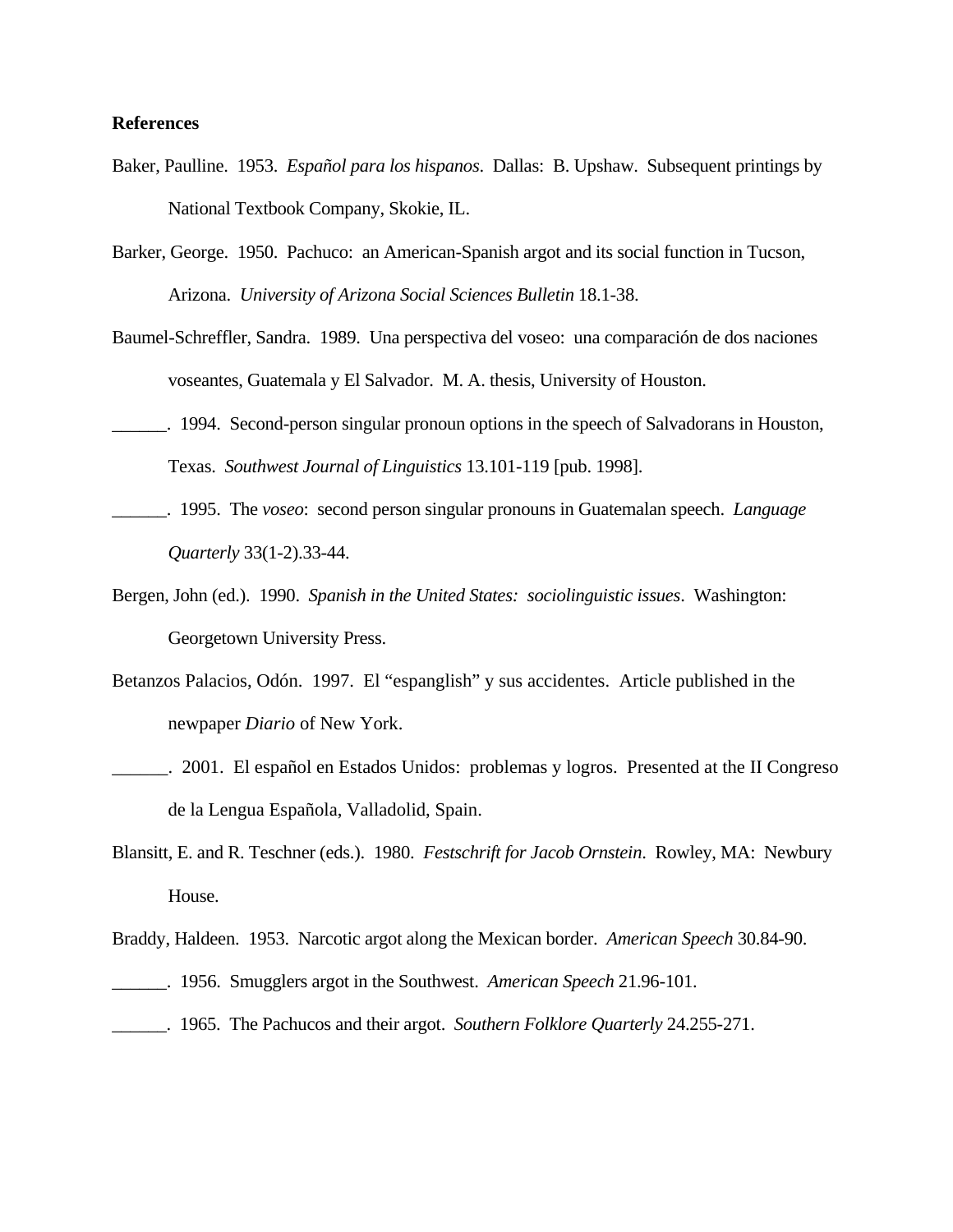- Canfield, D. Lincoln. 1951. Tampa Spanish: three characters in search of a pronunciation. *Modern Language Journal* 35.42-44.
- Chang-Rodríguez, Eugenio. 1976. Palabras del director del *Boletín*. *Boletín de la Academia Norteamericana de la Lengua Española* 1.5-6.
- Chaston, John. 1991. Imperfect progressive usage patterns in the speech of Mexican American bilinguals from Texas. *Sociolinguistics of the Spanish-speaking world*, ed. Carol Klee, Luis Ramos-García, 299-311. Tempe: Bilingual Review Press.
- Claudel, Calvin. 1945. Spanish folktales from Delacroix, Louisiana. *Journal of American Folklore* 58.209-24.
- De la Puente-Schubeck, Elsa. 1991. La pérdida del modo subjuntivo en el español chicano de Nuevo México. Ph. D. dissertation, University of New Mexico.
- Espinosa, Aurelio. 1917. Speech mixture in New Mexico: the influence of the English language on New Mexican Spanish. *The Pacific Ocean in history*, ed. H. Morse Stephens, Herbert Bolton, 408-428. New York: Macmillan.
- Fairclough, Marta. 2003. El (denominado) *Spanglish* en los Estados Unidos. *Revista Internacional de Lingüística Iberoamericana* 1(2).185-204.
- Fishman, Joshua, Robert Cooper, and Roxana Ma (eds.). 1975. *Bilingualism in the barrio*. Bloomington: Indiana University, 2nd ed.
- Flores-Ferrán, Nydia. 2004. Spanish subject personal pronoun use in New York City Puerto Ricans: can we rest the case of English contact? *Language Variation and Change* 16.49- 73.
- Floyd, Mary Beth. 1982. Aspectual distinction in past reference: preterite and imperfect in southwest Spanish. *Journal of the Linguistic Association of the Southwest* 5.36-41.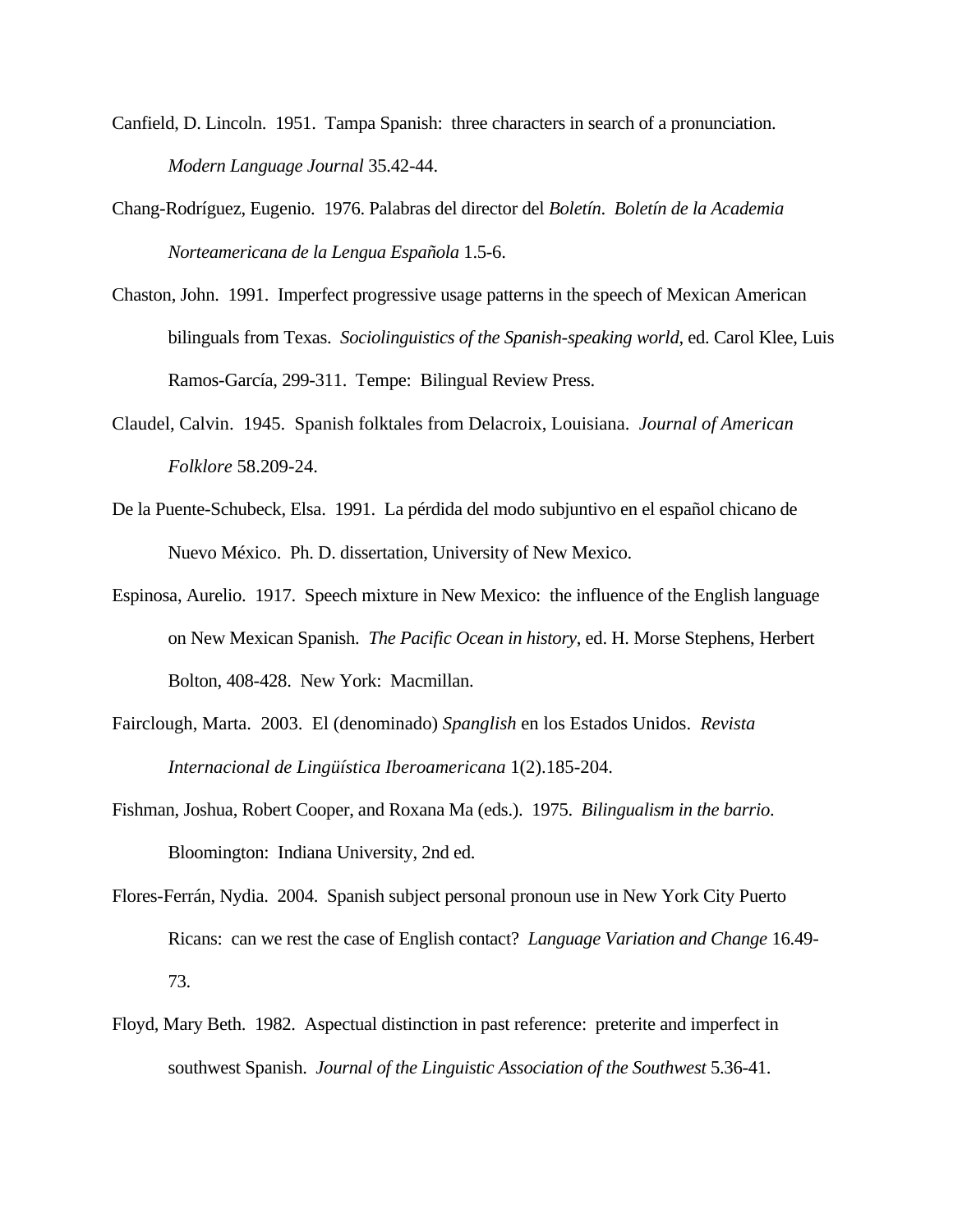- Friedman, Lillian. 1950. Minorcan dialect words in St. Augustine, Florida. *American Dialect Society* 14.81.
- Ghosh Johnson, Subhadra Elka. 2005. Mexiqueño?: issues of identity and ideology in a case study of dialect contact. Doctoral dissertation, University of Pittsburgh.

González, R. J. 1967. Pachuco: the birth of a creole. *Arizona Quarterly* 23.343-356.

- González-Echeverría, Roberto. 1997. Is `Spanglish' a language? *New York Times*, March 28, 1997, p. A29.
- Gray, Edward. 1912. The Spanish language in New Mexico: a national resource. *University of New Mexico Bulletin Sociological Series* 1(2).37-52.
- Griffith, Beatrice. 1947. The pachuco patois. *Common Ground* 7.77-84.
- Hayes, Francis. 1949. Anglo-Spanish speech in Tampa, Florida. *Hispania* 32.48-52.
- Hernández, José Esteban. 2002. Accommodation in a dialect contact situation*. Filología y Lingüística* 28(2).93-100.
- Ibarz, Joaquim. 2002. In un placete de La Mancha. *El Espectador* (Bogotá), 3 de julio de 2002.
- Kirschner, Carl. 1992. The Spanish subjunctive and the Spanish-English bilingual: a semanticallymotivated functional shift. *Hispanic Linguistics* 5.89-108.
- Kreidler, Charles. 1958. A study of the influence of English on the Spanish of Puerto Ricans in Jersey City, New Jersey. Ph. D. dissertation, University of Michigan.
- Lipski, John. 1985. The construction *pa*(*ra*) *atrás* in bilingual Spanish-English communities. *Revista/Review Interamericana* 15.91-102.
- \_\_\_\_\_\_. 1986a. Central American Spanish in the United States: El Salvador. *Aztlán* 17.91-124.
- \_\_\_\_\_\_. 1986b. El español vestigial de los Estados Unidos: características e implicaciones teóricas. *Estudios Filológicos* 21.7-22.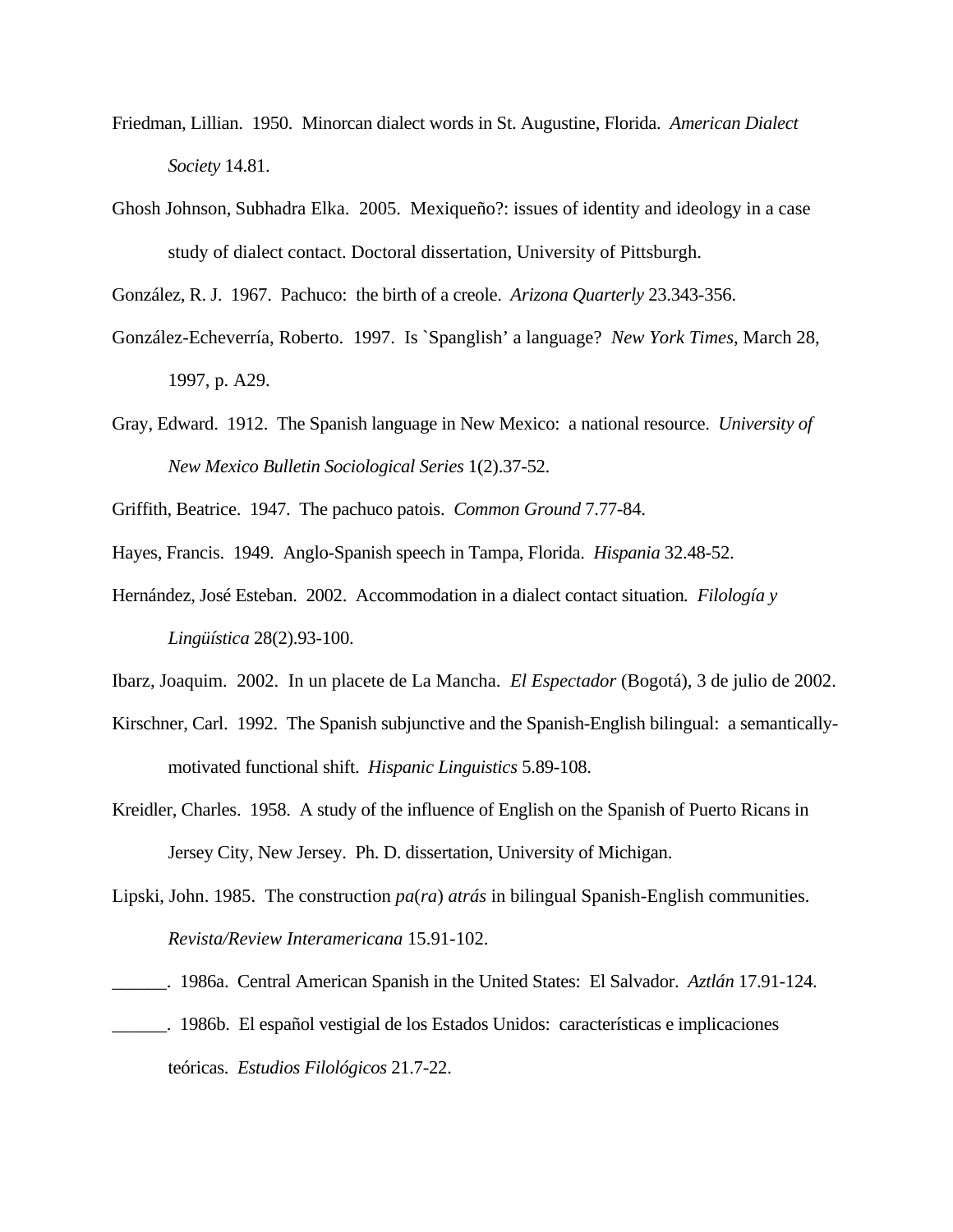- \_\_\_\_\_. 1986c. Sobre el bilingüismo anglo-hispánico en Gibraltar. *Neuphilologische Mitteilungen* 87.414-427
- \_\_\_\_\_. 1987. The construction *pa*(*ra*) *atrás* among Spanish-English bilinguals: parallel structures and universal patterns. *Ibero Americana* 28/29.87-96.
- \_\_\_\_\_\_. 1993. Creoloid phenomena in the Spanish of transitional bilinguals. In Roca and Lipski (eds.), 155-182.
- \_\_\_\_\_\_. 1996a. Patterns of pronominal evolution in Cuban-American bilinguals. In Roca and Jensen (eds.), 159-186.
- \_\_\_\_\_\_. 1996b. Los dialectos vestigiales del español en los Estados Unidos: estado de la cuestión. *Signo y Seña* 6.459-489.
- \_\_\_\_\_. 2000a. The linguistic situation of Central Americans. *Language diversity: problem or resource?* (2<sup>nd</sup> ed.), ed.Sandra McKay, Sau-ling Cynthia Wong, 189-215. Cambridge: Cambridge University Press.
- \_\_\_\_\_\_. 2000b. El español que se habla en El Salvador y su importancia para la dialectología hispanoamericana. *Científica* (Universidad Don Bosco, San Salvador) 1:2.65-88
- \_\_\_\_\_\_. 2001. Back to zero or ahead to 2001?: issues and challenges in U. S. Spanish research. *Research on Spanish in the United States: linguistic issues and challenges*, ed. Ana Roca, 1-41, Somerville, MA: Cascadilla Press.
- \_\_\_\_\_\_. 2002a. Rethinking the place of Spanish. *PMLA (Publications of the Modern Language Association)* 117.1247-1251.
- \_\_\_\_\_. 2002b. The role of the city in the formation of Spanish American dialect zones. *Arachne* 2.1 (2002). http://arachne.rutgers.edu/vol2\_1lipski.htm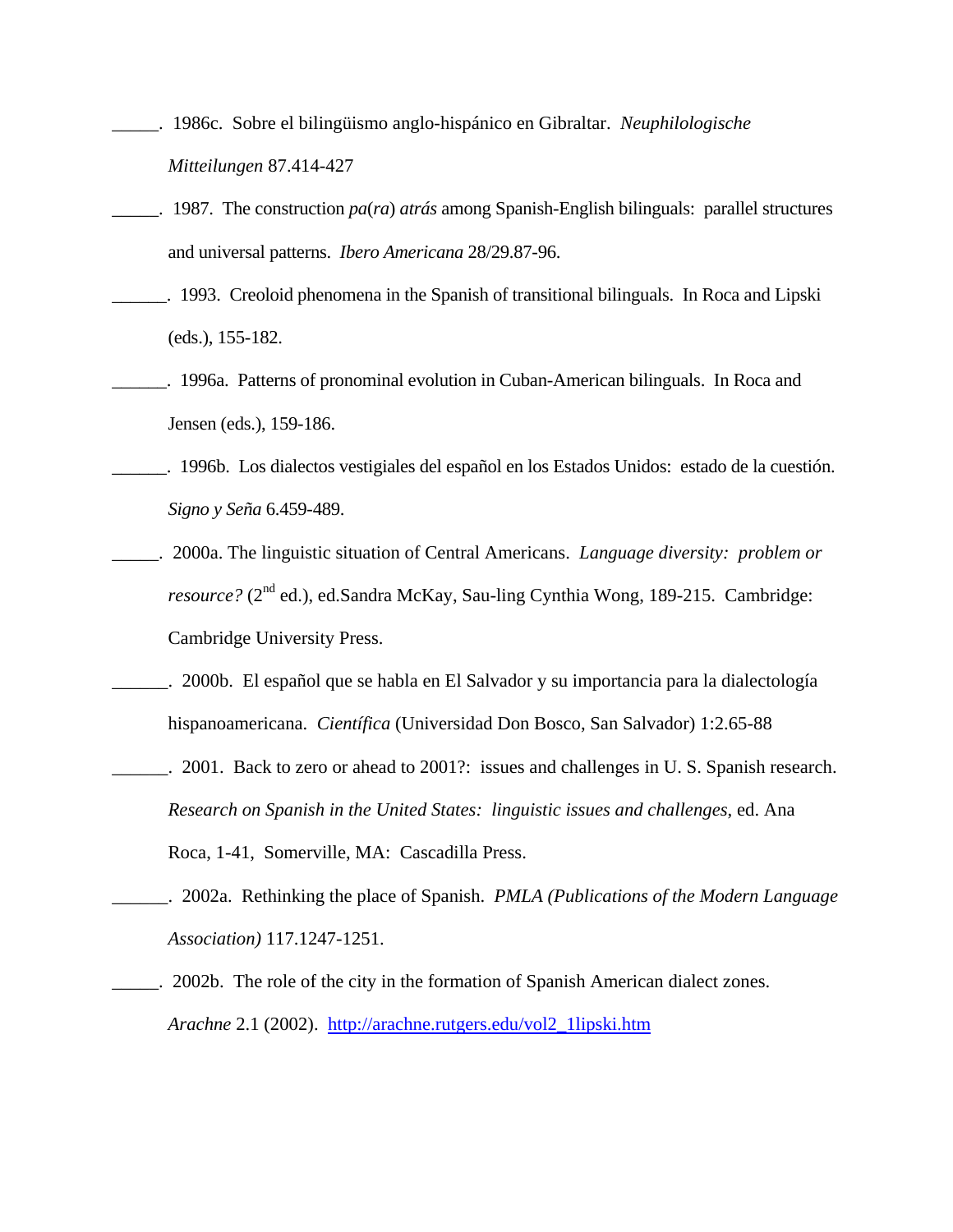- \_\_\_\_\_\_. 2004. La lengua española en los Estados Unidos: avanza a la vez que retrocede. *Revista Española de Lingüística* 33.231-260.
- \_\_\_\_\_\_. 2005. Code-switching or Borrowing? No sé *so* no puedo decir, *you know*. *Selected Proceedings of the Second Workshop on Spanish Sociolinguistics* ed. Lotfi Sayahi, Maurice Westmoreland, 1-15. Somerville, MA: Cascadilla Press.
- \_\_\_\_\_. 2007. Castile and the hydra: the diversification of Spanish in Latin America. Presented at the Conference on Iberian Imperialism and language evolution in Latin America, University of Chicago, April 13, 2007.
- \_\_\_\_\_. Forthcoming. *Varieties of Spanish in the United States.* Washington: Georgetown University Press.
- MacCurdy, Raymond. 1947. Un romance tradicional recogido en Luisiana: *las señas del marido*. *Revista Hispánica Moderna* 13.164-6.
- \_\_\_\_\_\_. 1948. Spanish riddles from St. Bernard Parish, Louisiana. *Southern Folklore Quarterly* 12.129-35.
- \_\_\_\_\_\_. 1949. Spanish folklore from St. Bernard Parish, Louisiana. *Southern Folklore Quarterly* 13.180-91.
- \_\_\_\_\_\_. 1950. *The Spanish Dialect of St. Bernard Parish, Louisiana*. Albuquerque: University of New Mexico.
- \_\_\_\_\_\_. 1952. Spanish folklore from St. Bernard Parish, Louisiana. *Southern Folklore Quarterly* 16.227-50.
- Marcoux, Fred. 1961. Handicaps of bi-lingual Mexican children. M. A. thesis, University of Southern California.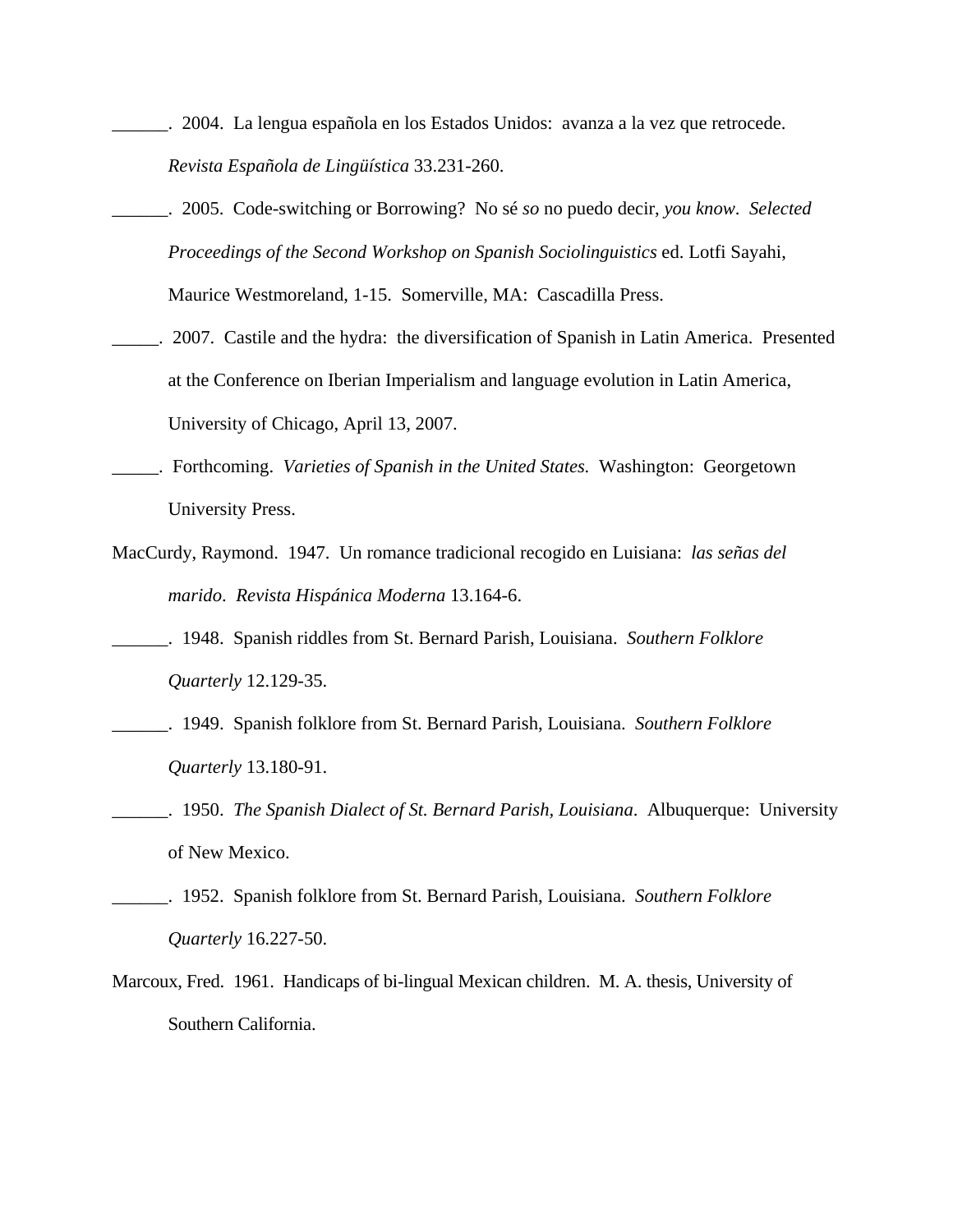- Martin, Laura. 1986. Eskimo words for snow: a case study in the genesis and decay of an anthropological example. *American Anthropologist* 88.418-422.
- Marx, Meyer. 1953. *The problem of bi-lingualism among Spanish speaking groups in the United States: a review of the literature*. Project Report, University of Southern California, August 1953.
- May, Darlene. 1966. Notas sobre el tex-mex. *Boletín del Instituto Caro y Cuervo* 70.17-19.
- McKinstry, H. E. 1930. The American language in Mexico. *American Mercury* 19(75), March 1930, 336-338.
- Mencken, H. L. 1962. *The American language*. New York: Alfred A. Knopf. 4<sup>th</sup> edition.
- Morales, Ed. 2002. *Living in Spanglish: the search for Latino identity in America*. New York: St. Martin's Press.
- Morrill, D. B. 1918. The Spanish language problem. *New Mexico Journal of Education* 14 (May), 6-7.
- Nash, Rose. 1970. Spanglish: language contact in Puerto Rico. *American Speech* 45.223-233.
- Ocampo, Francisco. 1990. El subjuntivo en tres generaciones de hablantes bilingües. In Bergen (ed.), 39-48.
- Ortiz, Carmelita. 1947. English influences on the Spanish of Tampa. M. A. thesis, University of Florida.

- Otheguy, Ricardo. 1993. A reconsideration of the notion of loan translation in the analysis of U. S. Spanish. In Roca and Lipski (eds.), 21-45.
- Otheguy, Ricardo and Zentella, Ana Celia. 2007. Apuntes preliminarios sobre nivelación y contacto en el uso pronominal del español en Nueva York. *Spanish in contact:*

\_\_\_\_\_\_. 1949. English influence on the Spanish of Tampa. *Hispania* 32.300-304.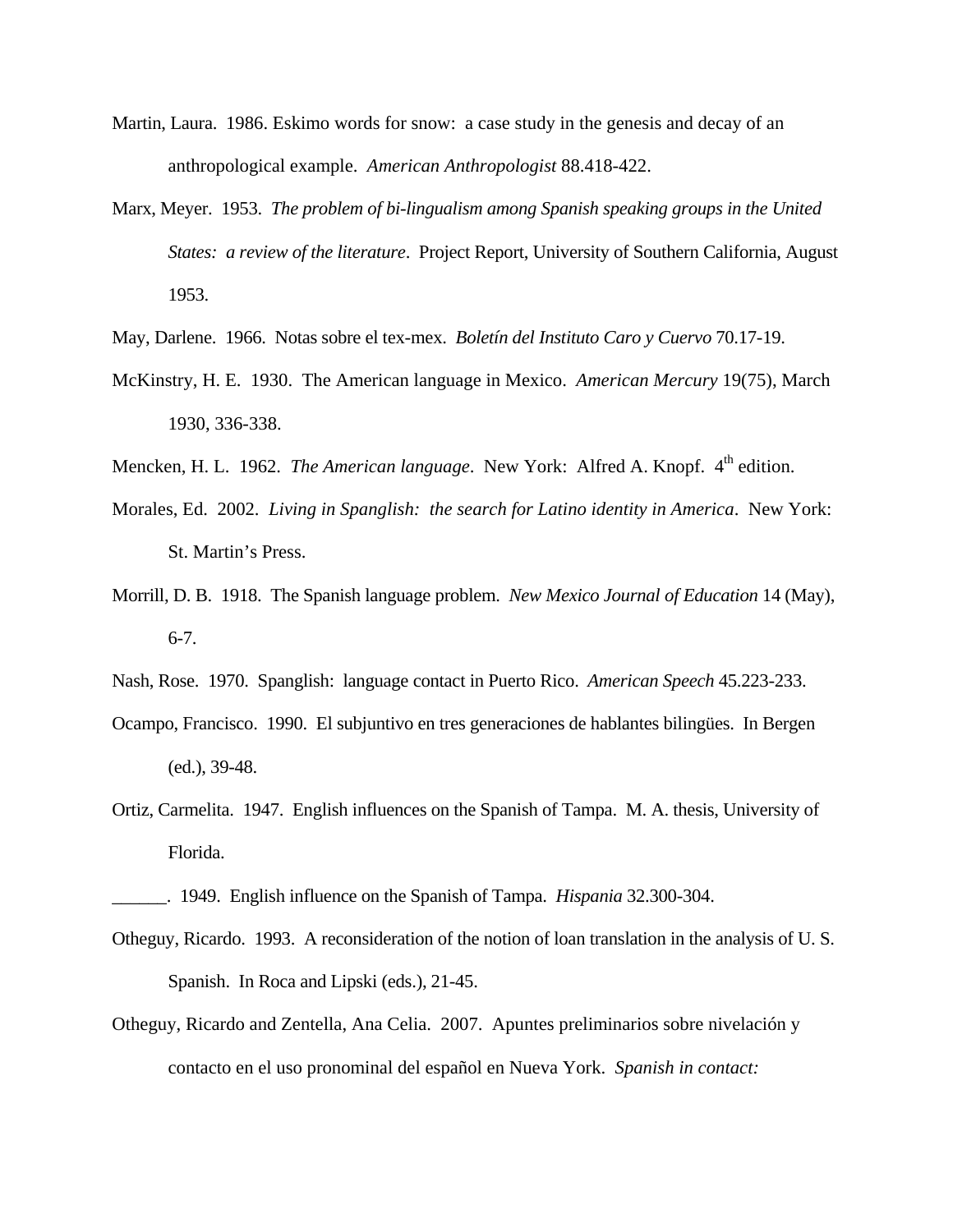*Educational, linguistic, and social perspectives*, ed. Kim Potowski and Richard Cameron, 273-293. Amsterdam: John Benjamins.

- Pérez, G. 2003. Puertorriquenas rencorosas y mejicanas sufridas: Gendered ethnic identity formation in Chicago's Latino communities. *The Journal of Latin American Anthropology* 8(2).96-125.
- Potowski, Kim. 2004. Spanish language shift in Chicago. *Southwest Journal of Linguistics*  23(1).87-116.
- \_\_\_\_\_. 2007. "I was raised talking like my mom": The influence of mothers in the development of MexiRicans' phonological and lexical features. *Linguistic identity and bilingualism in different Hispanic contexts*, ed. Jason Rothman, Mercedes Niño-Murcia. Amsterdam and New York: John Benjamins.
- Potowski, Kim & Matts, J. 2007. MexiRicans: Inter-ethnic language and identity. *Journal of Language, Identity & Education*.
- Pousada, Alicia and Shana Poplack. 1982. No case for convergence: the Puerto Rican Spanish verb system in a langauge-contact situation. *Bilingual Education for Hispanic Students in the United States*, ed. J. Fishman, G. Keller, pp. 207-40. New York: Columbia University, Teacher's College Press.
- Ramos-Pellicia, M. 2004. Language contact and dialect contact: Cross-generational phonological variation in a Puerto Rican community in the Midwest of the United States. Doctoral dissertation, Ohio State University.
- Pullum, Geoffrey. 1991. *The great Eskimo vocabulary hoax and other irreverent essays on the study of language*. Chicago: University of Chicago Press.

Rael, Juan. 1934. *Cosa nada* en el español nuevomejicano. *Modern Language Notes* 49.31-32.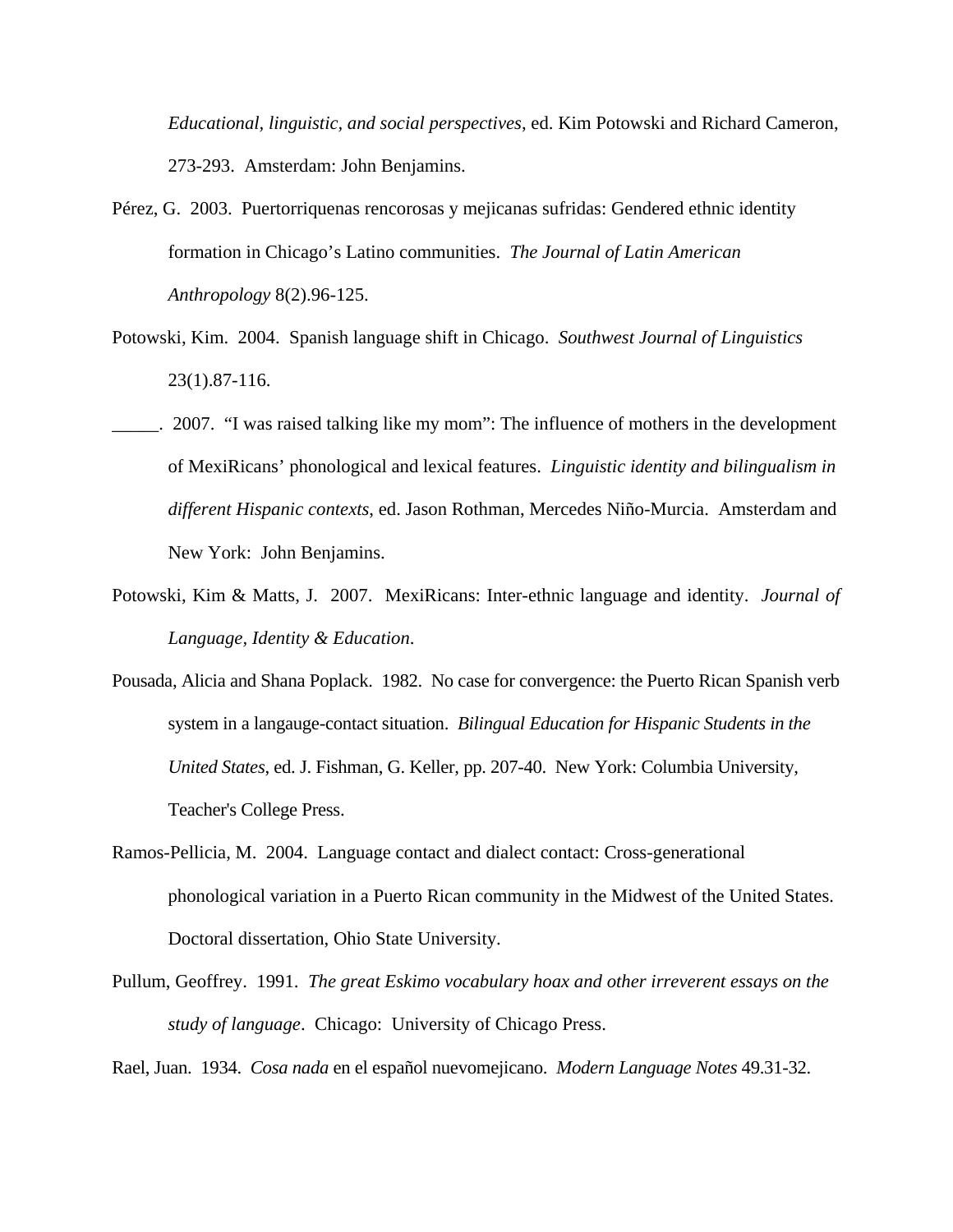\_\_\_\_\_\_. 1939. Associative interference in New Mexican Spanish. *Hispanic Review* 7 (1939), 324- 336.

\_\_\_\_\_\_. 1940. Associative interference in Spanish. *Hispanic Review* 8.346-349.

Ramírez, Manuel. 1939. Some semantic and linguistic notes on the Spanish spoken in Tampa, Florida. *Revista Inter-Americana* 1.25-33.

Ranson, Helen. 1954. Viles pochismos. *Hispania* 37.285-287.

- Rivera-Mills, Susana. 2000. *New perspectives on current sociolinguistic knowledge with regard to language use, proficiency, and attitudes among Hispanics in the U.S.: the case of a rural Northern California community.* Lewiston, NY: E. Mellen Press.
- \_\_\_\_\_\_. Forthcoming a. Un análisis comparativo del voseo salvadoreño.
- \_\_\_\_\_\_. Forthcoming b. The Use of the Voseo as an Identity Marker among Second and Third Generation Salvadorans in the U.S.
- Roca, Ana and John Jensen (eds.). 1996. *Spanish in contact: issues in bilingualism*. Somerville, MA: Cascadilla Press.
- Roca, Ana and John Lipski (eds.). 1993. *Spanish in the United States: linguistic contact and diversity*. Berlin: Mouton de Gruyter.
- Silva-Corvalán, Carmen. 1991a. Cross-generational bilingualism: theoretical implications of language attrition. *Crosscurrents in second language acquisition*, ed. Thom Huebner, Charles Ferguson, 325-345. Amsterdam: John Benjamins.

\_\_\_\_\_\_. 1991b. Spanish language attrition in a contact situation with English. *First language attrition: structural and theoretical perspectives*, ed. H. W. Seliger, R. Vago, 151-171. Cambridge: Cambridge Univ. Press.